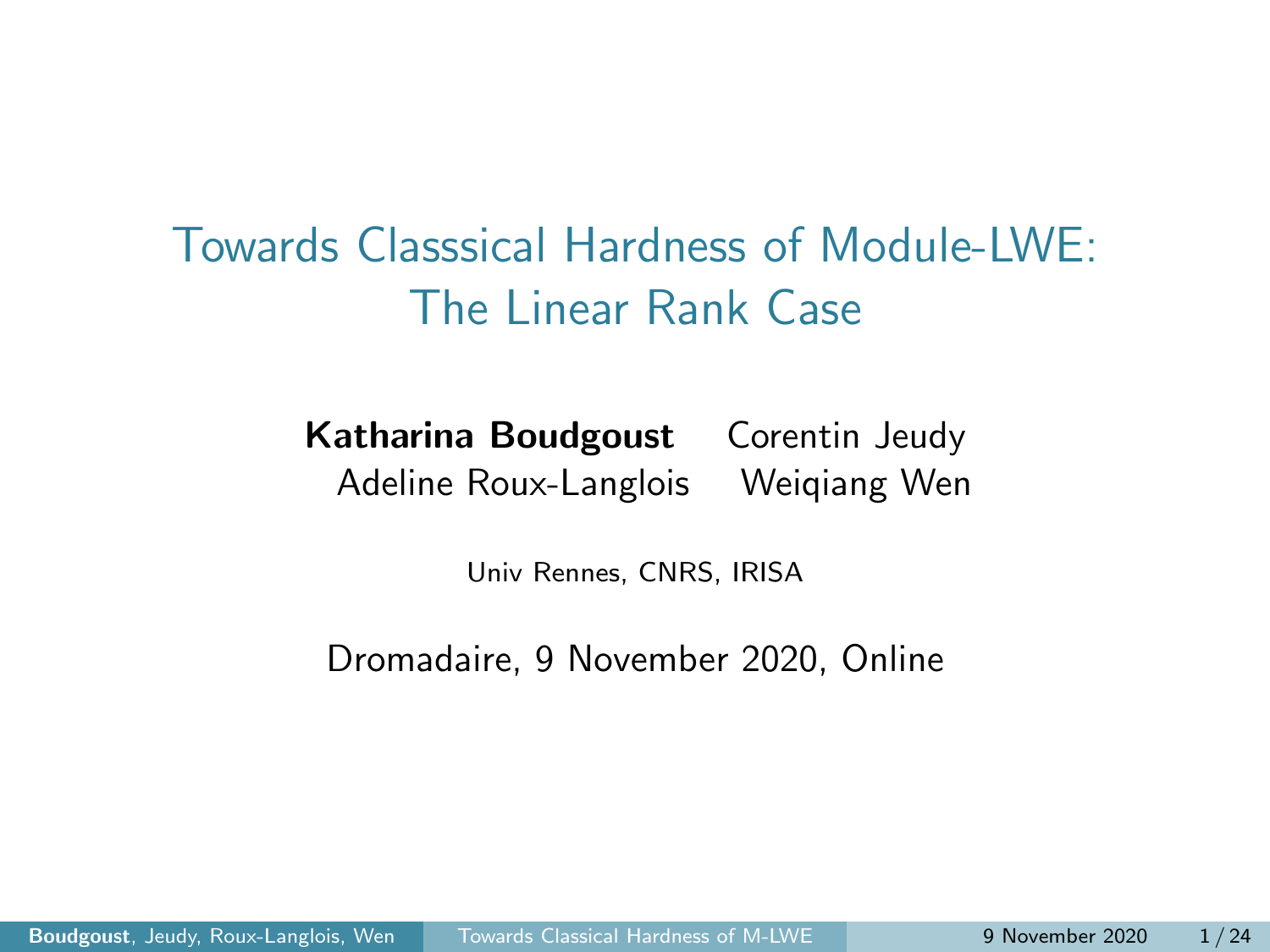Context of our contribution

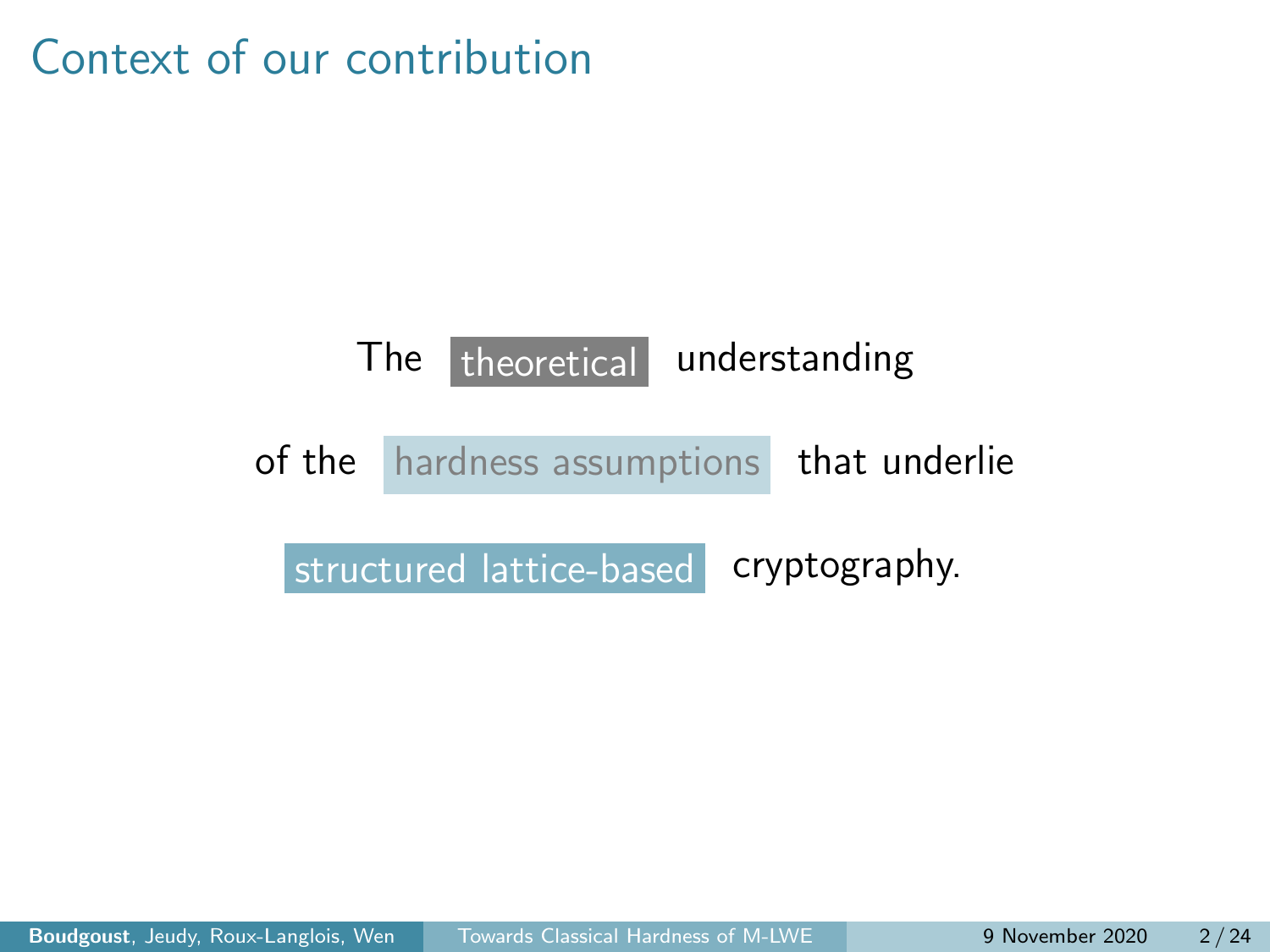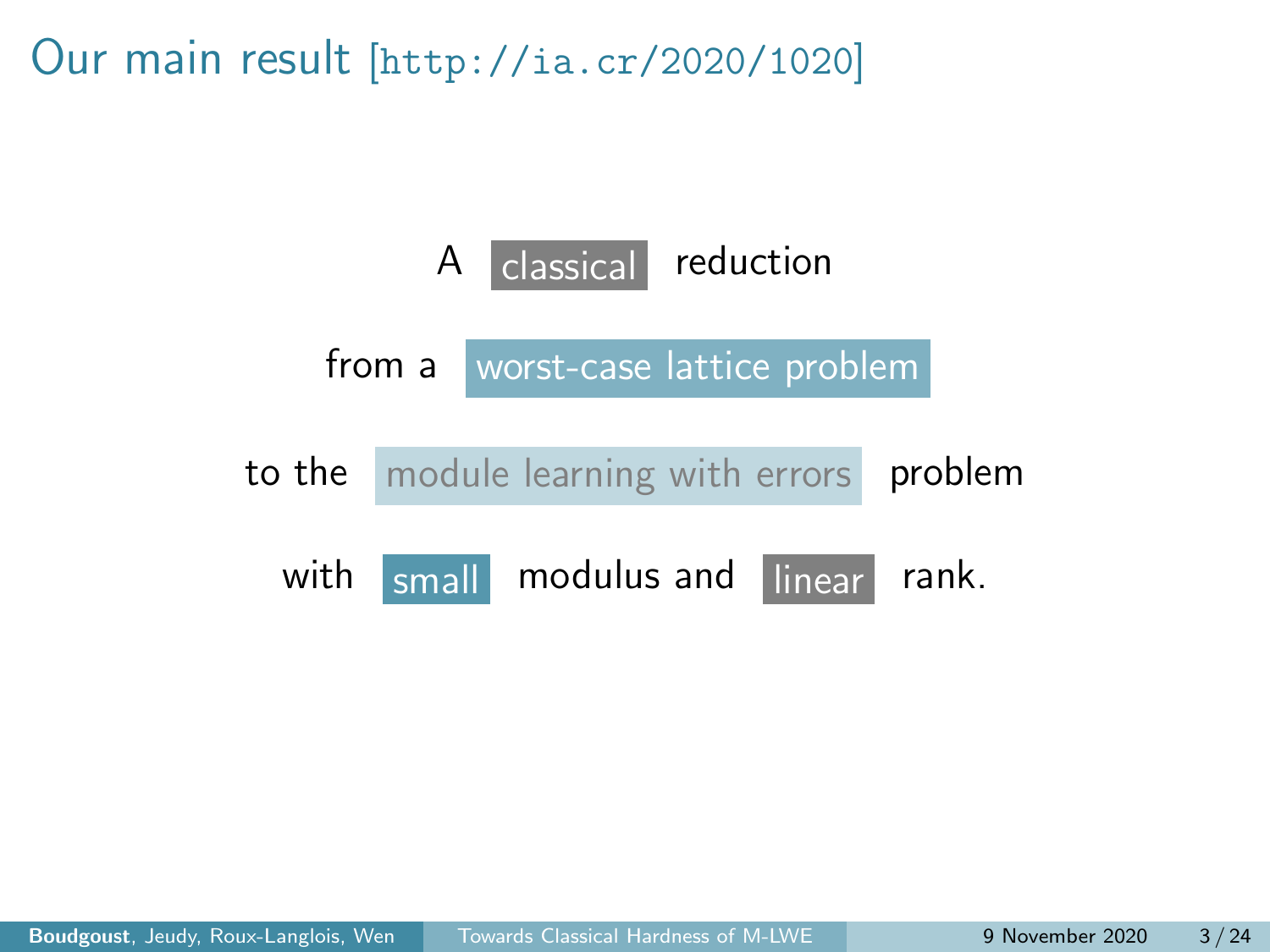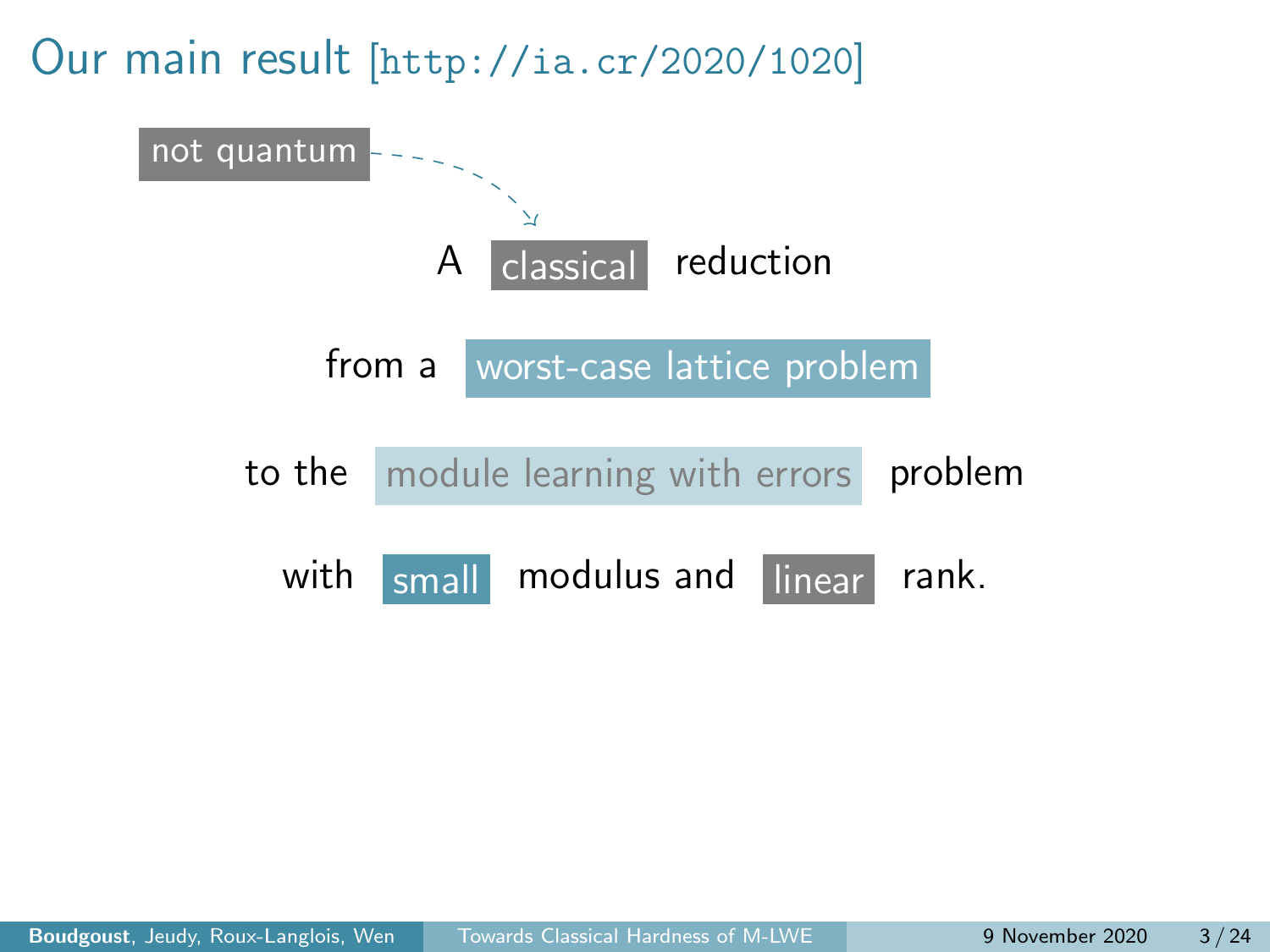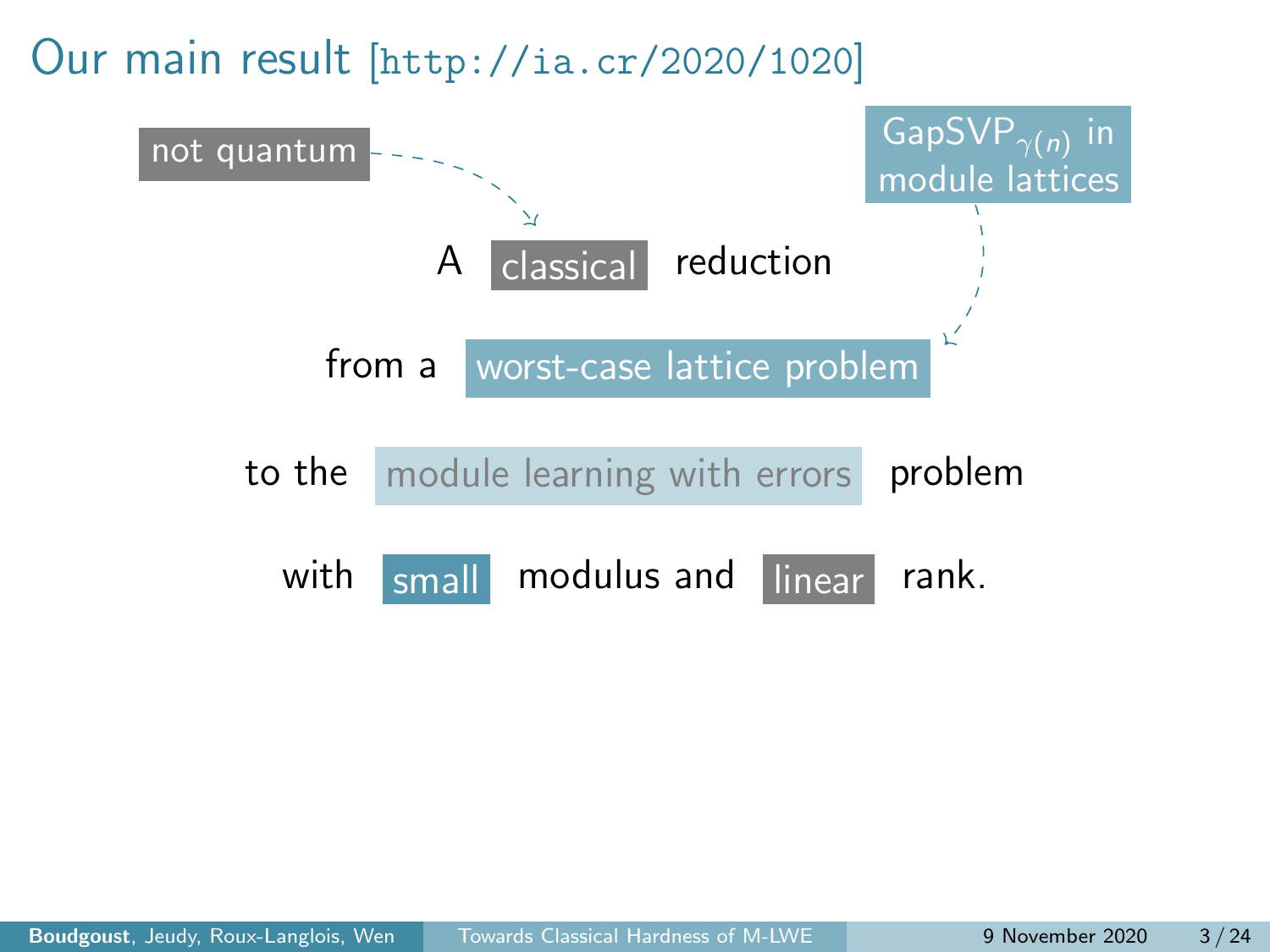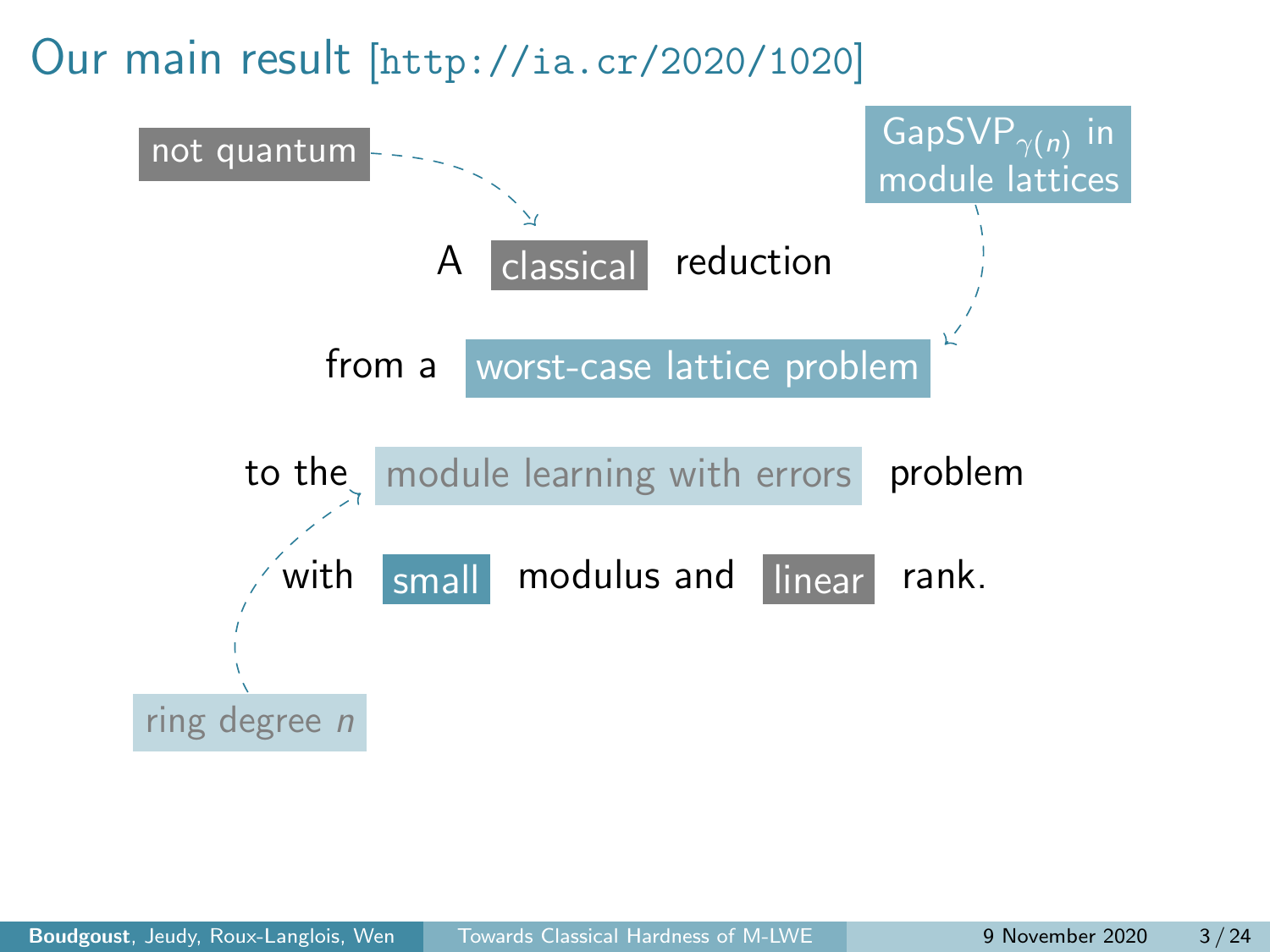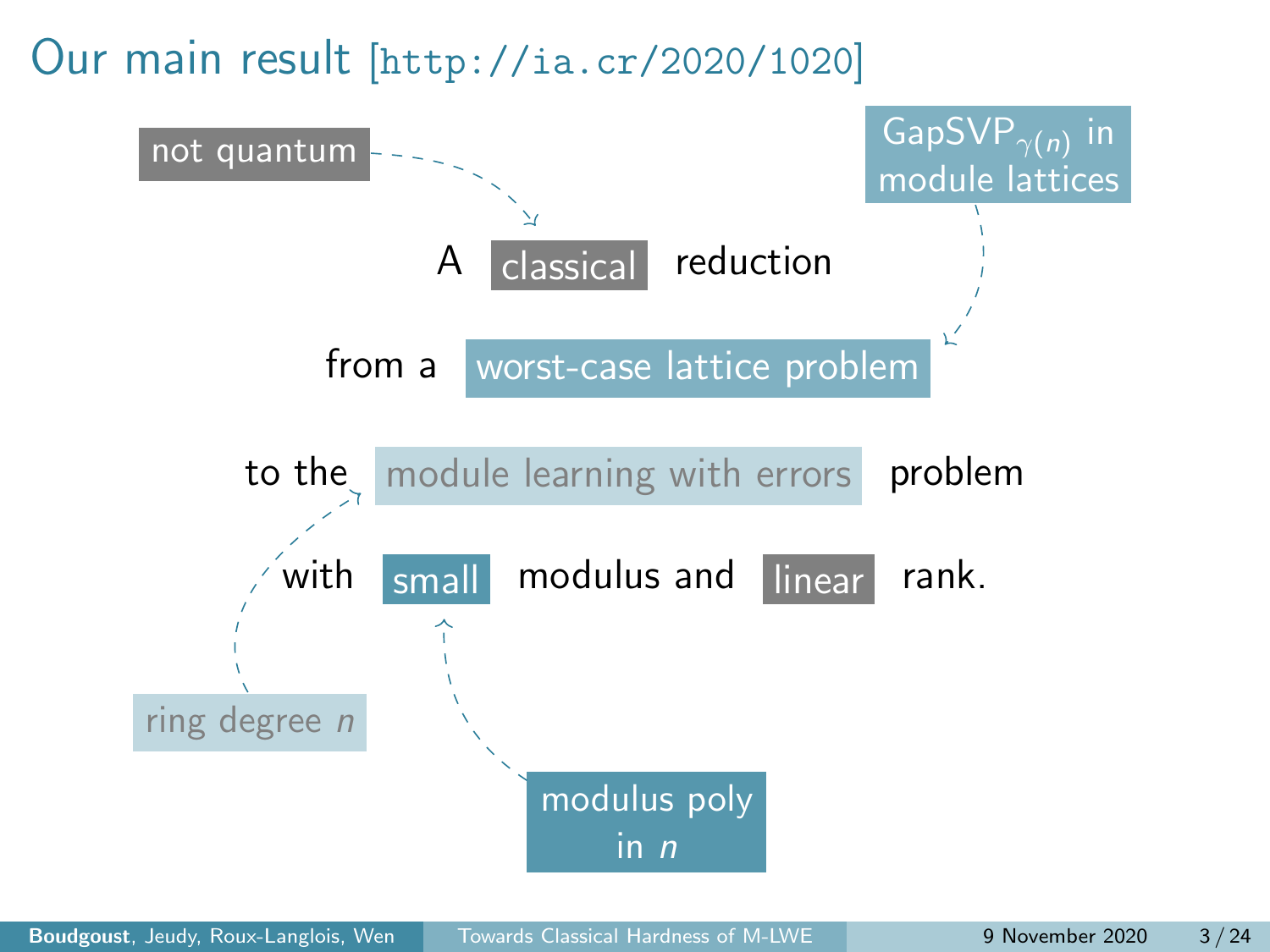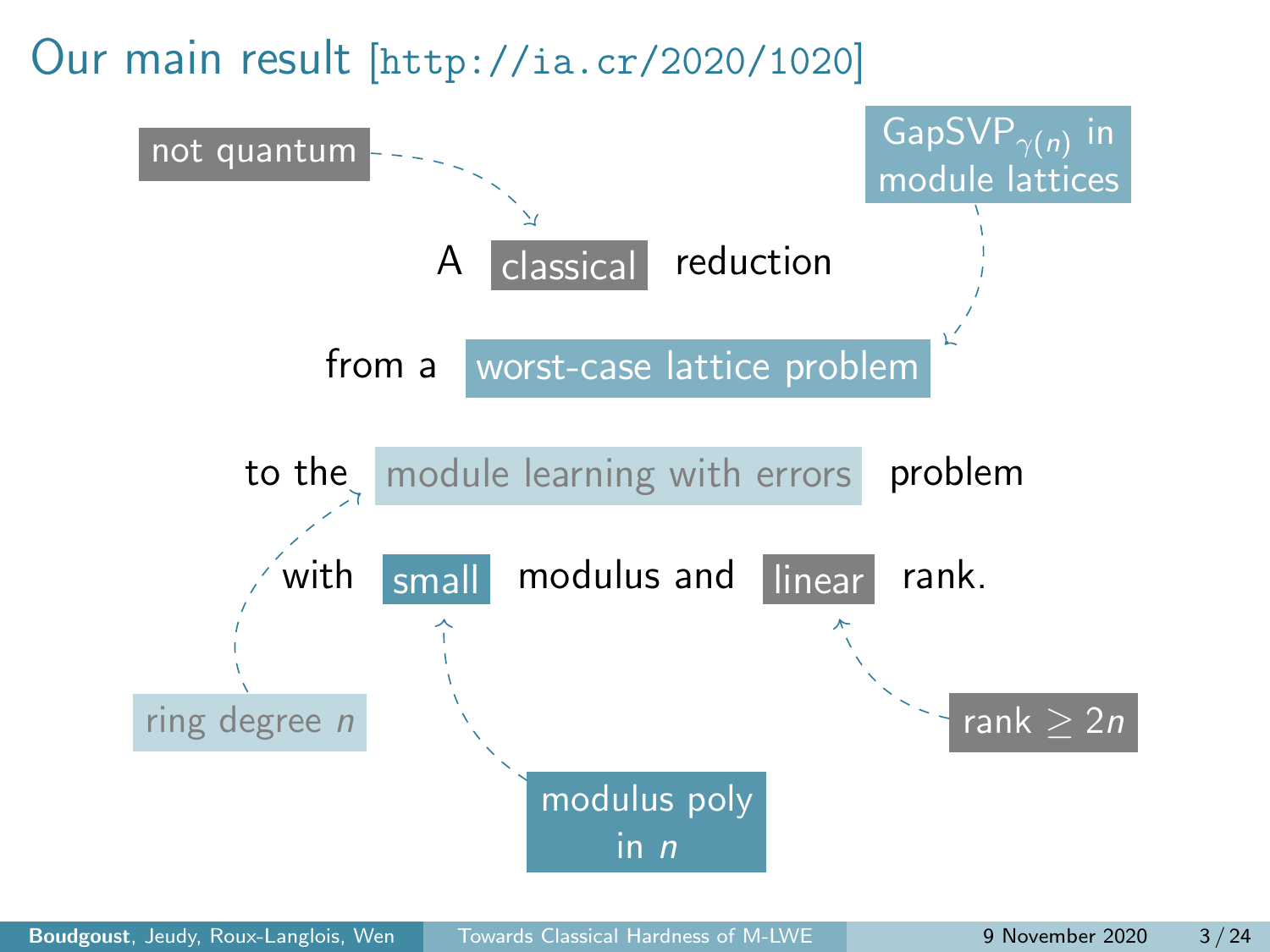#### **Outline**







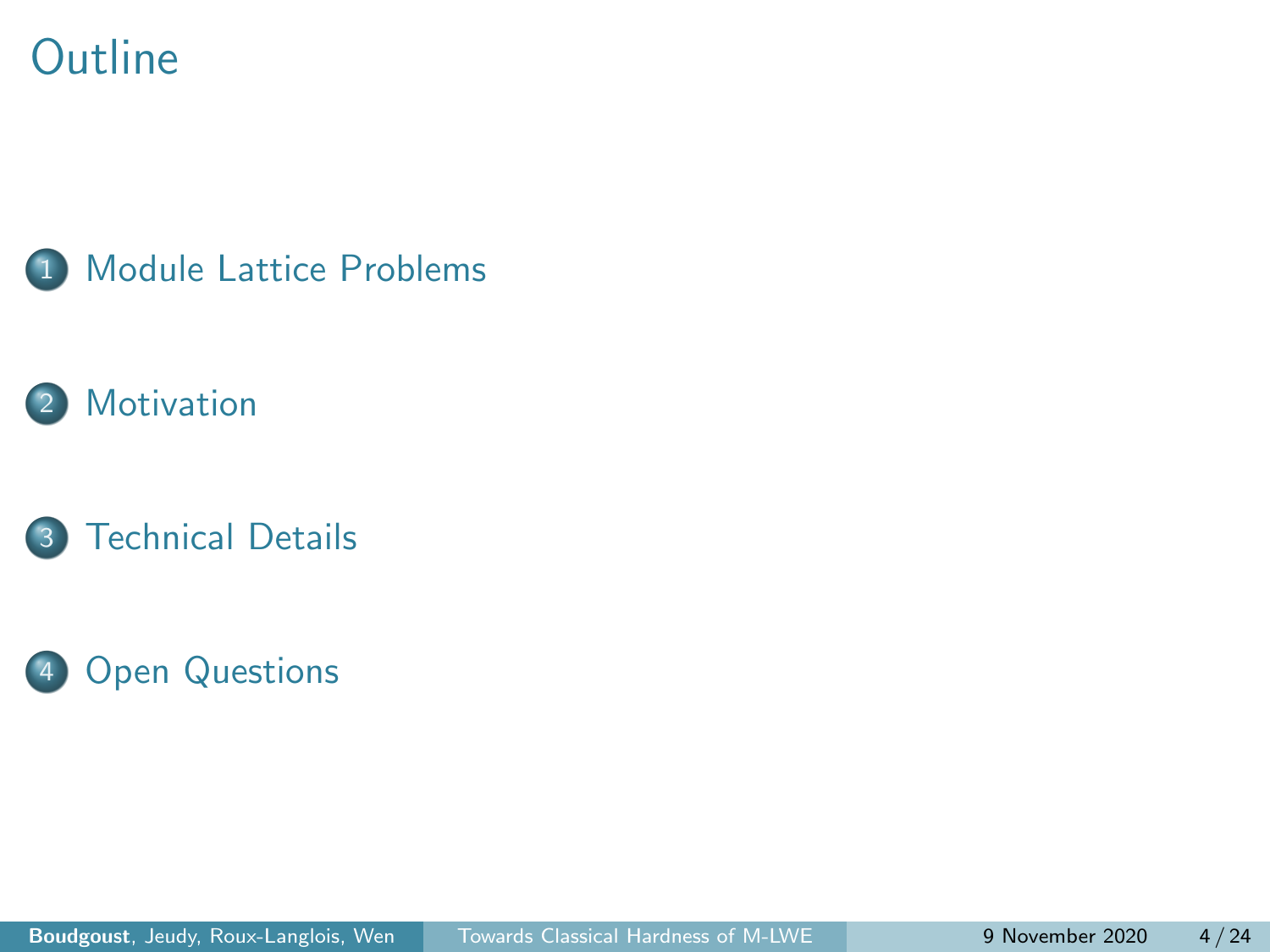#### <span id="page-9-0"></span>**Outline**



#### **[Motivation](#page-27-0)**

**[Technical Details](#page-35-0)** 

#### **[Open Questions](#page-53-0)**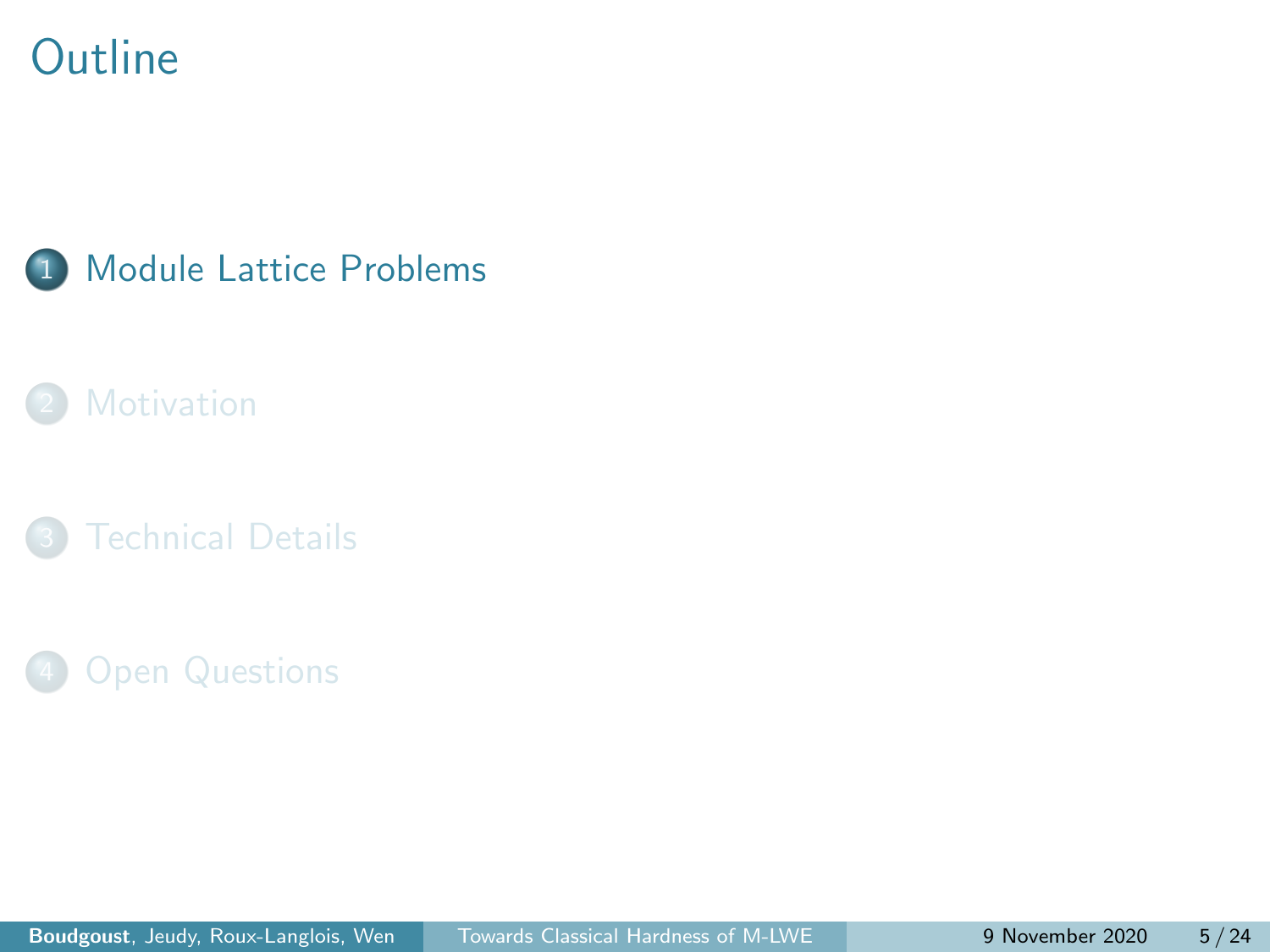A lattice  $\Lambda$  is a discrete additive subgroup of  $\mathbb{R}^n$ . The **minimum** of  $\Lambda$  is  $\lambda_1(\Lambda) = \min_{\mathbf{v} \in \Lambda \setminus \{0\}} ||\mathbf{v}||.$ 

Problem (Approximate Gap Shortest Vector Problem GapSVP<sub> $\gamma$ </sub>) Let  $\gamma > 1$ . Given a lattice  $\Lambda$  and a parameter  $\delta > 0$ . Distinguish whether

 $\lambda_1(\Lambda) \leq \delta$  or  $\lambda_1(\Lambda) > \gamma \cdot \delta$ .

If  $\lambda_1(\Lambda) \in (\delta, \gamma \cdot \delta]$ , any answer is correct.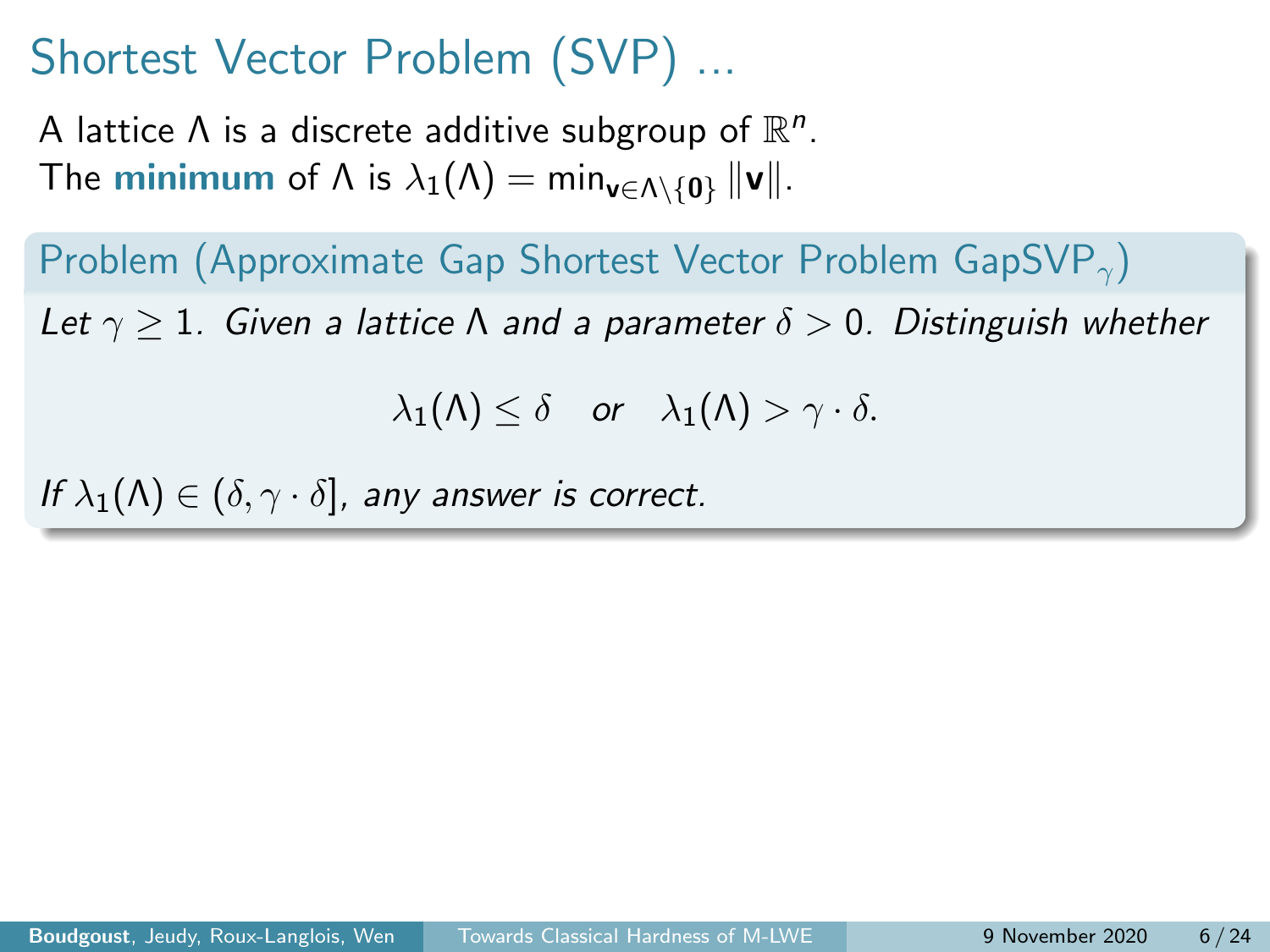A lattice  $\Lambda$  is a discrete additive subgroup of  $\mathbb{R}^n$ . The **minimum** of  $\Lambda$  is  $\lambda_1(\Lambda) = \min_{\mathbf{v} \in \Lambda \setminus \{0\}} ||\mathbf{v}||.$ 

Problem (Approximate Gap Shortest Vector Problem GapSVP $_{\gamma}$ ) Let  $\gamma > 1$ . Given a lattice  $\Lambda$  and a parameter  $\delta > 0$ . Distinguish whether

 $\lambda_1(\Lambda) \leq \delta$  or  $\lambda_1(\Lambda) > \gamma \cdot \delta$ .

If  $\lambda_1(\Lambda) \in (\delta, \gamma \cdot \delta]$ , any answer is correct.

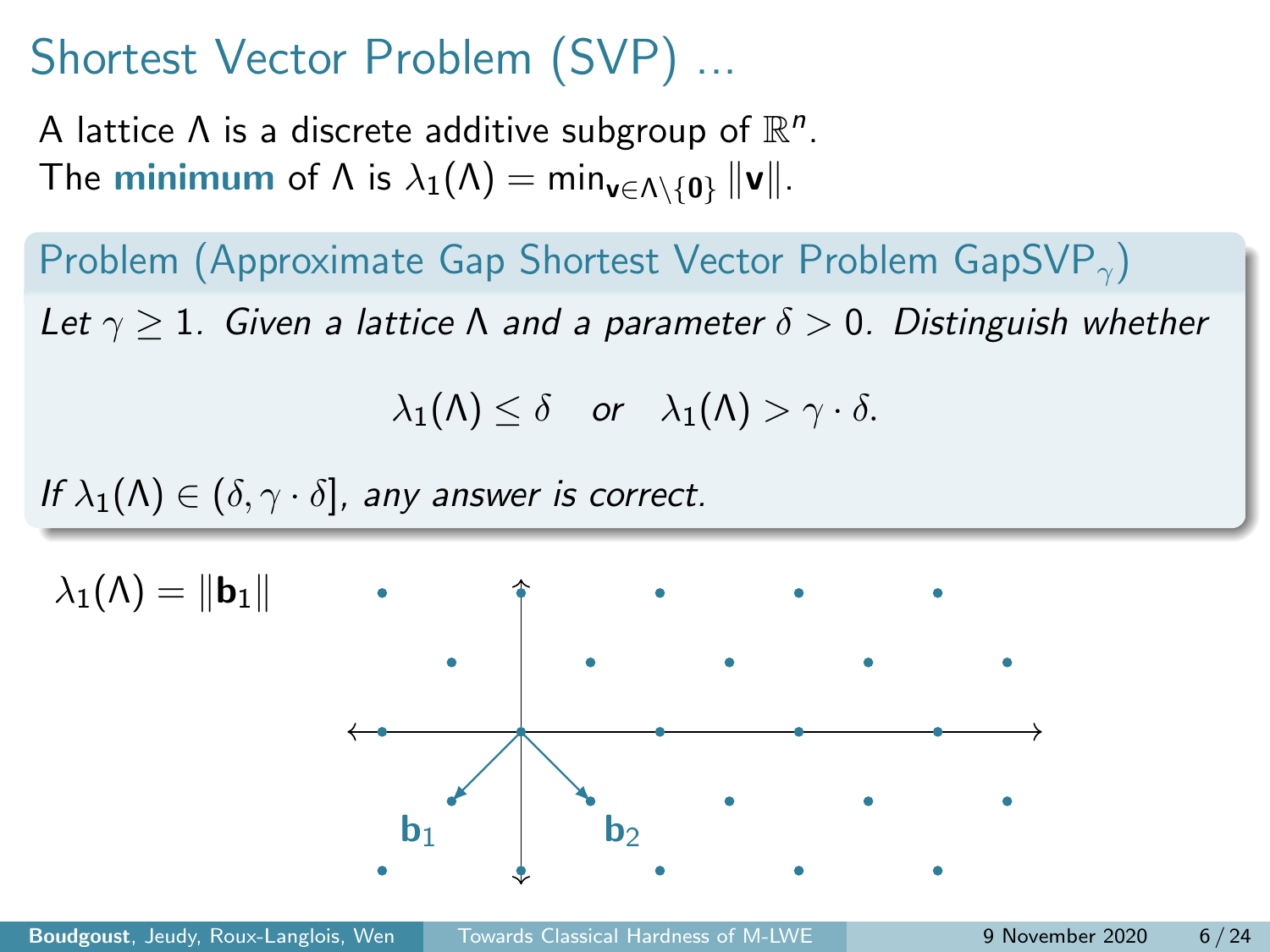A lattice  $\Lambda$  is a discrete additive subgroup of  $\mathbb{R}^n$ . The **minimum** of  $\Lambda$  is  $\lambda_1(\Lambda) = \min_{\mathbf{v} \in \Lambda \setminus \{0\}} ||\mathbf{v}||.$ 

Problem (Approximate Gap Shortest Vector Problem GapSVP $_{\gamma}$ ) Let  $\gamma > 1$ . Given a lattice  $\Lambda$  and a parameter  $\delta > 0$ . Distinguish whether

 $\lambda_1(\Lambda) \leq \delta$  or  $\lambda_1(\Lambda) > \gamma \cdot \delta$ .

If  $\lambda_1(\Lambda) \in (\delta, \gamma \cdot \delta]$ , any answer is correct.

 $\mathbf{b}_1$   $\mathbf{b}_2$   $\mathbf{b}_3$  $\lambda_1(\Lambda) = \|\mathbf{b}_1\|$  $\lambda_1(\Lambda) < \delta_1$  $\delta_1$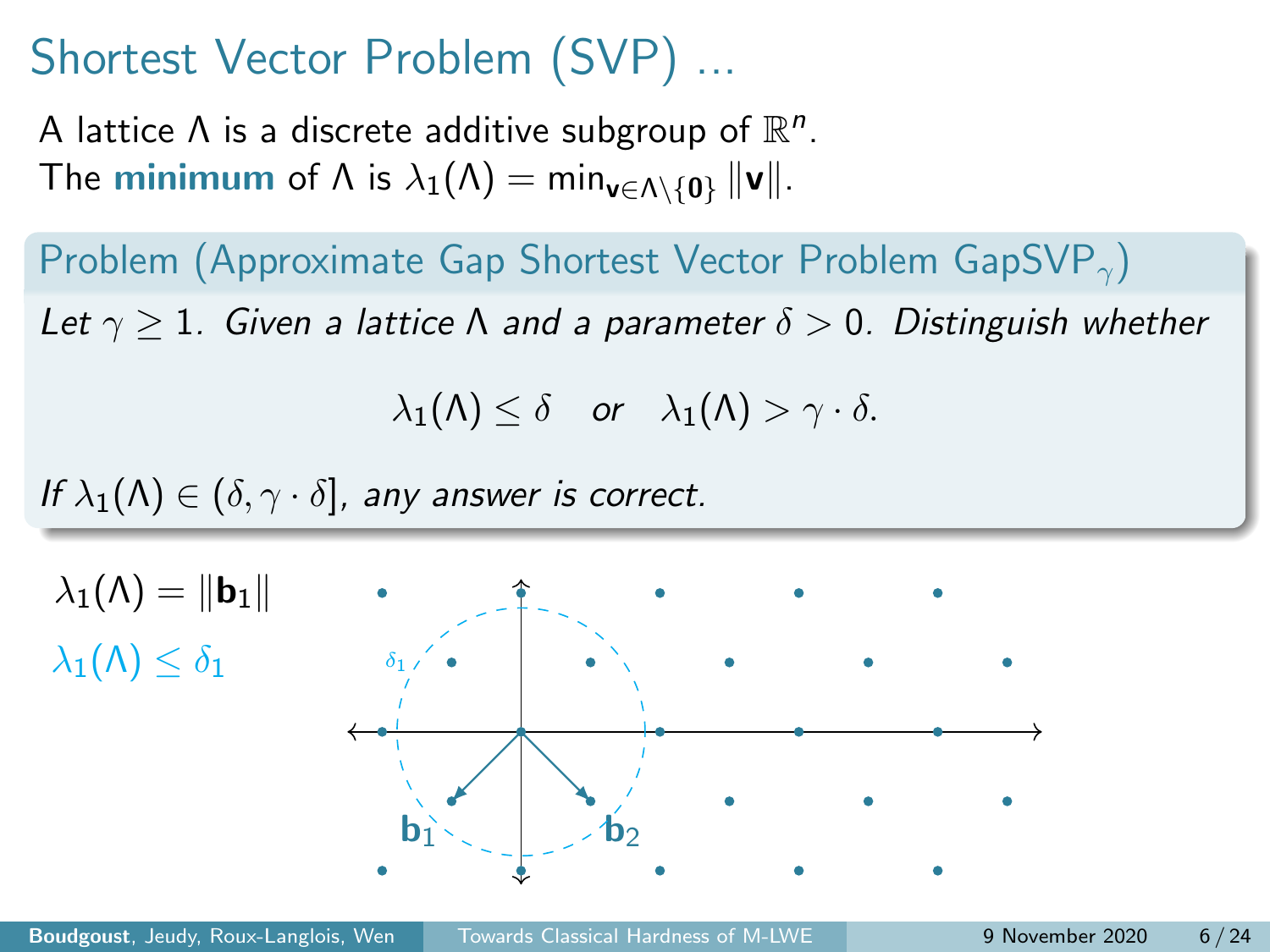A lattice  $\Lambda$  is a discrete additive subgroup of  $\mathbb{R}^n$ . The **minimum** of  $\Lambda$  is  $\lambda_1(\Lambda) = \min_{\mathbf{v} \in \Lambda \setminus \{0\}} ||\mathbf{v}||.$ 

Problem (Approximate Gap Shortest Vector Problem GapSVP $_{\gamma}$ ) Let  $\gamma > 1$ . Given a lattice  $\Lambda$  and a parameter  $\delta > 0$ . Distinguish whether

 $\lambda_1(\Lambda) \leq \delta$  or  $\lambda_1(\Lambda) > \gamma \cdot \delta$ .

If  $\lambda_1(\Lambda) \in (\delta, \gamma \cdot \delta]$ , any answer is correct.

 $\mathbf{b}_1$   $\mathbf{b}_2$   $\mathbf{b}_3$  $\lambda_1(\Lambda) = ||\mathbf{b}_1||$  $\lambda_1(\Lambda) \leq \delta_1$  $\delta_1$  $\delta_2$  $\lambda_1(\Lambda) > 2\delta_2$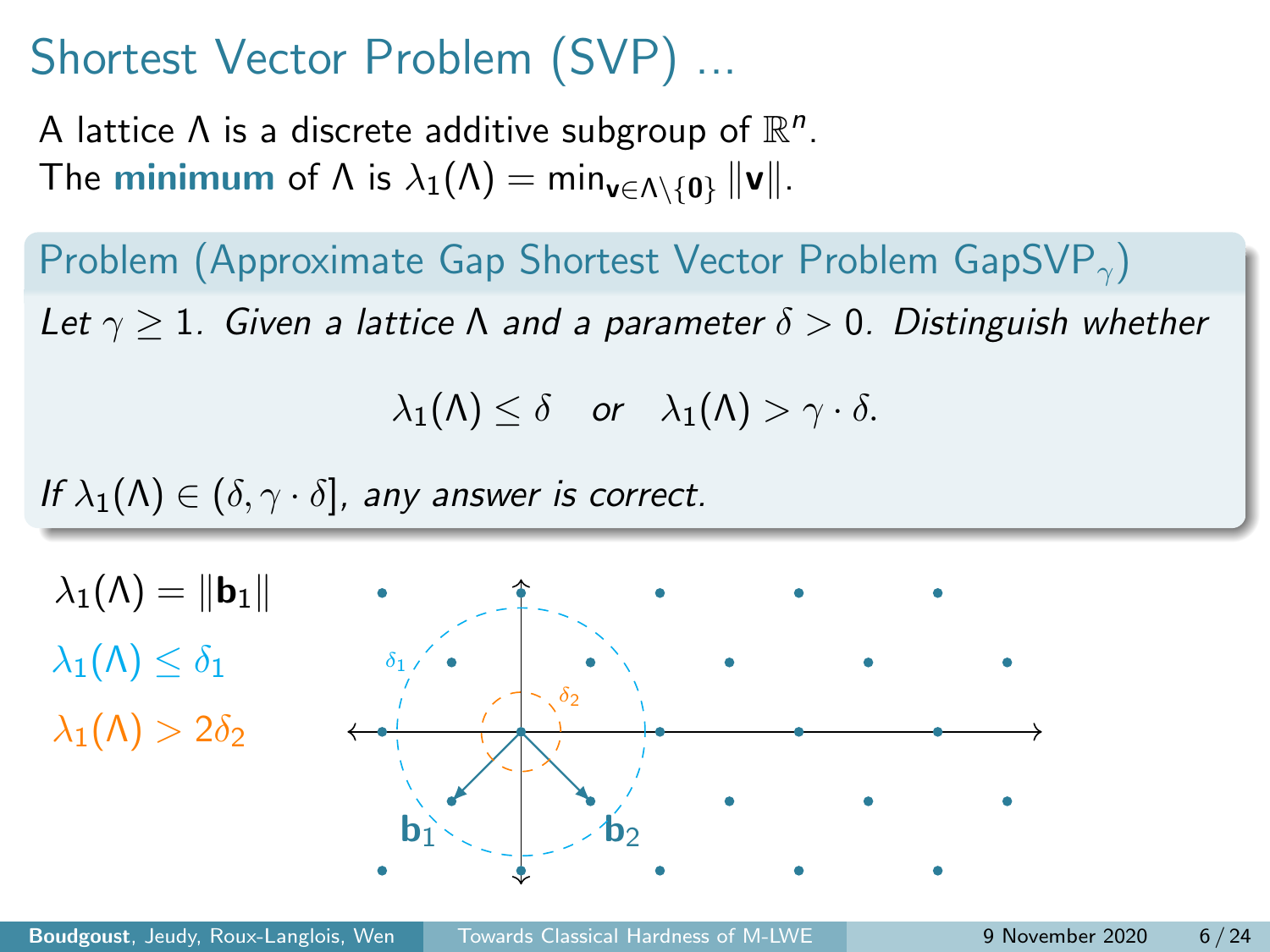Let K be a number field of degree n with R its ring of integers. Think of K as  $\mathbb{Q}[x]/(x^n + 1)$  and of R as  $\mathbb{Z}[x]/(x^n + 1)$ .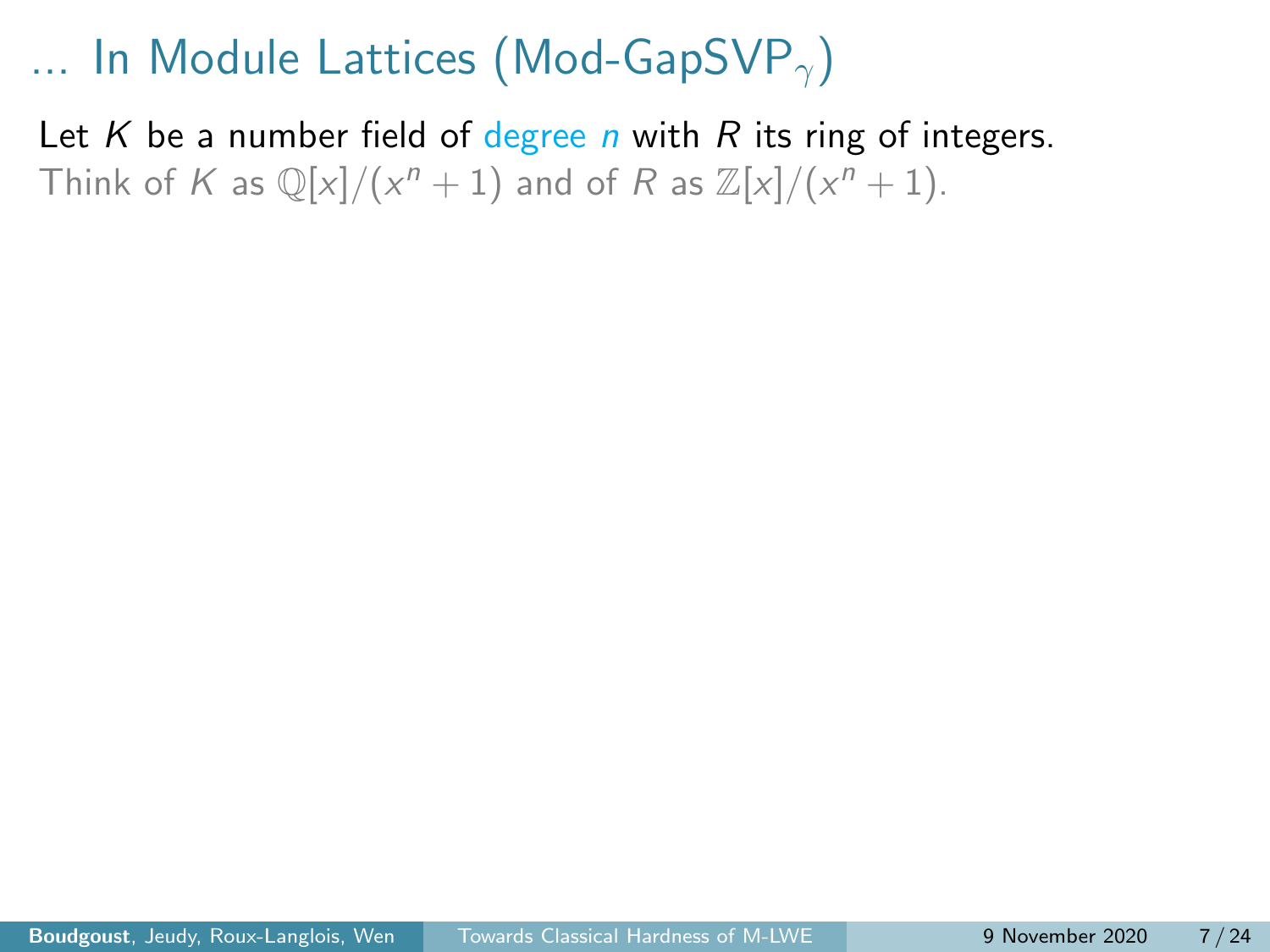Let K be a number field of degree n with R its ring of integers. Think of K as  $\mathbb{Q}[x]/(x^n + 1)$  and of R as  $\mathbb{Z}[x]/(x^n + 1)$ .

The canonical embedding defines a field homomorphism  $\sigma \colon K \to \mathbb{R}^n$ . It is equipped with some special symmetries.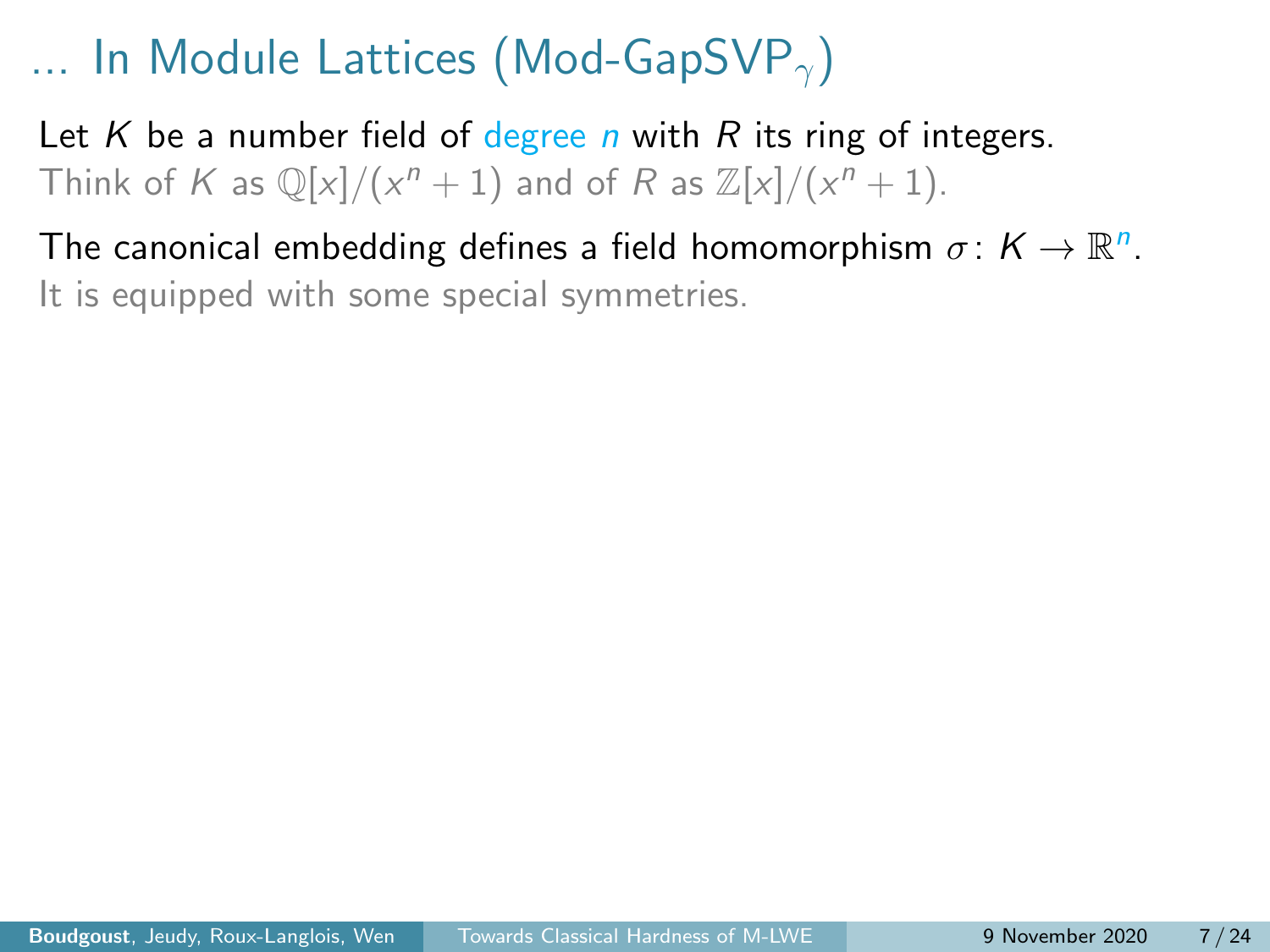Let K be a number field of degree n with R its ring of integers. Think of K as  $\mathbb{Q}[x]/(x^n + 1)$  and of R as  $\mathbb{Z}[x]/(x^n + 1)$ .

The canonical embedding defines a field homomorphism  $\sigma \colon K \to \mathbb{R}^n$ . It is equipped with some special symmetries.

An  $R\textrm{-module }M$  of  $\textrm{rank }d$  defines via  $\sigma$  a module lattice  $\sigma(M)\in \mathbb{R}^{dn}.$ An ideal  $I$  is a module of  $\mathsf{rank}\,1$  and defines an ideal lattice  $\sigma(I)\in\mathbb{R}^{1n}$ . **A** However, not every lattice  $\Lambda$  in  $\mathbb{R}^{nd}$  is a module lattice.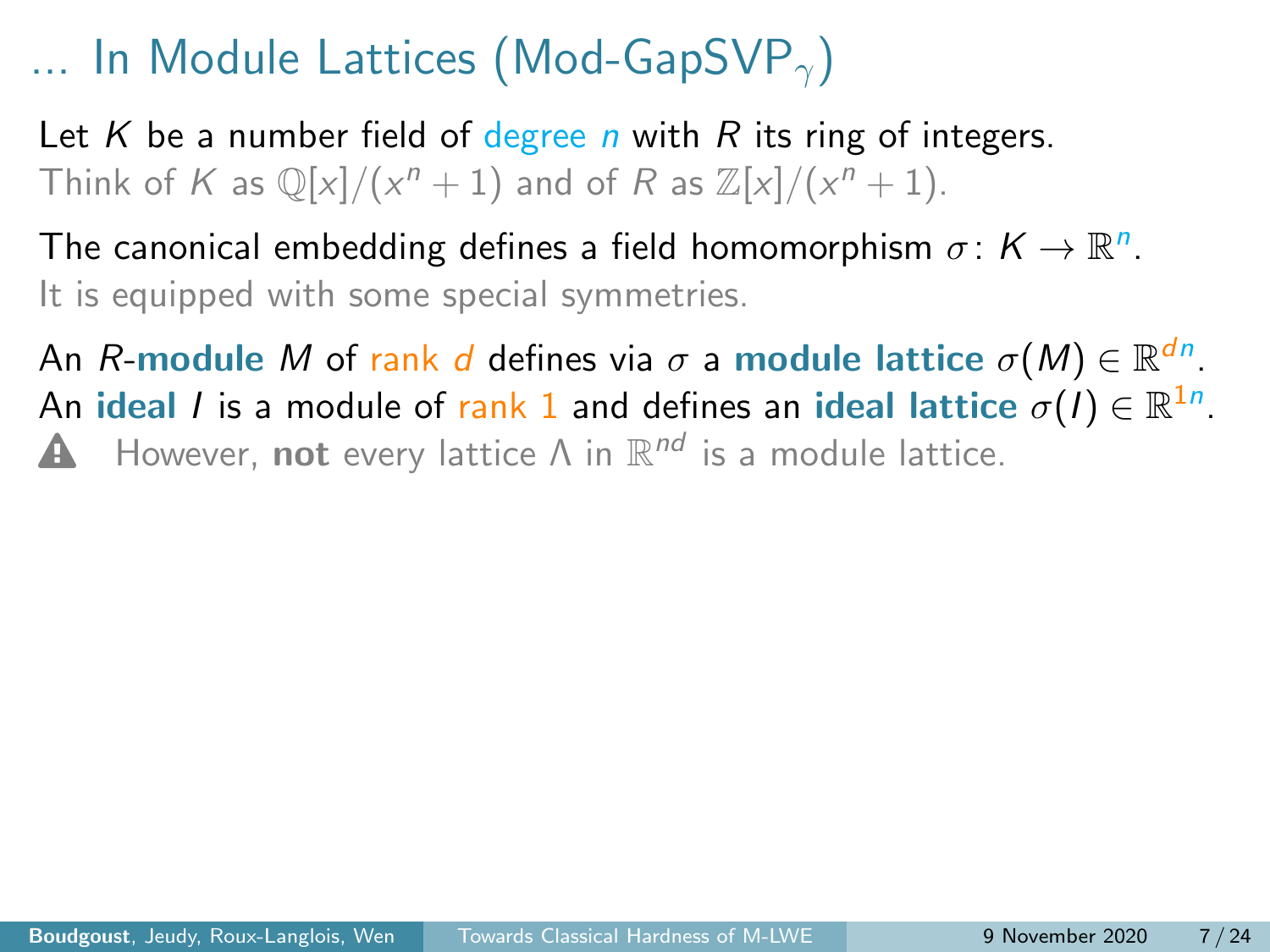Let K be a number field of degree n with R its ring of integers. Think of K as  $\mathbb{Q}[x]/(x^n + 1)$  and of R as  $\mathbb{Z}[x]/(x^n + 1)$ .

The canonical embedding defines a field homomorphism  $\sigma \colon K \to \mathbb{R}^n$ . It is equipped with some special symmetries.

An  $R\textrm{-module }M$  of  $\textrm{rank }d$  defines via  $\sigma$  a module lattice  $\sigma(M)\in \mathbb{R}^{dn}.$ An ideal  $I$  is a module of  $\mathsf{rank}\,1$  and defines an ideal lattice  $\sigma(I)\in\mathbb{R}^{1n}$ . **A** However, not every lattice  $\Lambda$  in  $\mathbb{R}^{nd}$  is a module lattice.

#### Problem (Mod-GapSVP<sub> $\gamma$ </sub>)

Let  $\gamma > 1$ . Given a module lattice  $\Lambda = \sigma(M)$  and a parameter  $\delta > 0$ . Distinguish whether

$$
\lambda_1(\Lambda) \leq \delta \quad \text{or} \quad \lambda_1(\Lambda) > \gamma \cdot \delta.
$$

If  $\lambda_1(\Lambda) \in (\delta, \gamma \cdot \delta]$ , any answer is correct.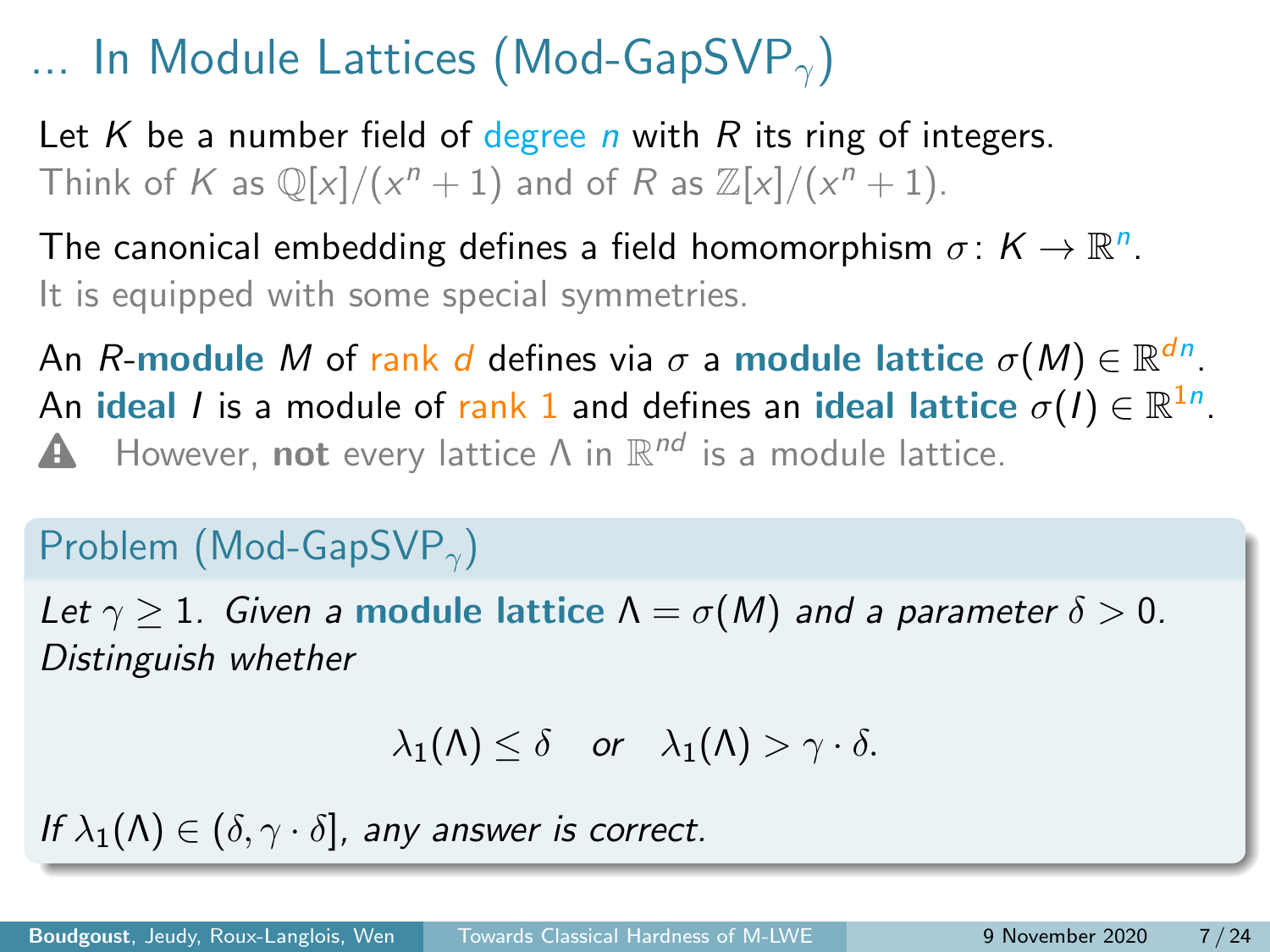Let K be the 4-th cyclotomic number field, having degree 2.  $K = \mathbb{Q}[x]/(x^2 + 1)$ , where  $x^2 + 1 = (x - i)(x + i)$ .

 $\triangle$  Very low degree, not suited for real crypto schemes.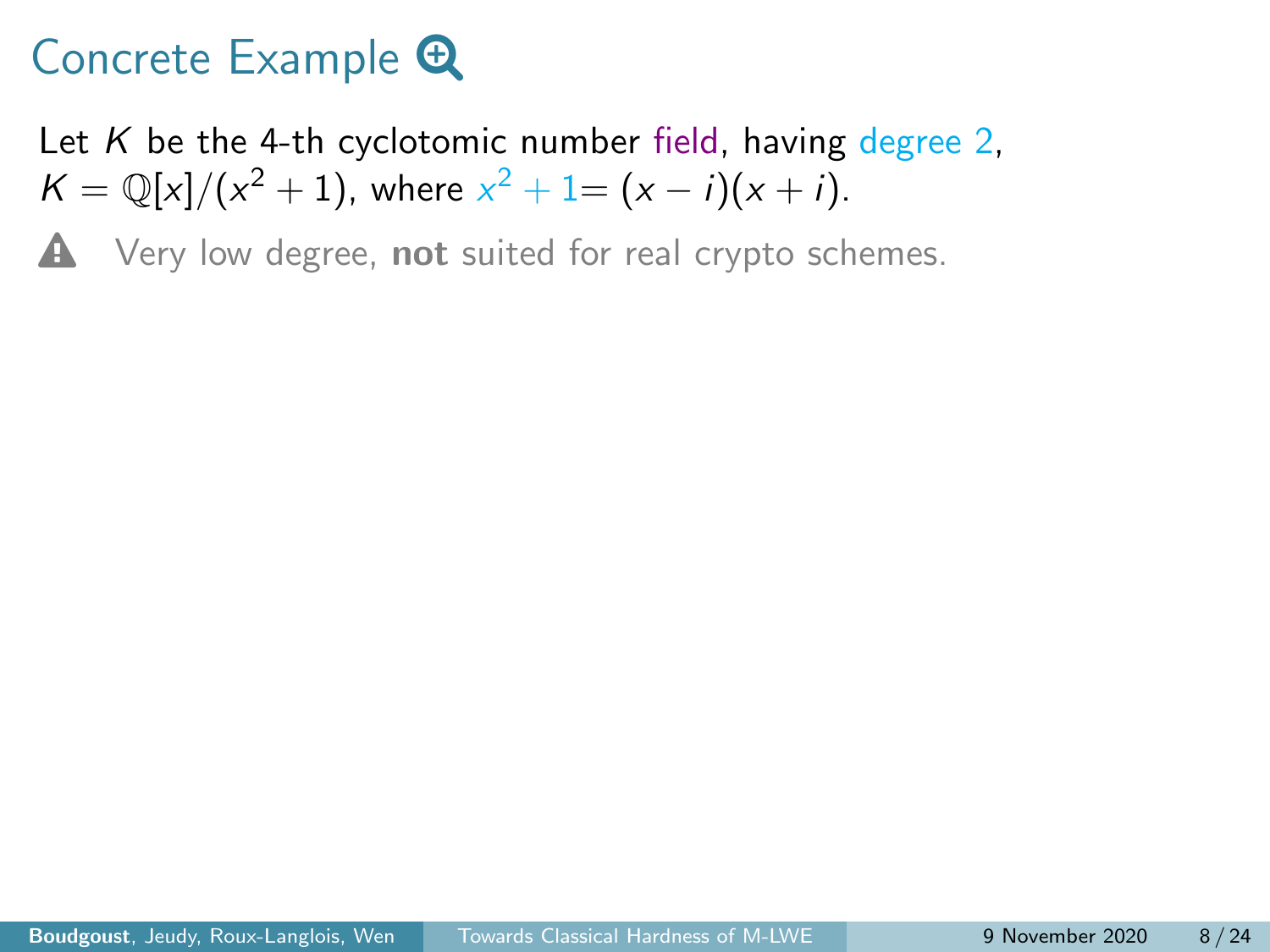Let K be the 4-th cyclotomic number field, having degree 2.  $K = \mathbb{Q}[x]/(x^2 + 1)$ , where  $x^2 + 1 = (x - i)(x + i)$ .

 $\triangle$  Very low degree, not suited for real crypto schemes.

Let  $f = 3x + 4$  and  $g = -6x + 1$  be elements in K.

4 Addition:

\n
$$
f + g = -3x + 5 \qquad \in K
$$
\n★ Multiplication:

\n
$$
f \cdot g = (3x + 4)(-6x + 1)
$$
\n
$$
= -18x^{2} + 3x - 24x + 4 \quad (\text{use } x^{2} + 1 = 0)
$$
\n
$$
= (3 - 24)x + (4 + 18)
$$
\n
$$
= -21x + 22 \qquad \in K
$$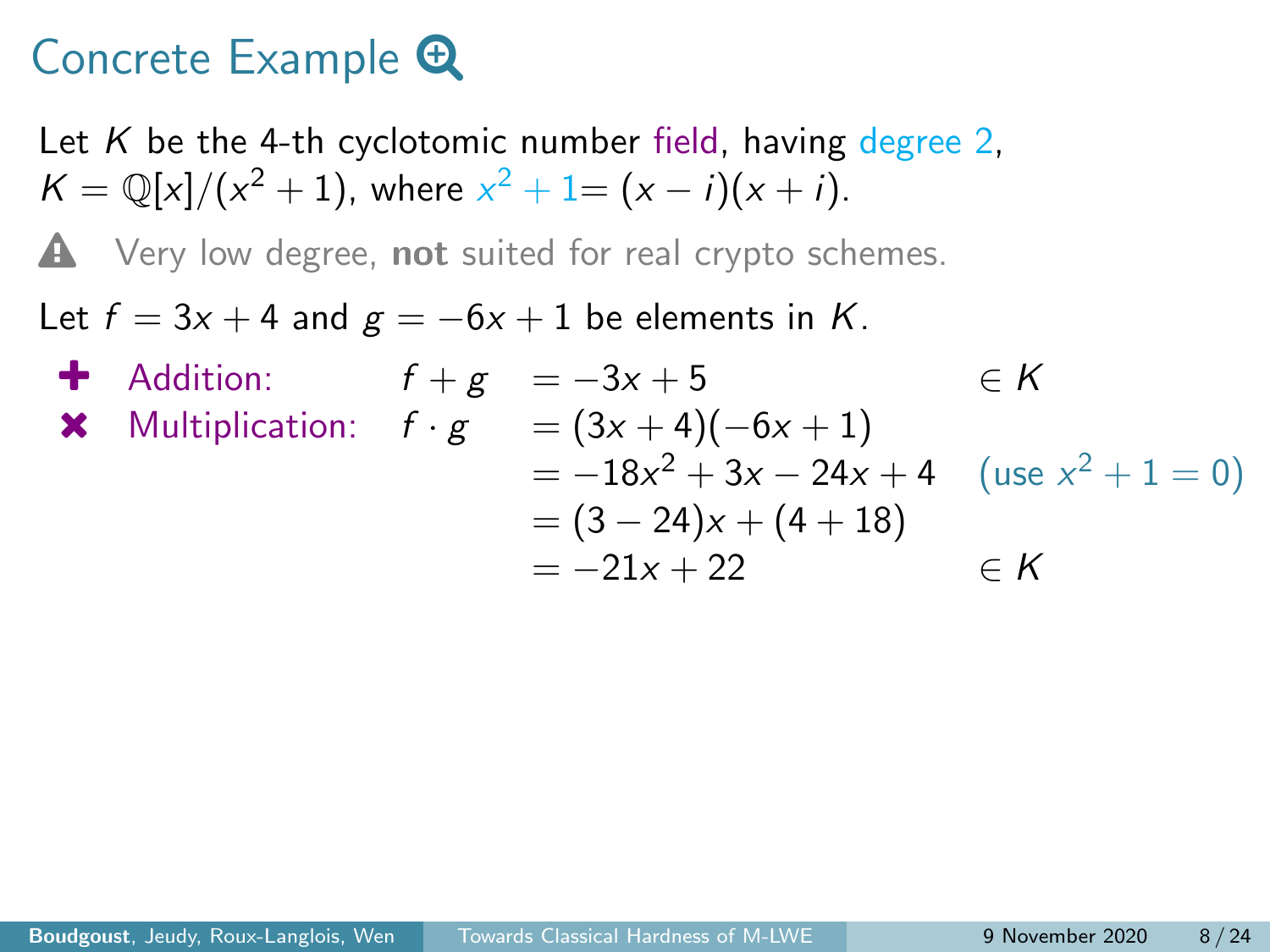Let K be the 4-th cyclotomic number field, having degree 2.  $K = \mathbb{Q}[x]/(x^2 + 1)$ , where  $x^2 + 1 = (x - i)(x + i)$ .

 $\triangle$  Very low degree, not suited for real crypto schemes.

Let  $f = 3x + 4$  and  $g = -6x + 1$  be elements in K.

4 Addition:

\n
$$
f + g = -3x + 5 \qquad \in K
$$
\n★ Multiplication:

\n
$$
f \cdot g = (3x + 4)(-6x + 1)
$$
\n
$$
= -18x^{2} + 3x - 24x + 4 \quad (\text{use } x^{2} + 1 = 0)
$$
\n
$$
= (3 - 24)x + (4 + 18)
$$
\n
$$
= -21x + 22 \qquad \in K
$$

Then, for every  $f \in K$ , the canonical embedding  $\sigma$  is given by  $\sigma(f) = (f(i), f(-i)) \in \mathbb{C}^2$ .

For example  $\sigma(3x + 4) = (3i + 4, -3i + 4)$ .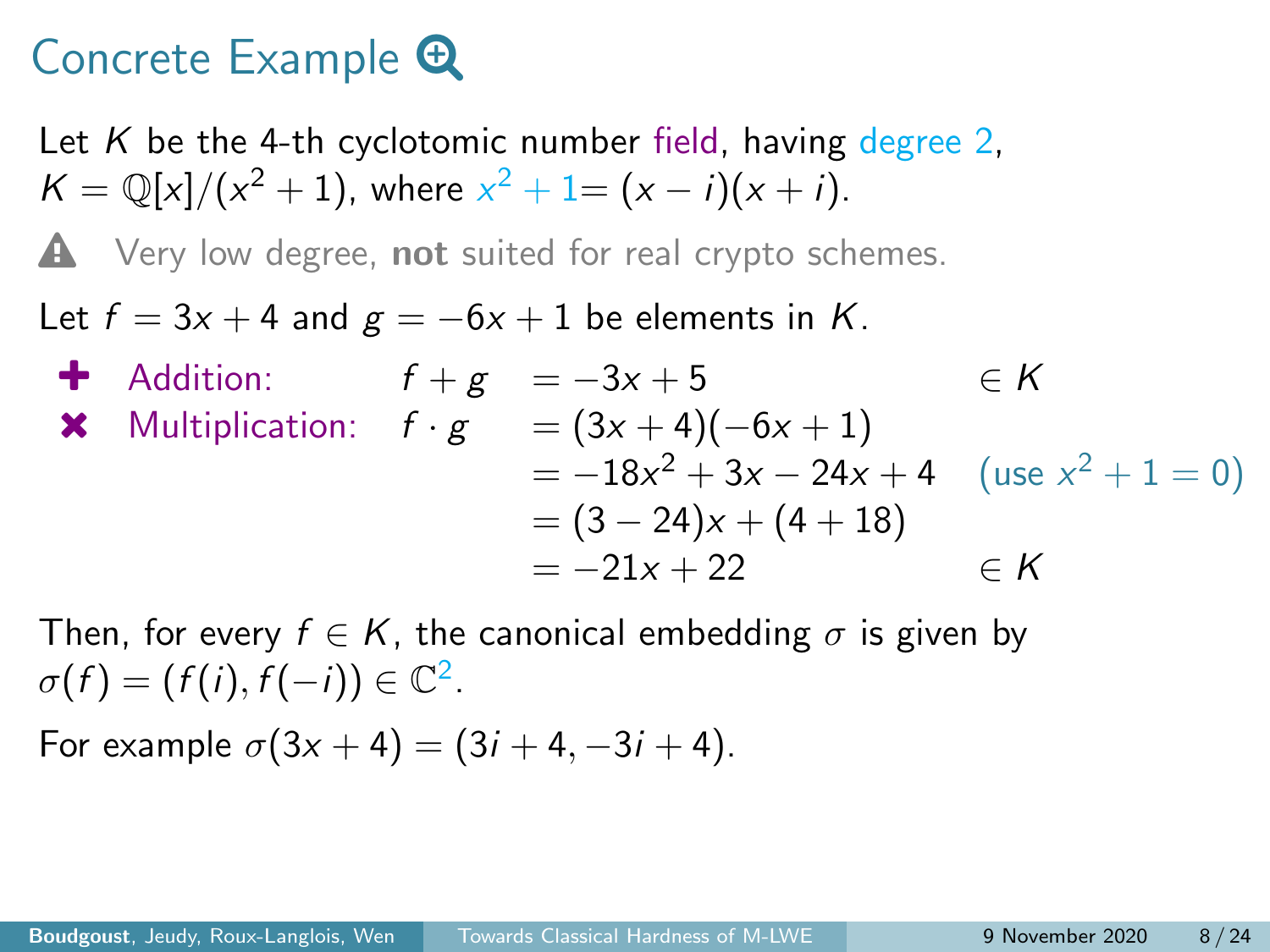Let K be the 4-th cyclotomic number field, having degree 2.  $K = \mathbb{Q}[x]/(x^2 + 1)$ , where  $x^2 + 1 = (x - i)(x + i)$ .

 $\triangle$  Very low degree, not suited for real crypto schemes.

Let  $f = 3x + 4$  and  $g = -6x + 1$  be elements in K.

4 Addition:

\n
$$
f + g = -3x + 5 \qquad \in K
$$
\n★ Multiplication:

\n
$$
f \cdot g = (3x + 4)(-6x + 1)
$$
\n
$$
= -18x^{2} + 3x - 24x + 4 \quad (\text{use } x^{2} + 1 = 0)
$$
\n
$$
= (3 - 24)x + (4 + 18)
$$
\n
$$
= -21x + 22 \qquad \in K
$$

Then, for every  $f \in K$ , the canonical embedding  $\sigma$  is given by  $\sigma(f) = (f(i), f(-i)) \in \mathbb{C}^2$ .

For example  $\sigma(3x + 4) = (3i + 4, -3i + 4)$ . Thus,  $\sigma$  ([(3x + 4), (-6x + 1)]  $\cdot \mathbb{Z}[x]/(x^2+1)$ ) defines a module lattice of rank 2.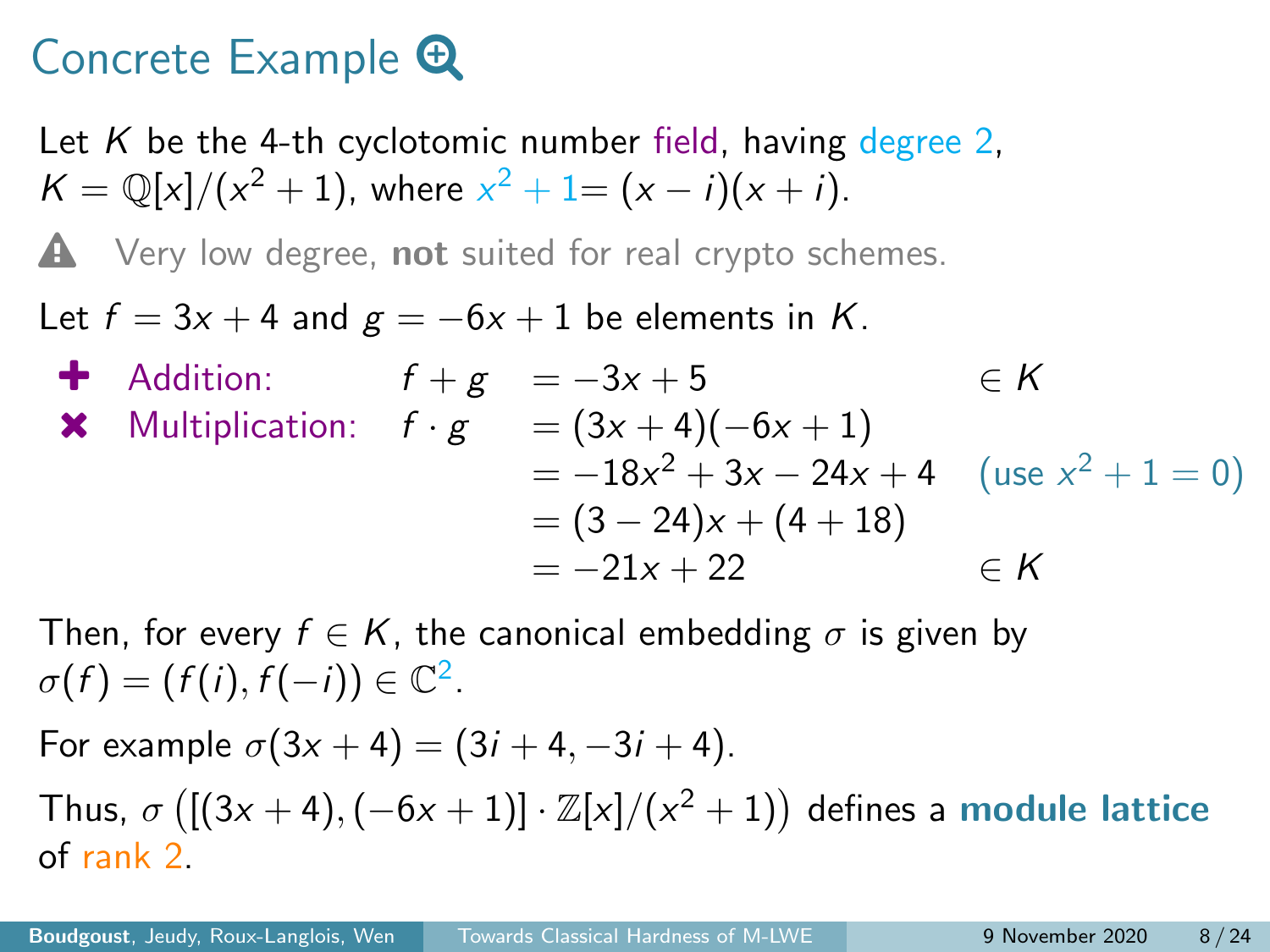# The Learning With Errors (LWE) Problem ...

Set  $\mathbb{Z}_q = \mathbb{Z}/q\mathbb{Z}$ .  $\mathsf{Given}\,\,\big|\mathsf{A}\big|\sim \mathsf{U}(\mathbb{Z}_q^{m\times d}),\,\,\big|\mathsf{b}\big|\in\mathbb{Z}_q^m,\,\,\mathsf{s}\,\sim \mathsf{U}(\mathbb{Z}_q^d)\,\,\mathsf{and}\,\,\big|\mathsf{e}\big|\sim \mathsf{D}_{\mathbb{Z}^m,\alpha}\,\,\mathsf{s.t.}$ 

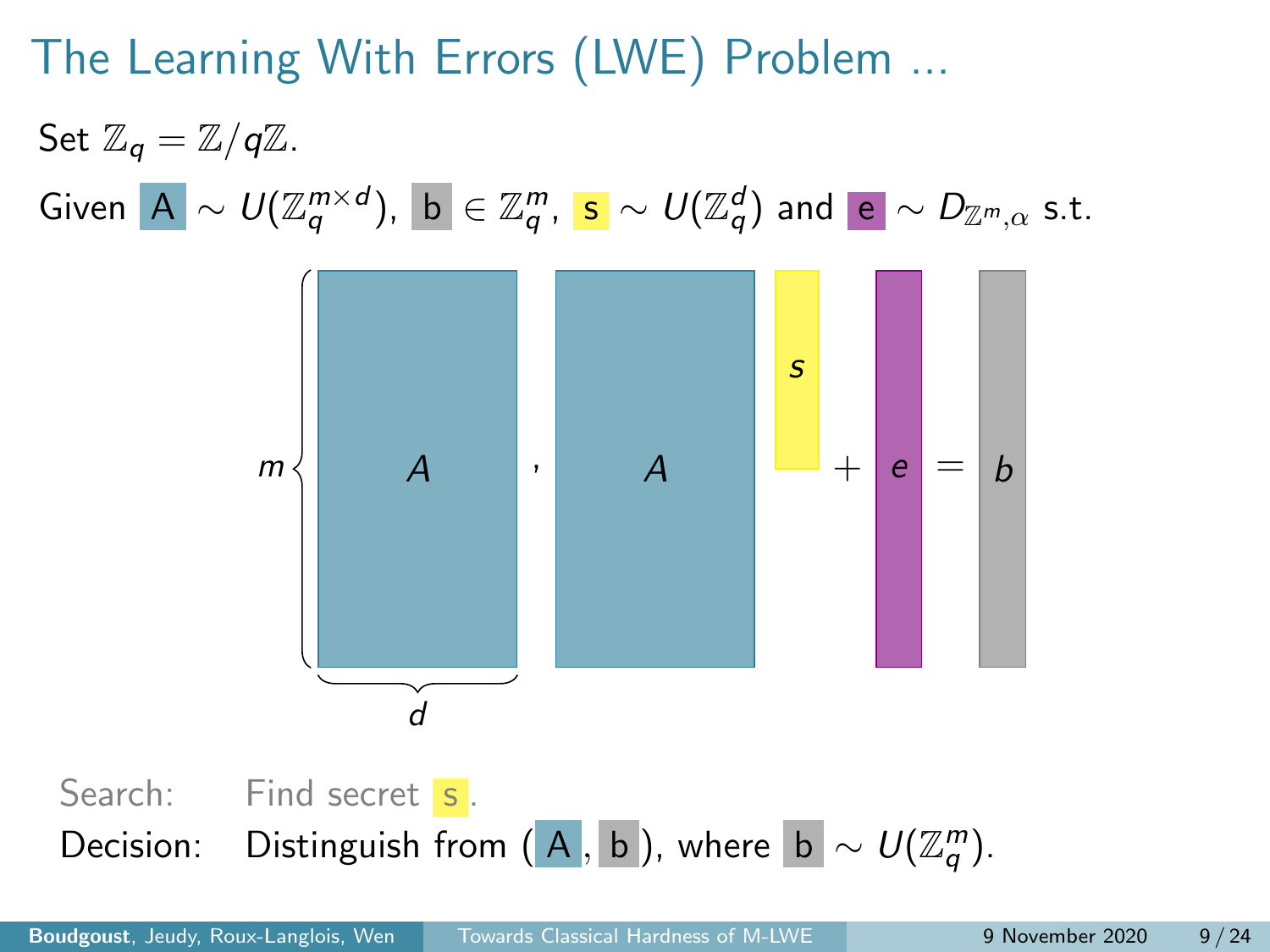Replace  $\mathbb Z$  by R, the ring of integers of some number field K of degree n. Set  $R_q = R/qR$ .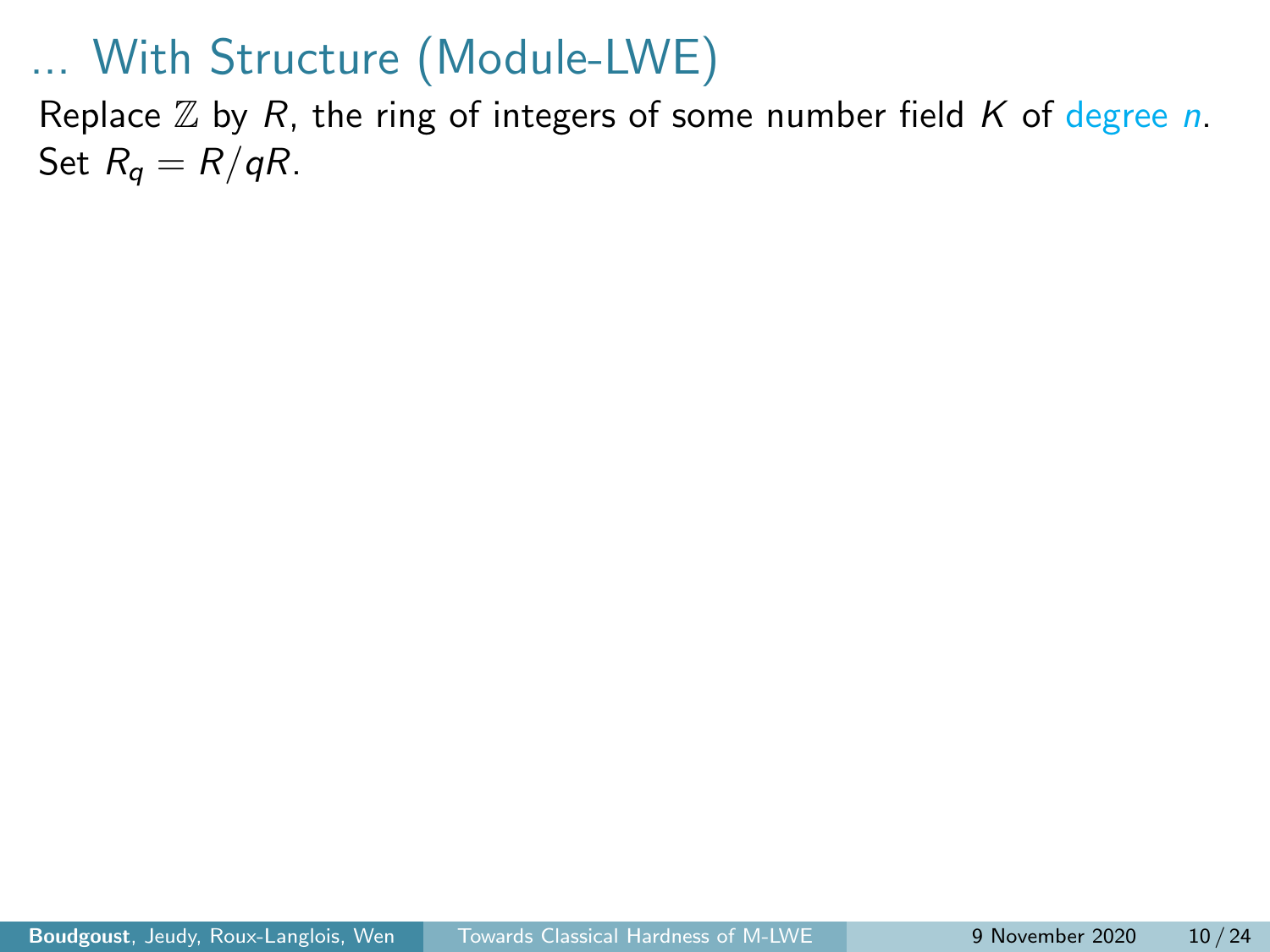Replace  $\mathbb Z$  by R, the ring of integers of some number field K of degree n. Set  $R_q = R/qR$ .

Given  $|{\mathbf A}| \sim \mathit{U} (R_q^{m \times d})$ ,  $|{\mathbf b}| \in R_q^m$ ,  $|{\mathbf s}| \sim \mathit{U} (R_q^d)$  and  $|{\mathbf e}| \sim D_{R^m, \alpha}$  s.t.



Search: Find secret s. Decision: Distinguish from  $(A, b)$ , where  $|b| \sim U(R_q^m)$ .

Boudgoust, Jeudy, Roux-Langlois, Wen [Towards Classical Hardness of M-LWE](#page-0-0) 9 November 2020 10 / 24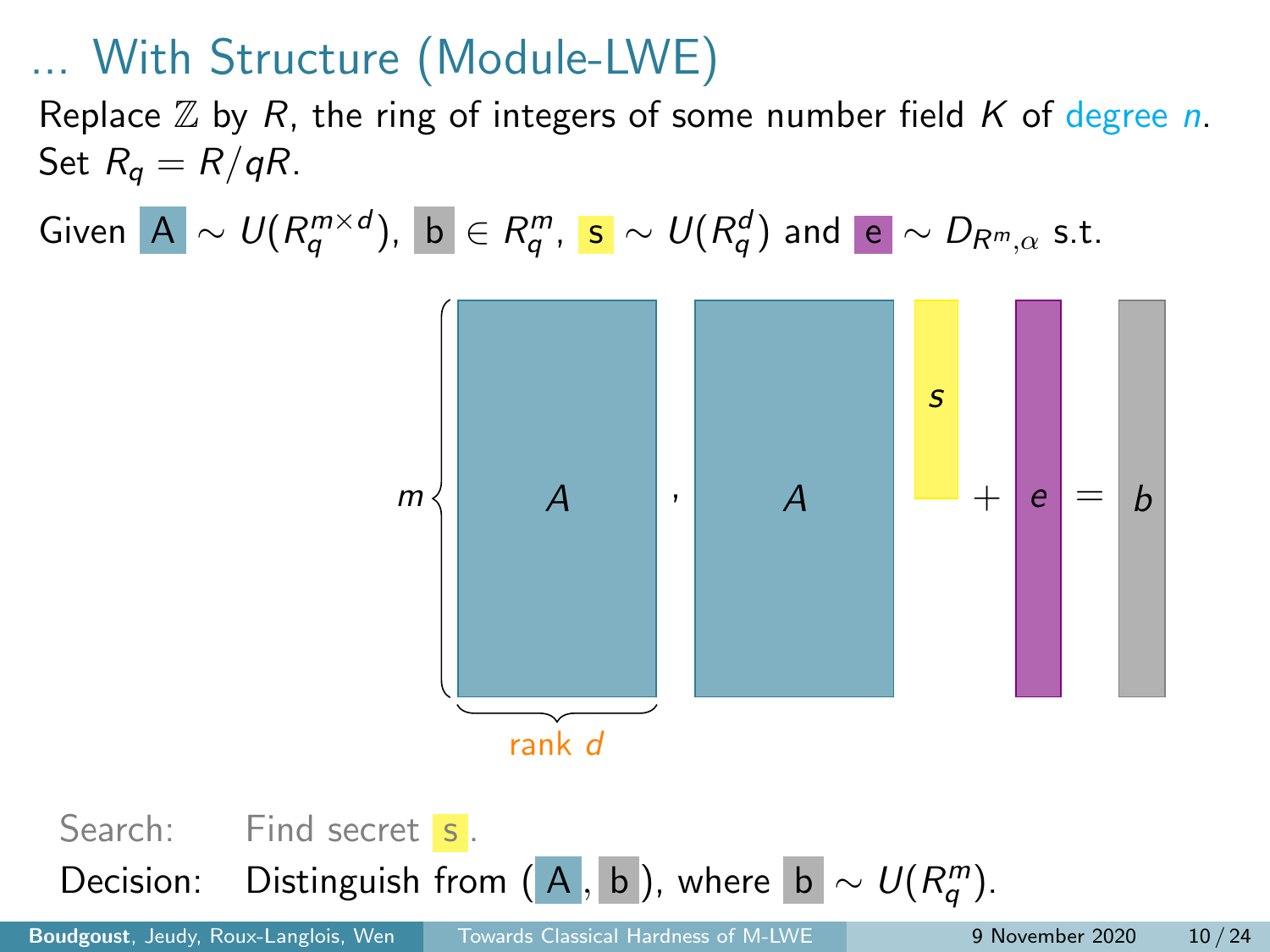Replace  $\mathbb Z$  by R, the ring of integers of some number field K of degree n. Set  $R_q = R/qR$ . For  $d = 1$ , we call this Ring-LWE.

Given  $|{\mathbf A}| \sim \mathit{U} (R_q^{m \times d})$ ,  $|{\mathbf b}| \in R_q^m$ ,  $|{\mathbf s}| \sim \mathit{U} (R_q^d)$  and  $|{\mathbf e}| \sim D_{R^m, \alpha}$  s.t.



Search: Find secret s. Decision: Distinguish from  $(\overline{A}, \overline{b})$ , where  $\overline{b} \sim U(R_q^m)$ .

Boudgoust, Jeudy, Roux-Langlois, Wen [Towards Classical Hardness of M-LWE](#page-0-0) 9 November 2020 10 / 24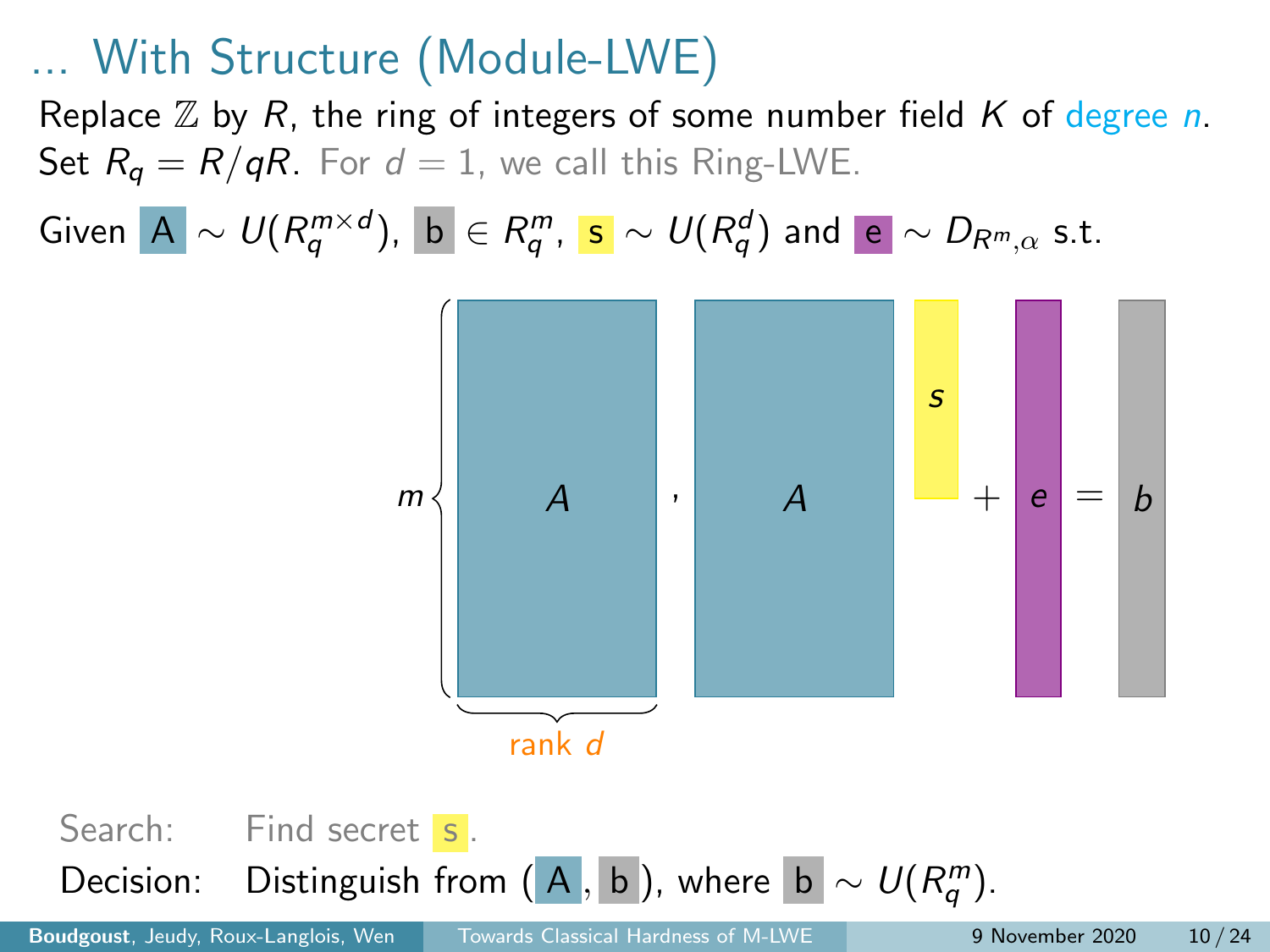Replace  $\mathbb Z$  by R, the ring of integers of some number field K of degree n. Set  $R_q = R/qR$ . For  $d = 1$ , we call this Ring-LWE.

Given  $|{\mathbf A}| \sim \mathit{U} (R_q^{m \times d})$ ,  $|{\mathbf b}| \in R_q^m$ ,  $|{\mathbf s}| \sim \mathit{U} (R_q^d)$  and  $|{\mathbf e}| \sim D_{R^m, \alpha}$  s.t.



Search: Find secret s. Decision: Distinguish from  $(\overline{A}, \overline{b})$ , where  $\overline{b} \sim U(R_q^m)$ .

Boudgoust, Jeudy, Roux-Langlois, Wen [Towards Classical Hardness of M-LWE](#page-0-0) 9 November 2020 10 / 24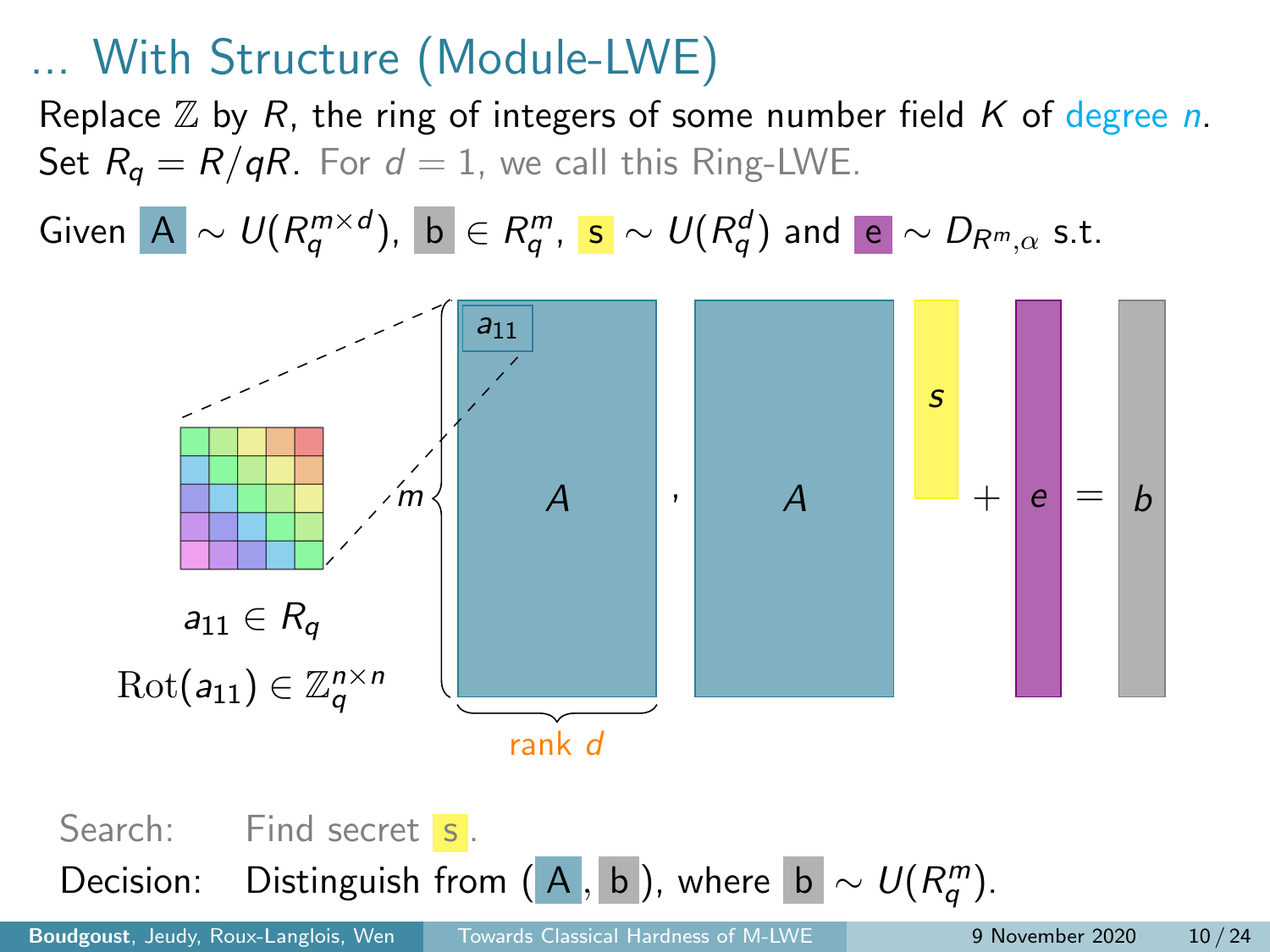#### <span id="page-27-0"></span>**Overview**







#### **[Open Questions](#page-53-0)**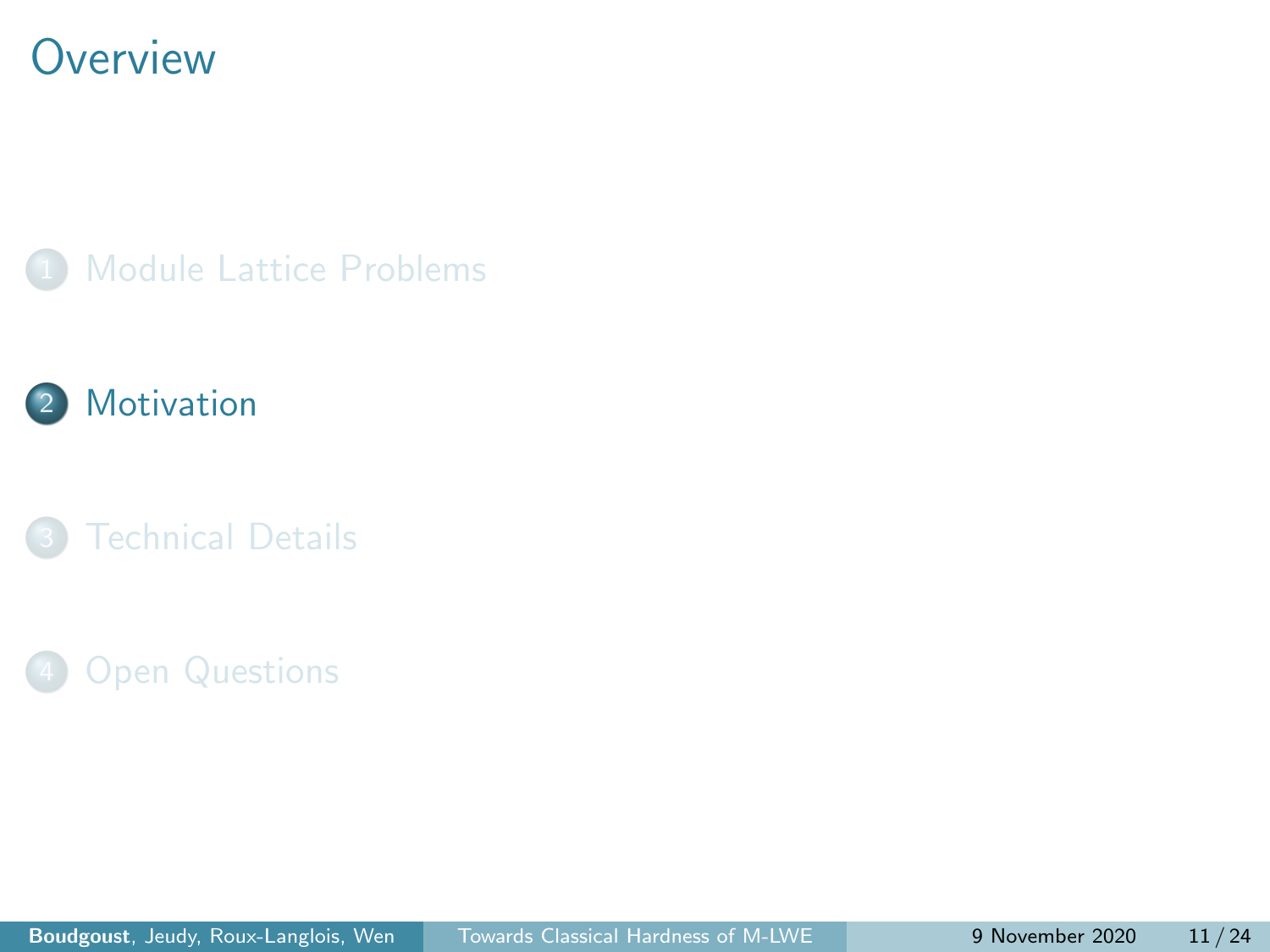#### Motivation: What we know for LWE



• [\[Reg05\]](#page-57-0): quantum reduction, LWE modulus  $q$  is poly-large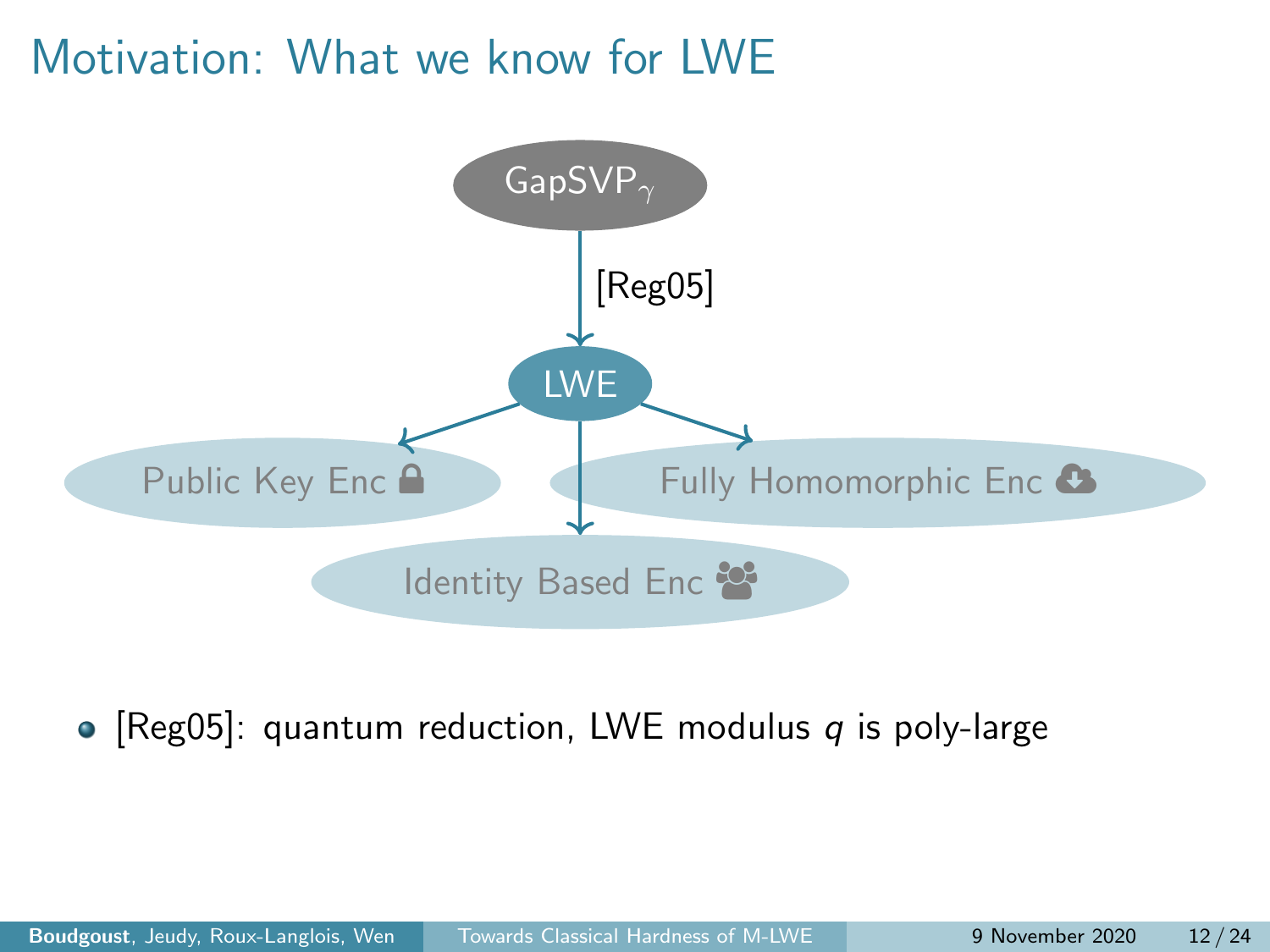#### Motivation: What we know for LWE



- [\[Reg05\]](#page-57-0): quantum reduction, LWE modulus q is poly-large
- [\[Pei09\]](#page-56-1): classical reduction, LWE modulus q is exp-large
- [\[BLP](#page-56-2)<sup>+</sup>13]: classical reduction and LWE modulus q is poly-large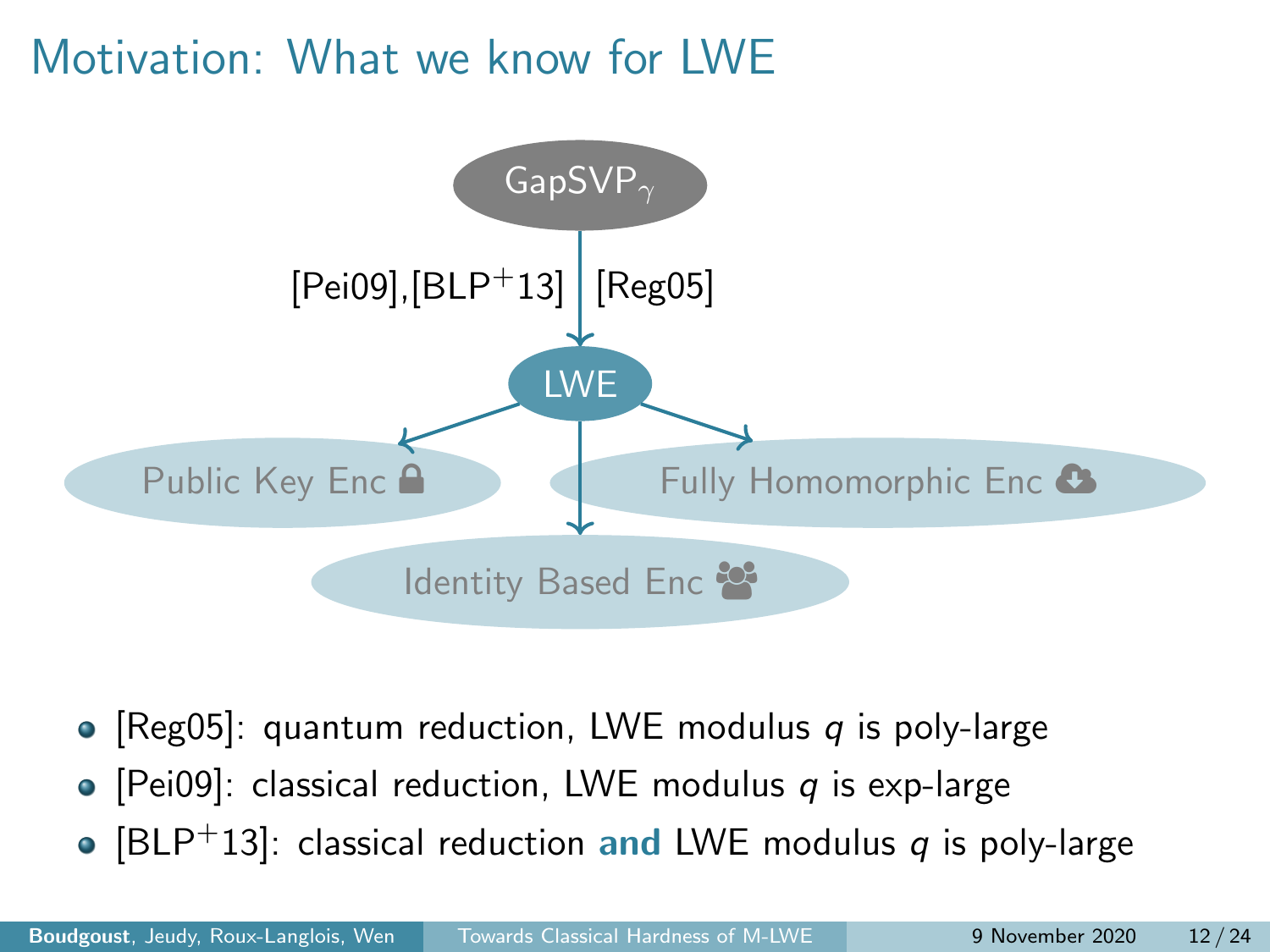#### Motivation: And what we know for Module-LWE



• [\[LS15\]](#page-56-3): quantum reduction, modulus  $q$  is poly-large, any rank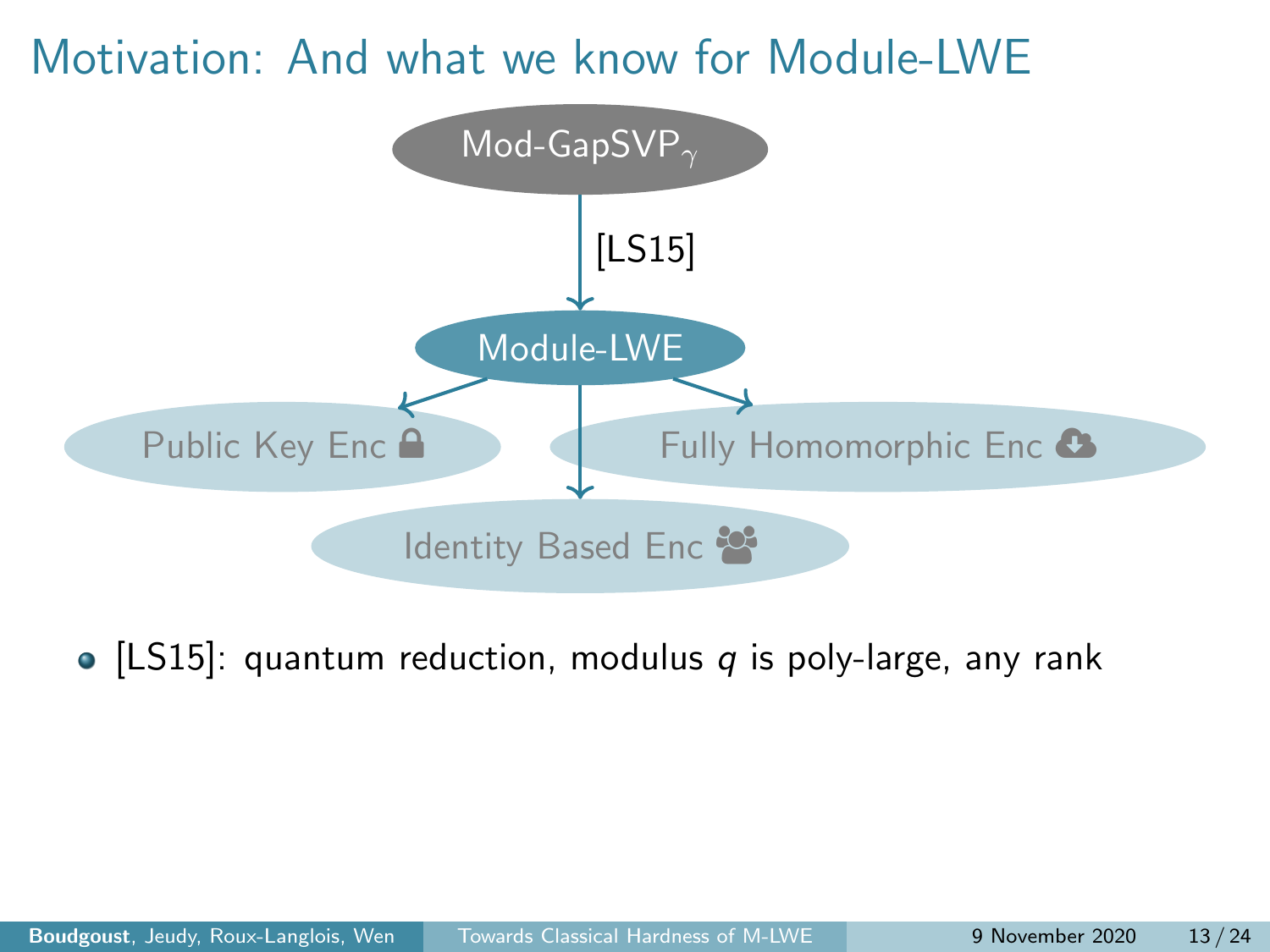#### Motivation: And what we know for Module-LWE



• [\[LS15\]](#page-56-3): quantum reduction, modulus  $q$  is poly-large, any rank Folklore: adapting [\[Pei09\]](#page-56-1) gives classical reduction, for any rank, **but** modulus  $q$  is exp-large, and only search variant  $\triangle$  No search-to-decision reduction for exp-large modulus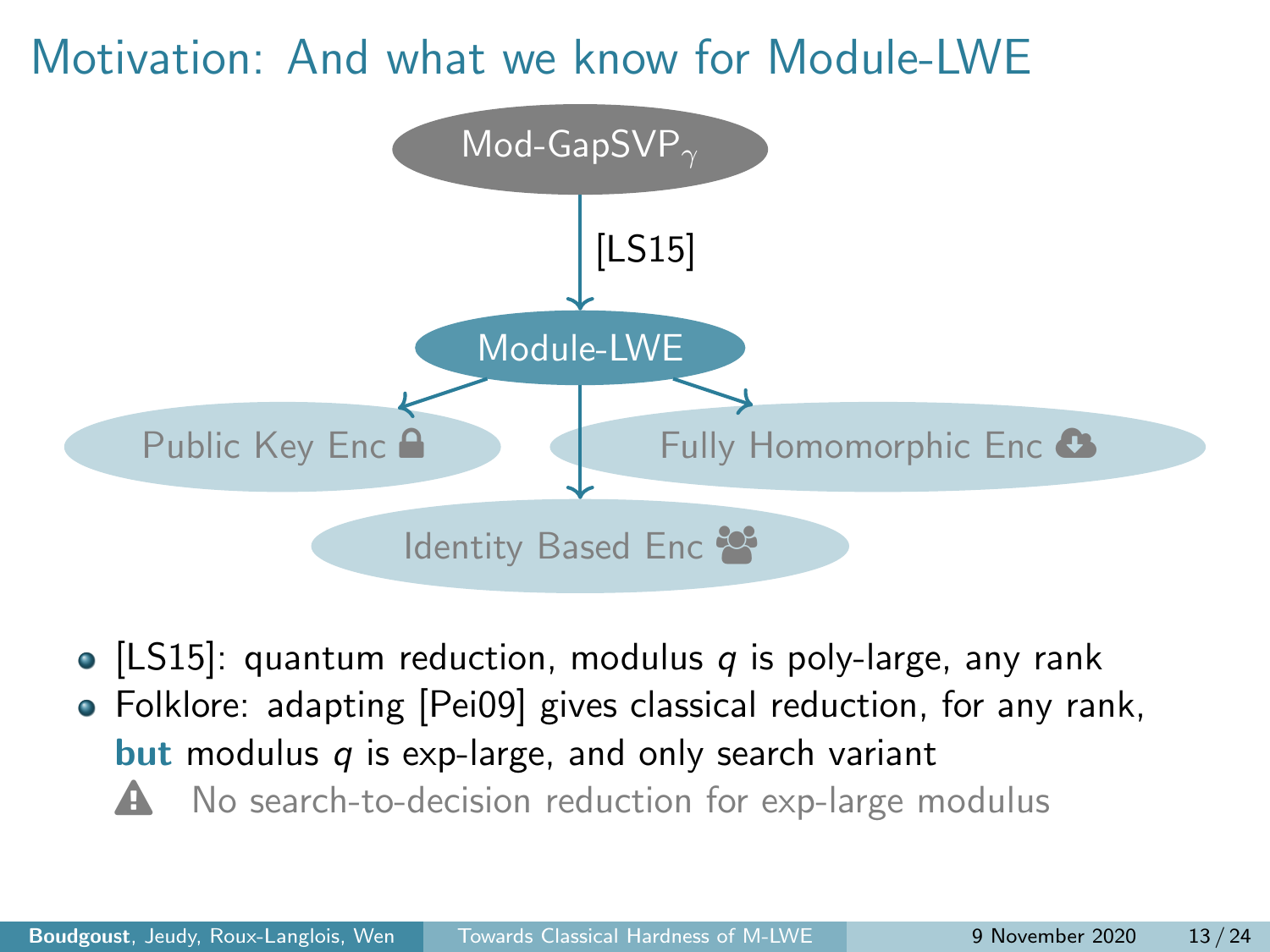#### Motivation: And what we know for Module-LWE



- [\[LS15\]](#page-56-3): quantum reduction, modulus  $q$  is poly-large, any rank
- Folklore: adapting [\[Pei09\]](#page-56-1) gives classical reduction, for any rank, **but** modulus  $q$  is exp-large, and only search variant
	- $\triangle$  No search-to-decision reduction for exp-large modulus
- **Our work:** classical and modulus is poly-large and decisional, but rank linear

Boudgoust, Jeudy, Roux-Langlois, Wen [Towards Classical Hardness of M-LWE](#page-0-0) 9 November 2020 13/24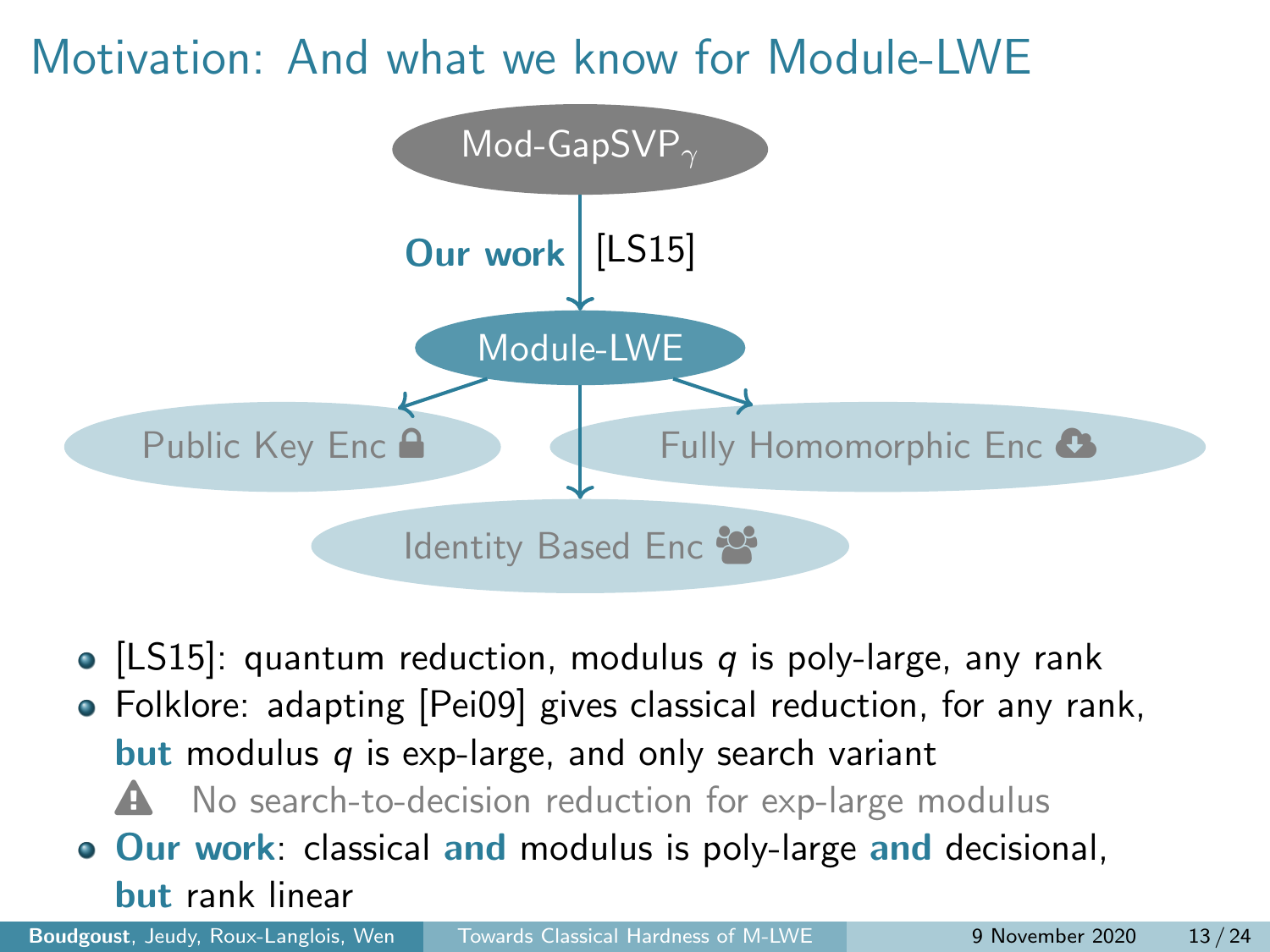# Why do we care?

Multiple third-round candidates for the NIST standardization process are based on Module-LWE (and variants)

Public Key Encryption **A** 

- Crystals-Kyber: Module-LWE
- Saber: Module-LWR (deterministic variant)

Digital Signature

Crystals-Dilithium: Module-LWE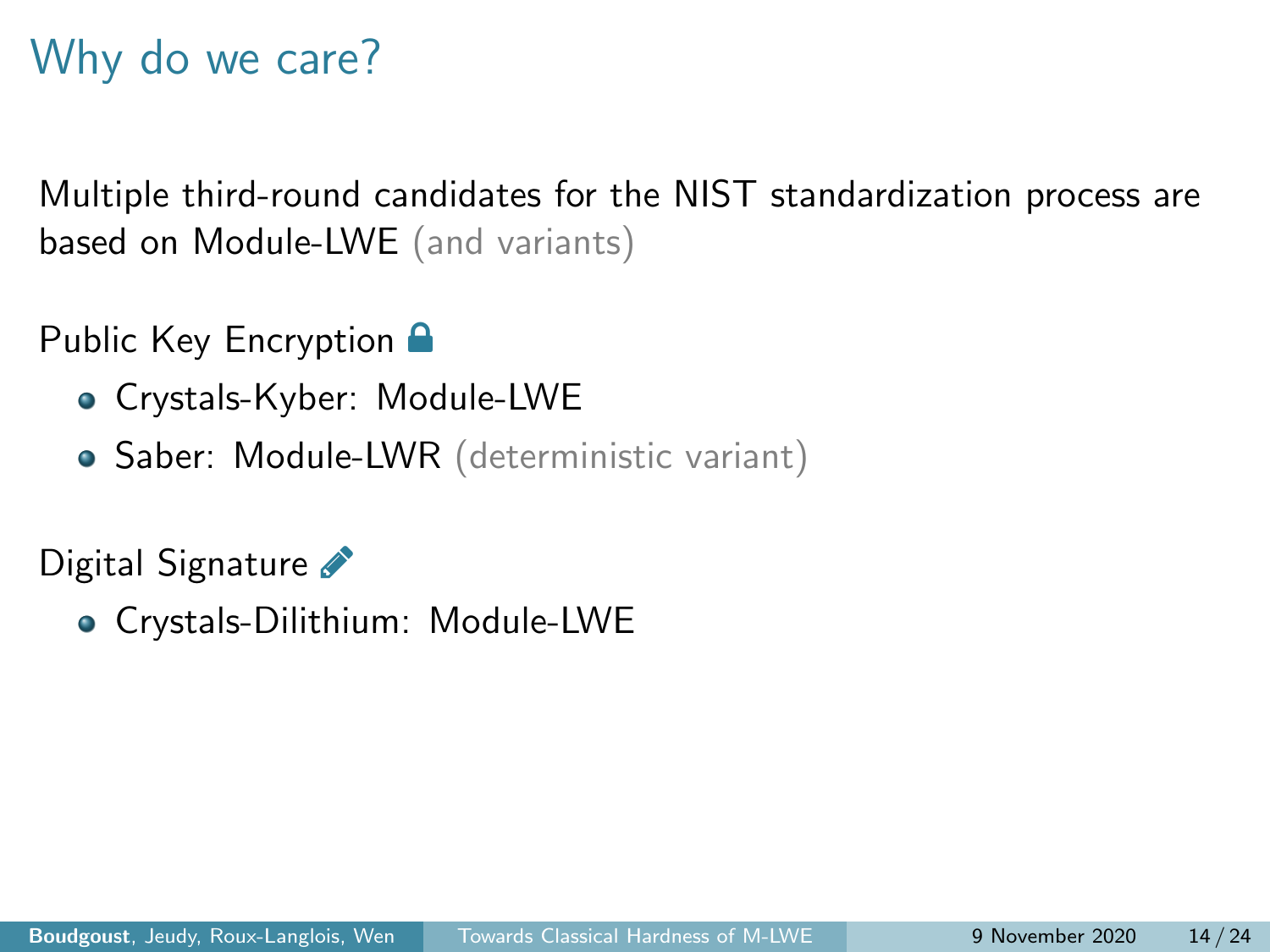# Why do we care?

Multiple third-round candidates for the NIST standardization process are based on Module-LWE (and variants)

Public Key Encryption **A** 

- Crystals-Kyber: Module-LWE
- Saber: Module-LWR (deterministic variant)

Digital Signature

Crystals-Dilithium: Module-LWE

However, they only require very small ranks, between 2 and 5, much smaller than *n*.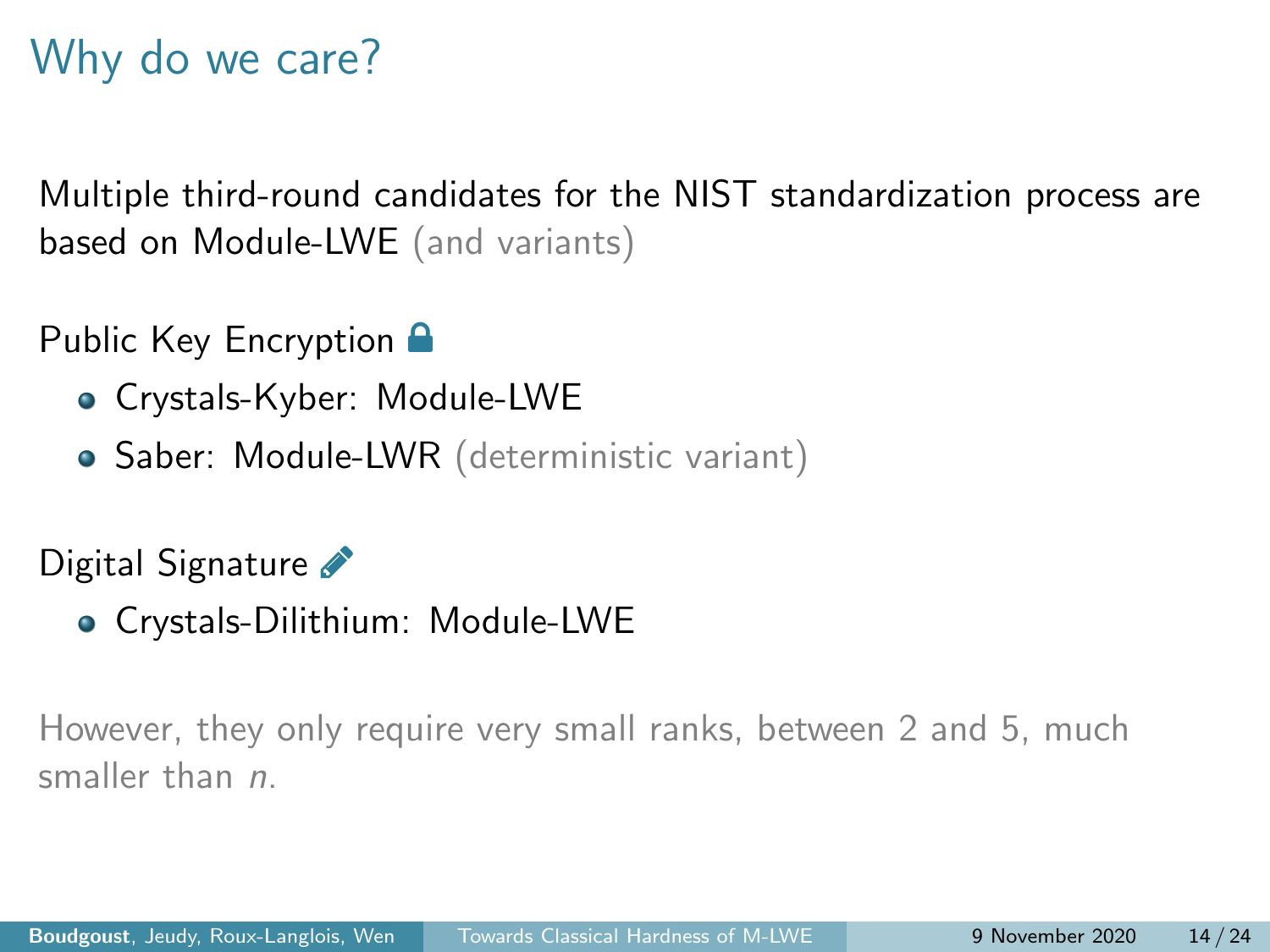#### <span id="page-35-0"></span>**Overview**







#### **[Open Questions](#page-53-0)**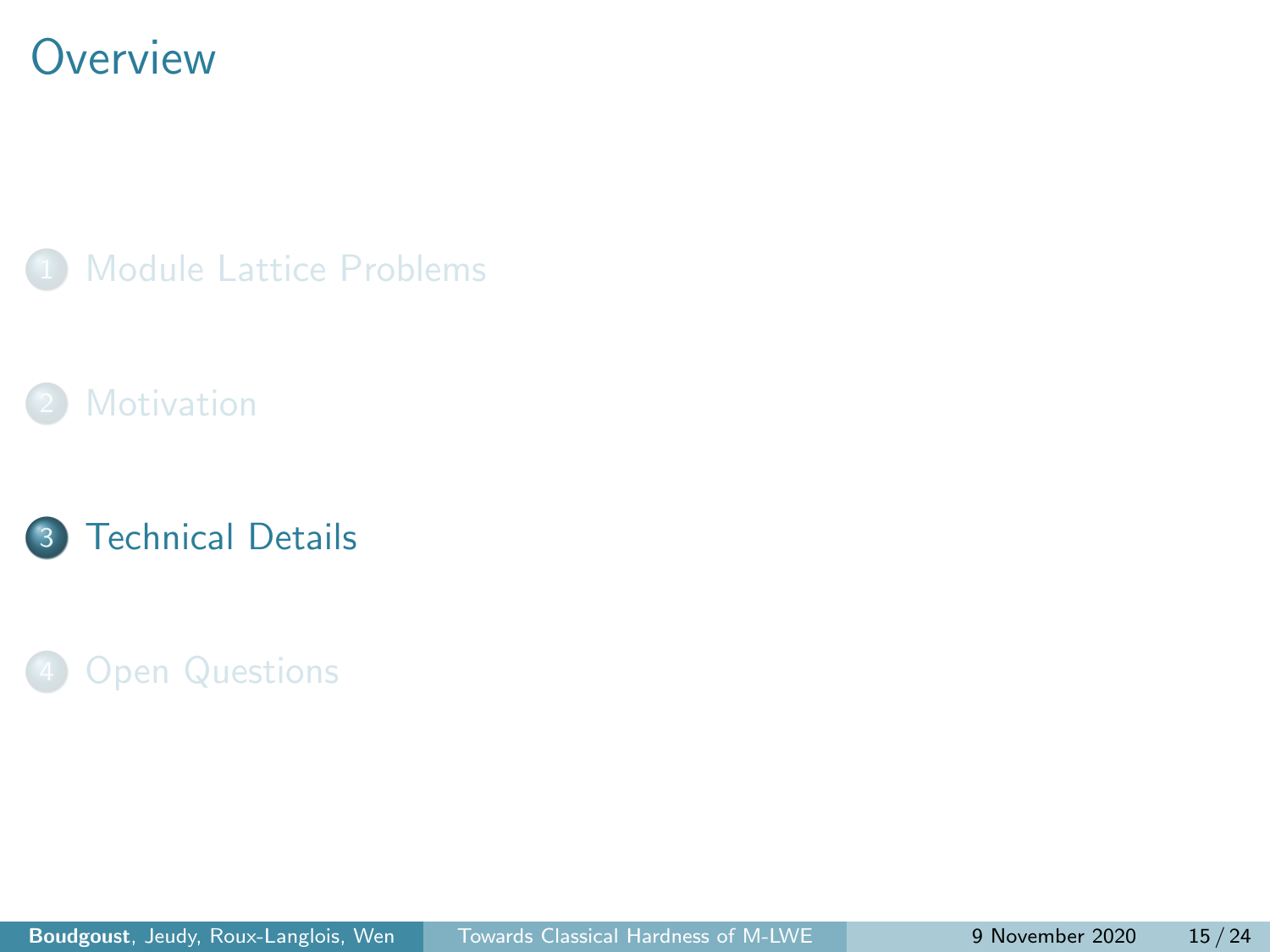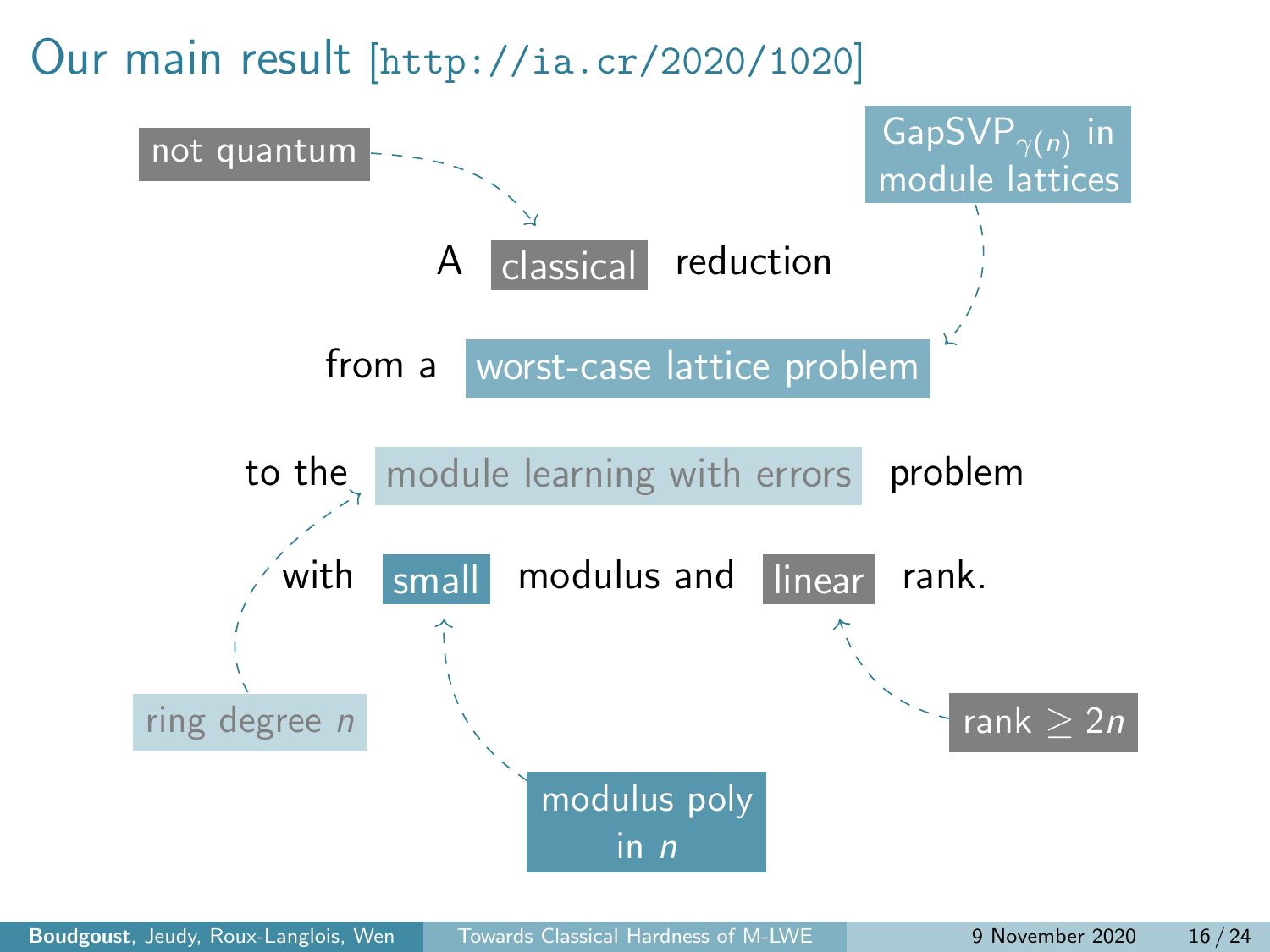- Step 1: Classical reduction from Mod-GapSVP<sub> $\gamma$ </sub> to decisional Module-LWE with exp-large modulus
	- **8** Adapting and merging module variants of [\[Pei09\]](#page-56-1) (classical) and [\[PRS17\]](#page-57-1) (decisional), using the Oracle Hidden Center Problem.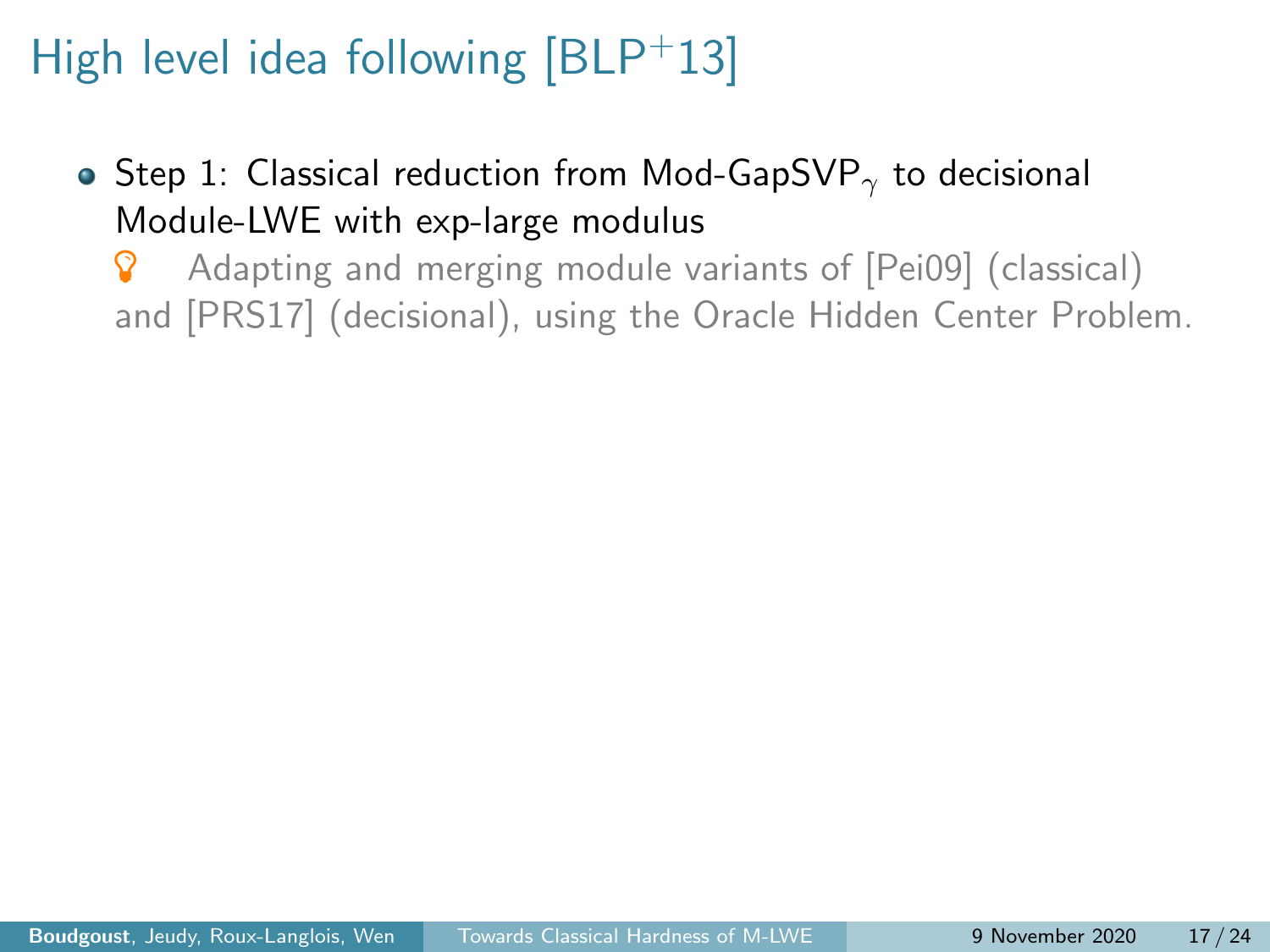• Step 1: Classical reduction from Mod-GapSVP<sub> $\gamma$ </sub> to decisional Module-LWE with exp-large modulus

**8** Adapting and merging module variants of [\[Pei09\]](#page-56-1) (classical) and [\[PRS17\]](#page-57-1) (decisional), using the Oracle Hidden Center Problem.

• Step 2: Reduction from decisional Module-LWE and search Module-LWE to search Module-LWE with binary secret

 Trivial decision-to-search reduction, intelligent noise flooding applied to LWE-analogue  $GKPV10$ , much simpler than  $BLP<sup>+</sup>13$ .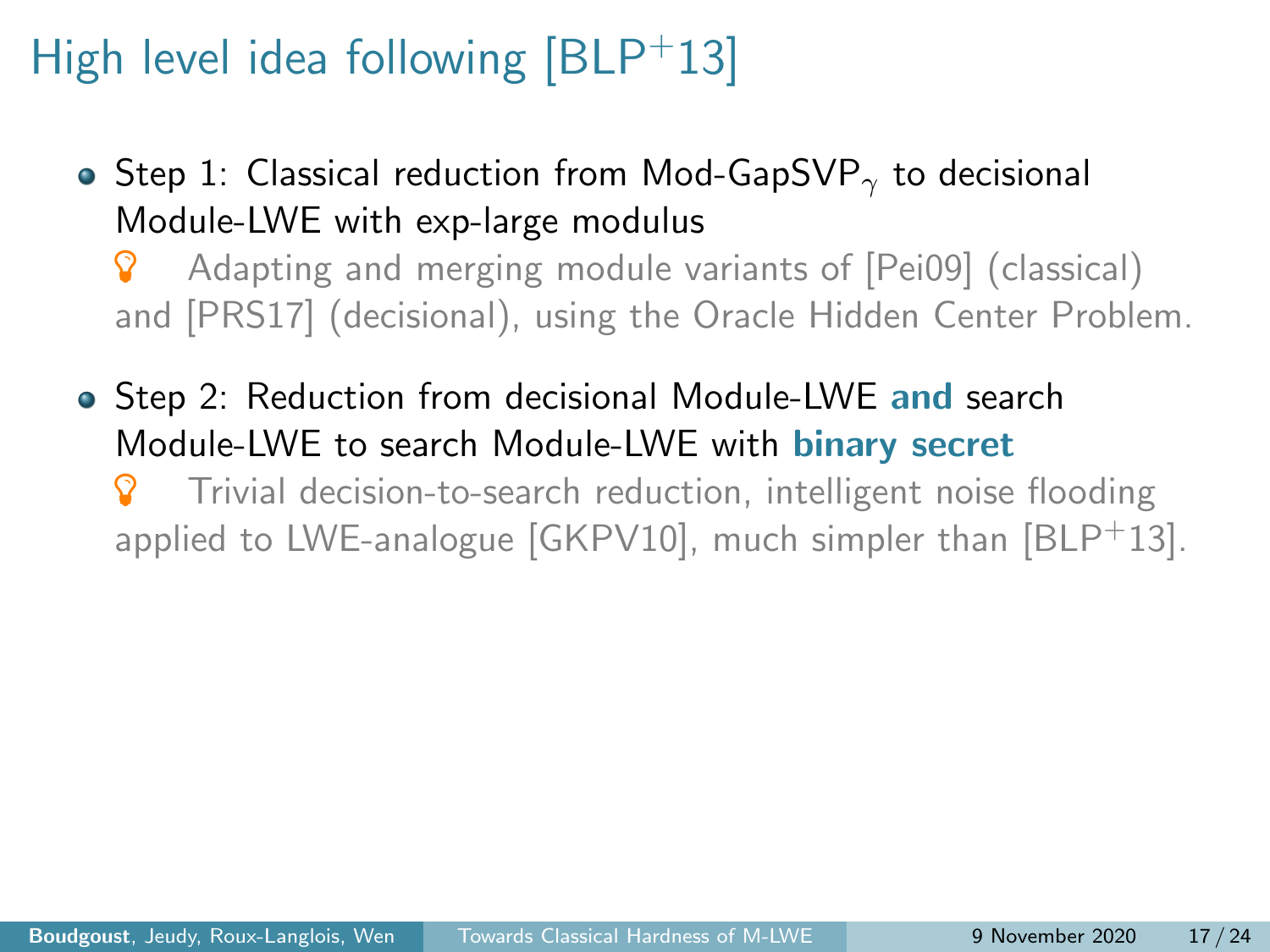- Step 1: Classical reduction from Mod-GapSVP<sub> $\gamma$ </sub> to decisional Module-LWE with exp-large modulus
	- **8** Adapting and merging module variants of [\[Pei09\]](#page-56-1) (classical) and [\[PRS17\]](#page-57-1) (decisional), using the Oracle Hidden Center Problem.
- Step 2: Reduction from decisional Module-LWE and search Module-LWE to search Module-LWE with binary secret Trivial decision-to-search reduction, intelligent noise flooding applied to LWE-analogue  $[GKPV10]$ , much simpler than  $[BLP<sup>+</sup>13]$  $[BLP<sup>+</sup>13]$ .
- Step 3: Modulus reduction from exp-large to poly-large modulus for Module-LWE with binary secret
	- Using [\[AD17\]](#page-56-5), computing bounds on singular values of rotation matrix, loss in the reduction depends on the norm of the secret.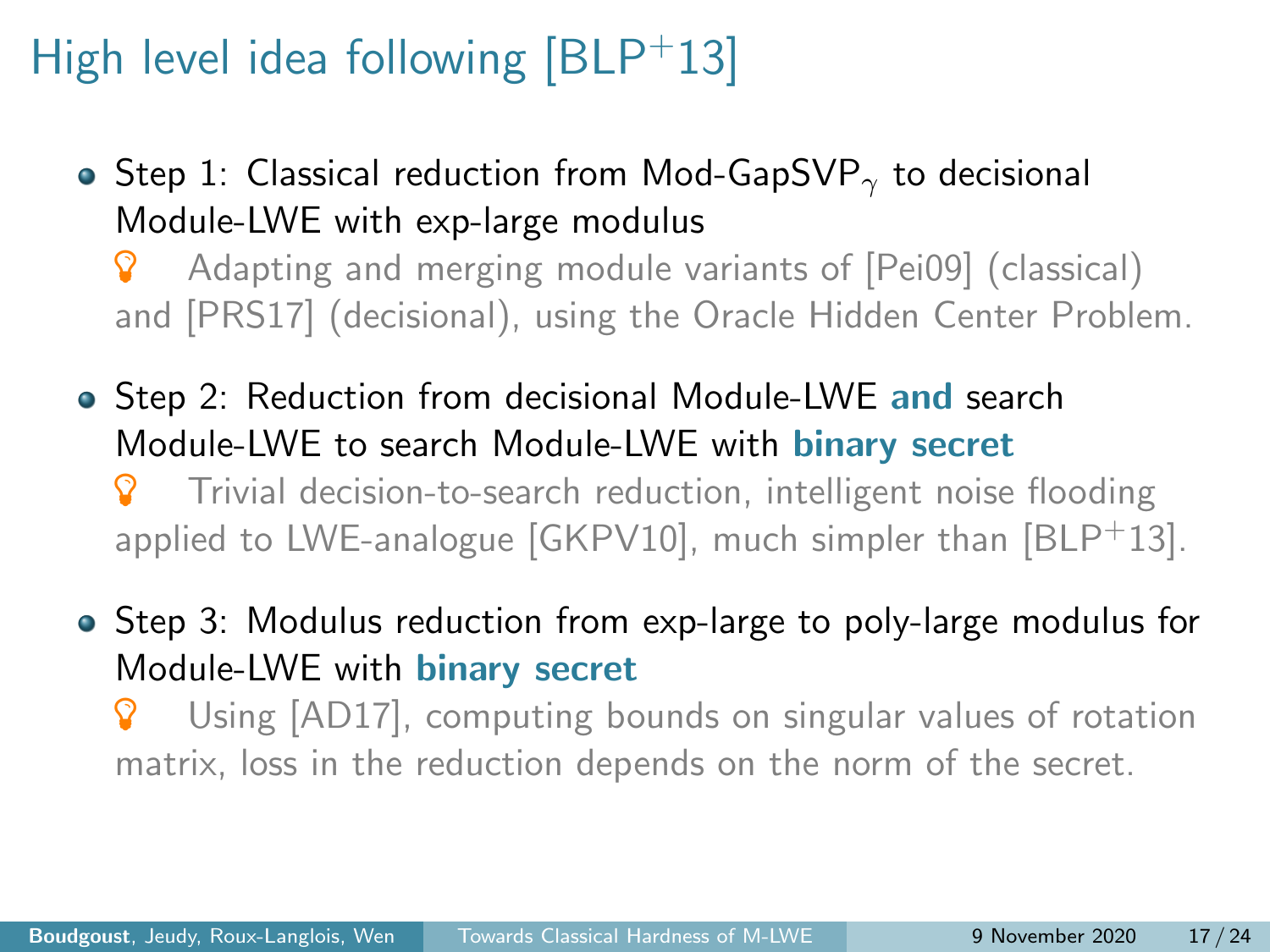- Step 1: Classical reduction from Mod-GapSVP<sub> $\gamma$ </sub> to decisional Module-LWE with exp-large modulus
	- **8** Adapting and merging module variants of [\[Pei09\]](#page-56-1) (classical) and [\[PRS17\]](#page-57-1) (decisional), using the Oracle Hidden Center Problem.
- Step 2: Reduction from decisional Module-LWE and search Module-LWE to search Module-LWE with binary secret Trivial decision-to-search reduction, intelligent noise flooding applied to LWE-analogue  $[GKPV10]$ , much simpler than  $[BLP<sup>+</sup>13]$  $[BLP<sup>+</sup>13]$ .
- Step 3: Modulus reduction from exp-large to poly-large modulus for Module-LWE with binary secret
	- Using [\[AD17\]](#page-56-5), computing bounds on singular values of rotation matrix, loss in the reduction depends on the norm of the secret.

Today: We will only see Step 2.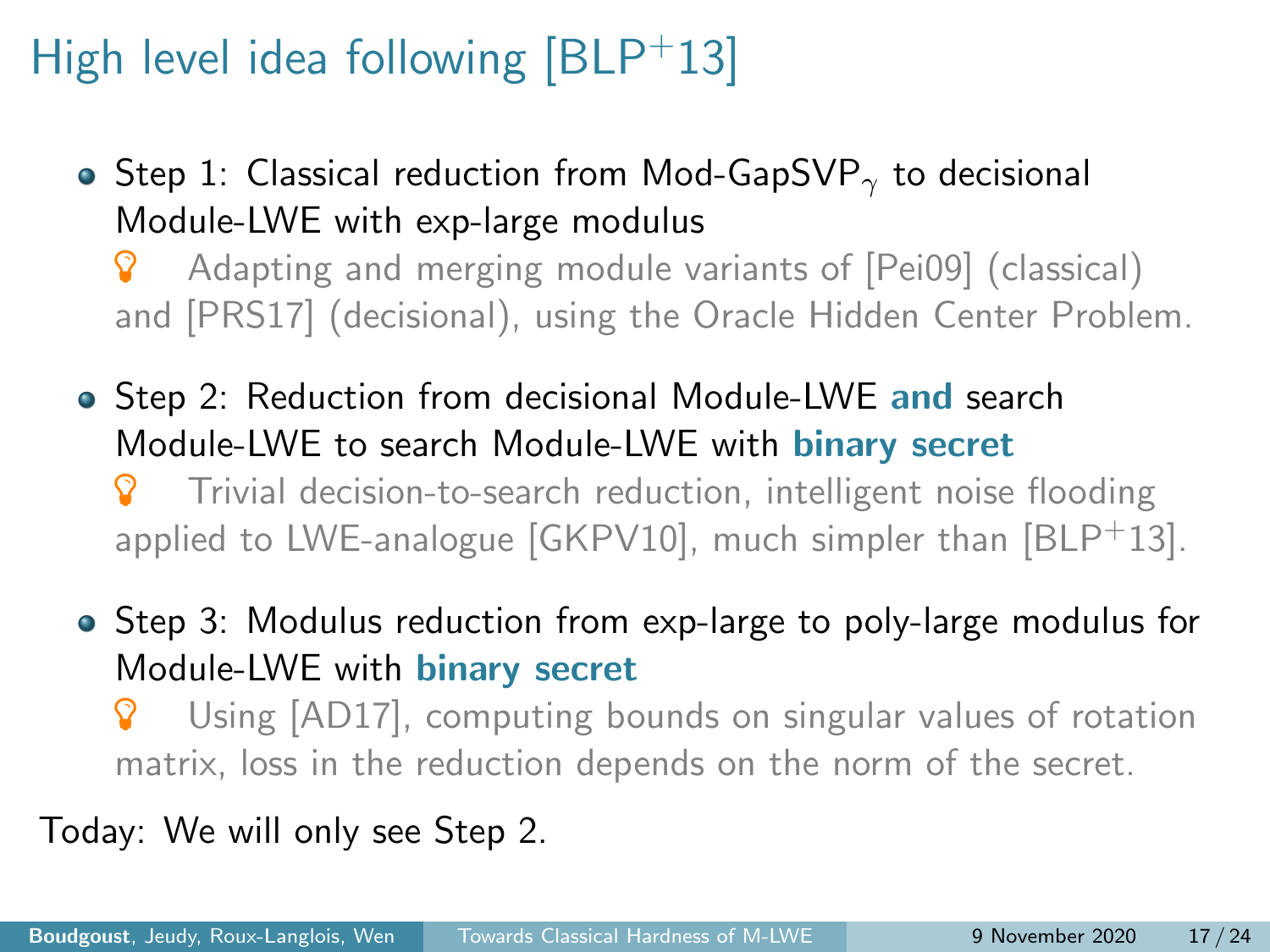#### From the idea to the full proof ...

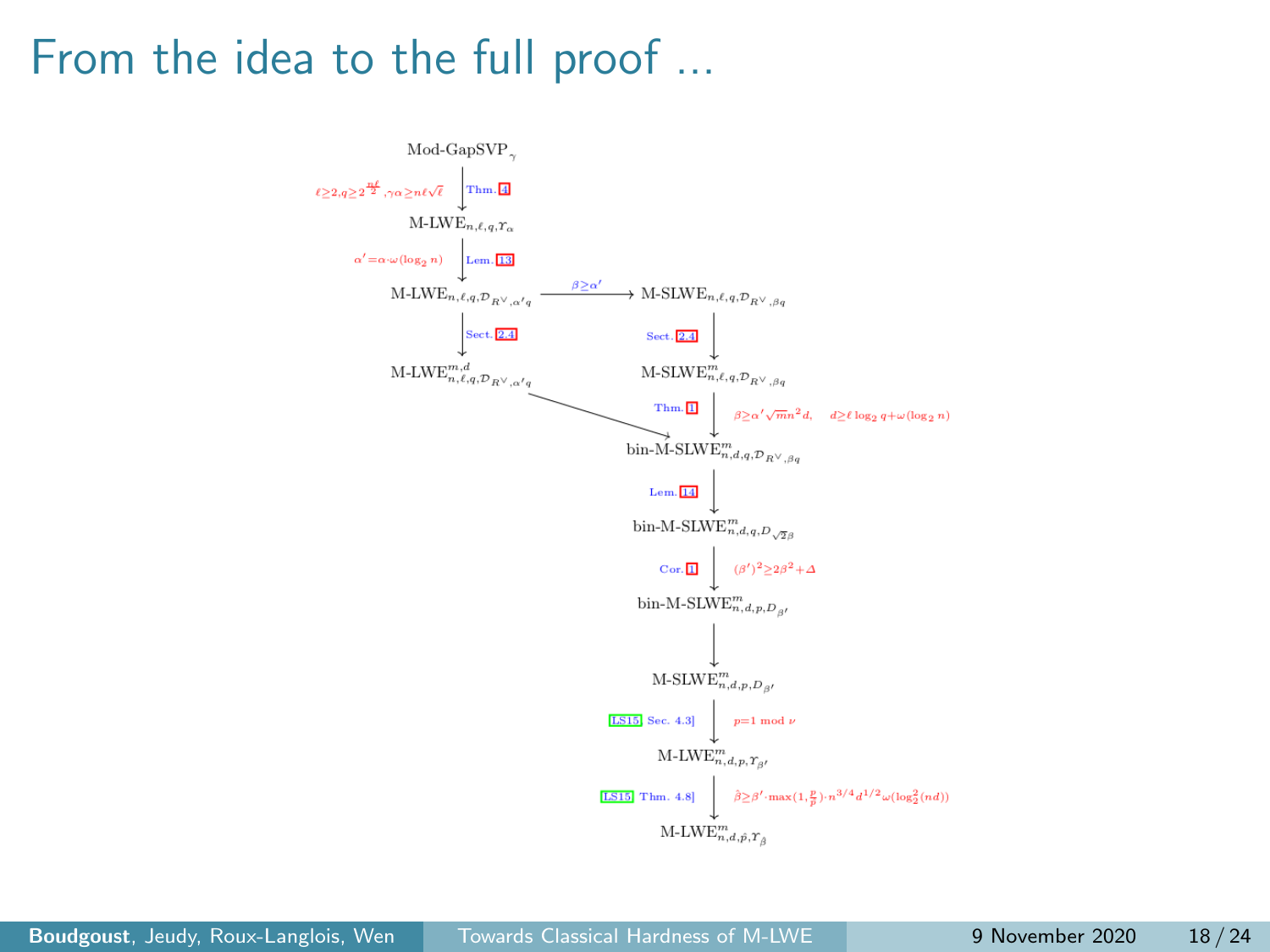

Tikz-Credits to Corentin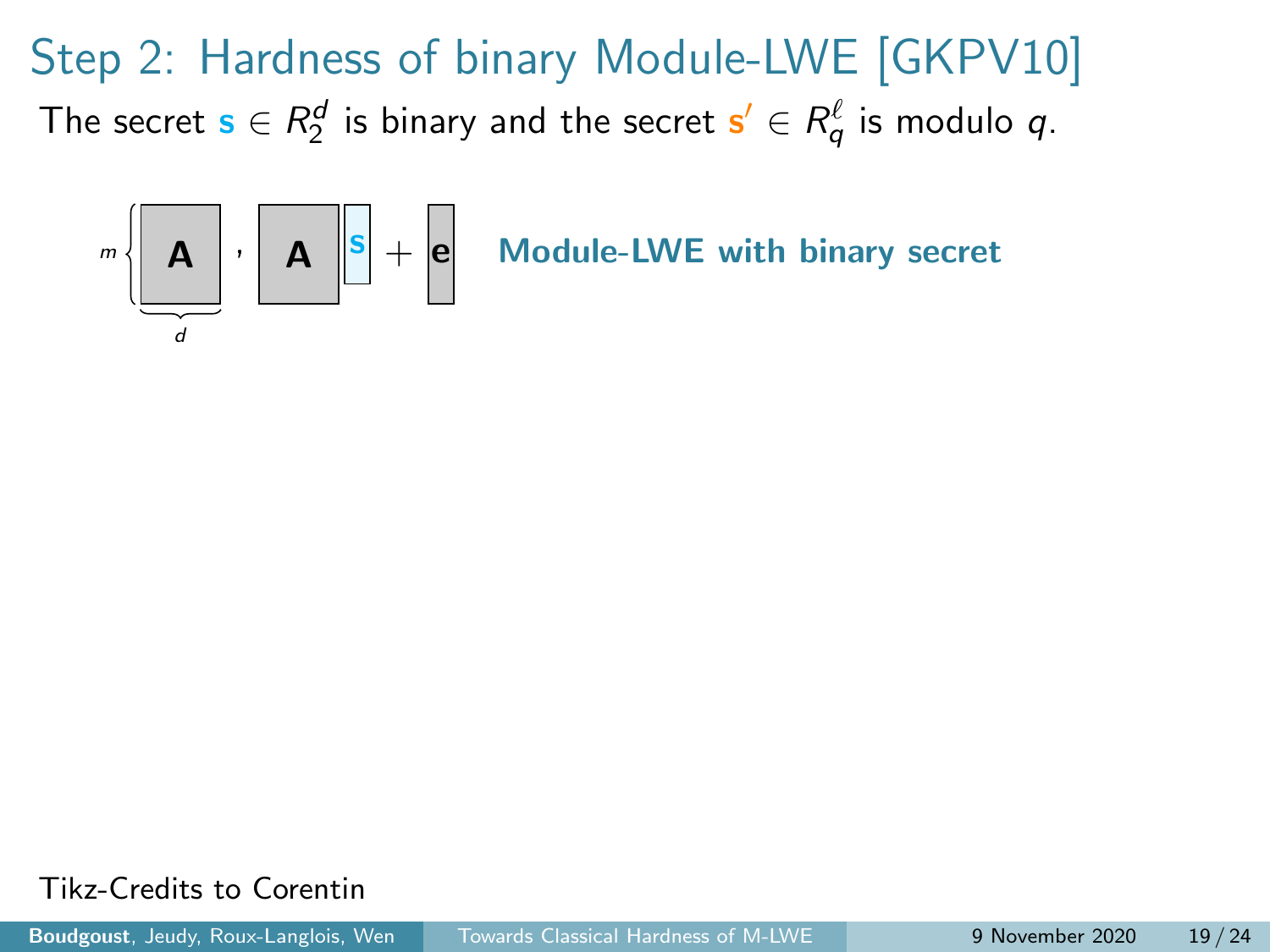

Tikz-Credits to Corentin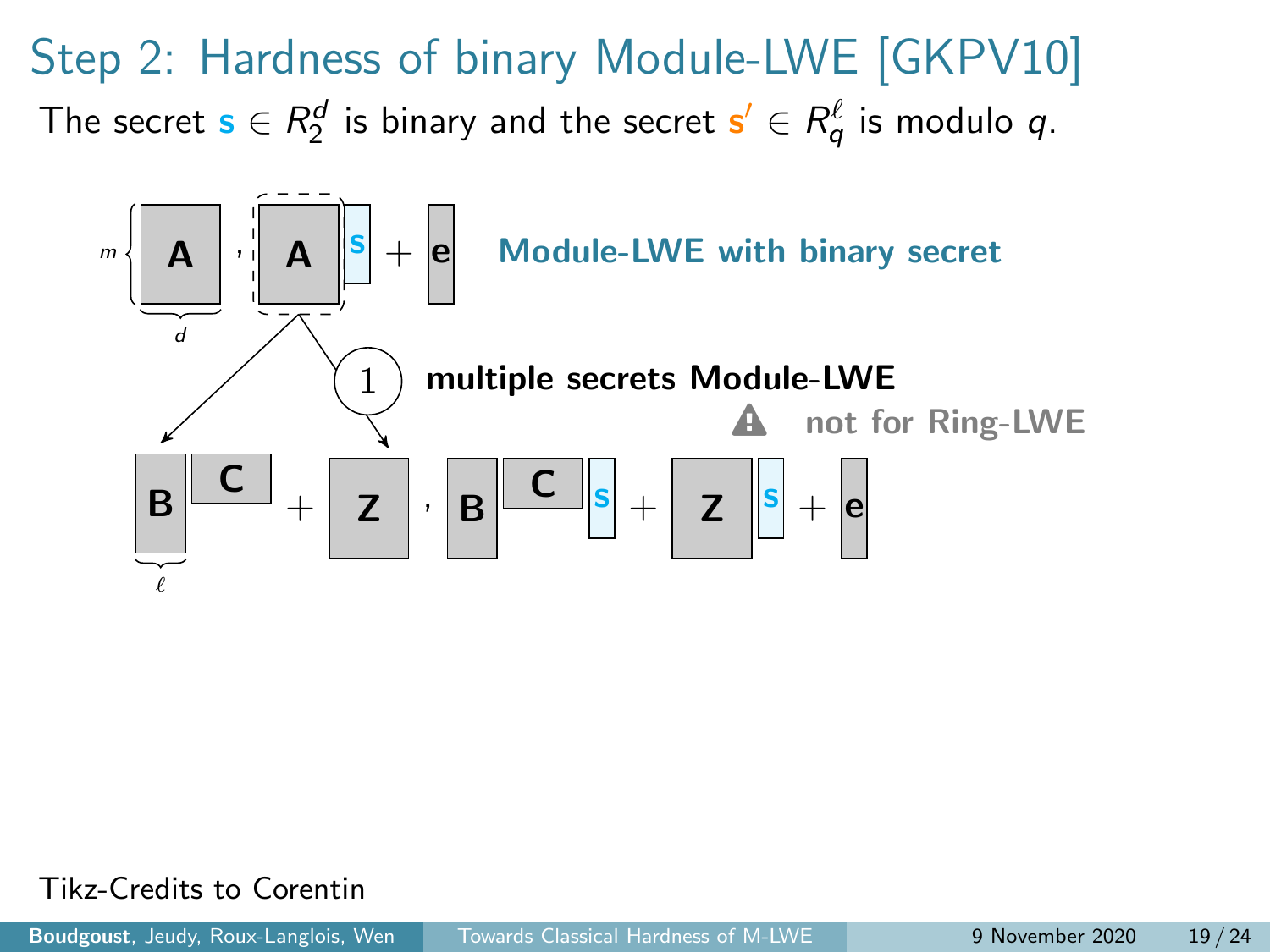

#### Tikz-Credits to Corentin

Boudgoust, Jeudy, Roux-Langlois, Wen [Towards Classical Hardness of M-LWE](#page-0-0) 9 November 2020 19/24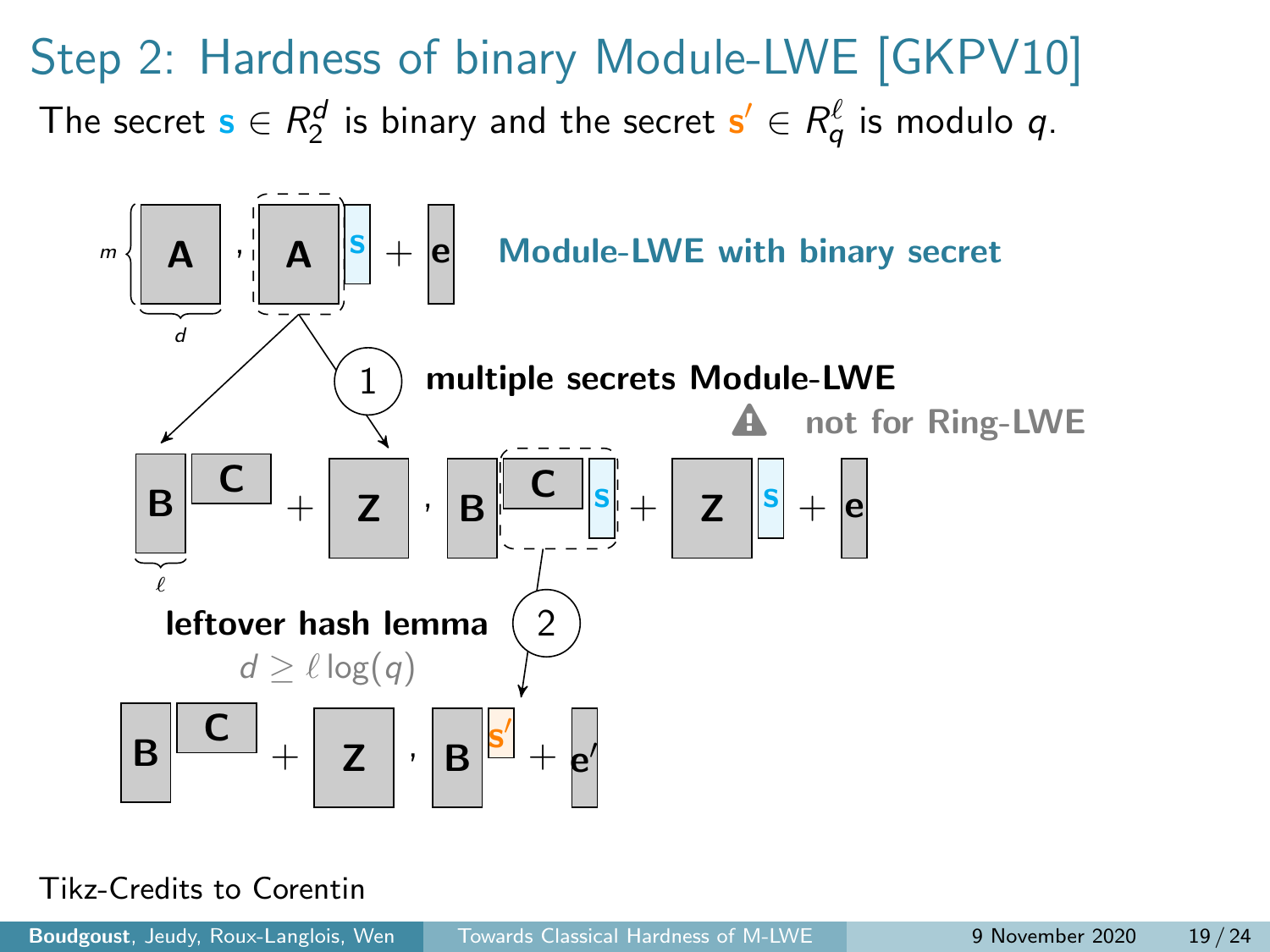

#### Tikz-Credits to Corentin

Boudgoust, Jeudy, Roux-Langlois, Wen [Towards Classical Hardness of M-LWE](#page-0-0) 9 November 2020 19 / 24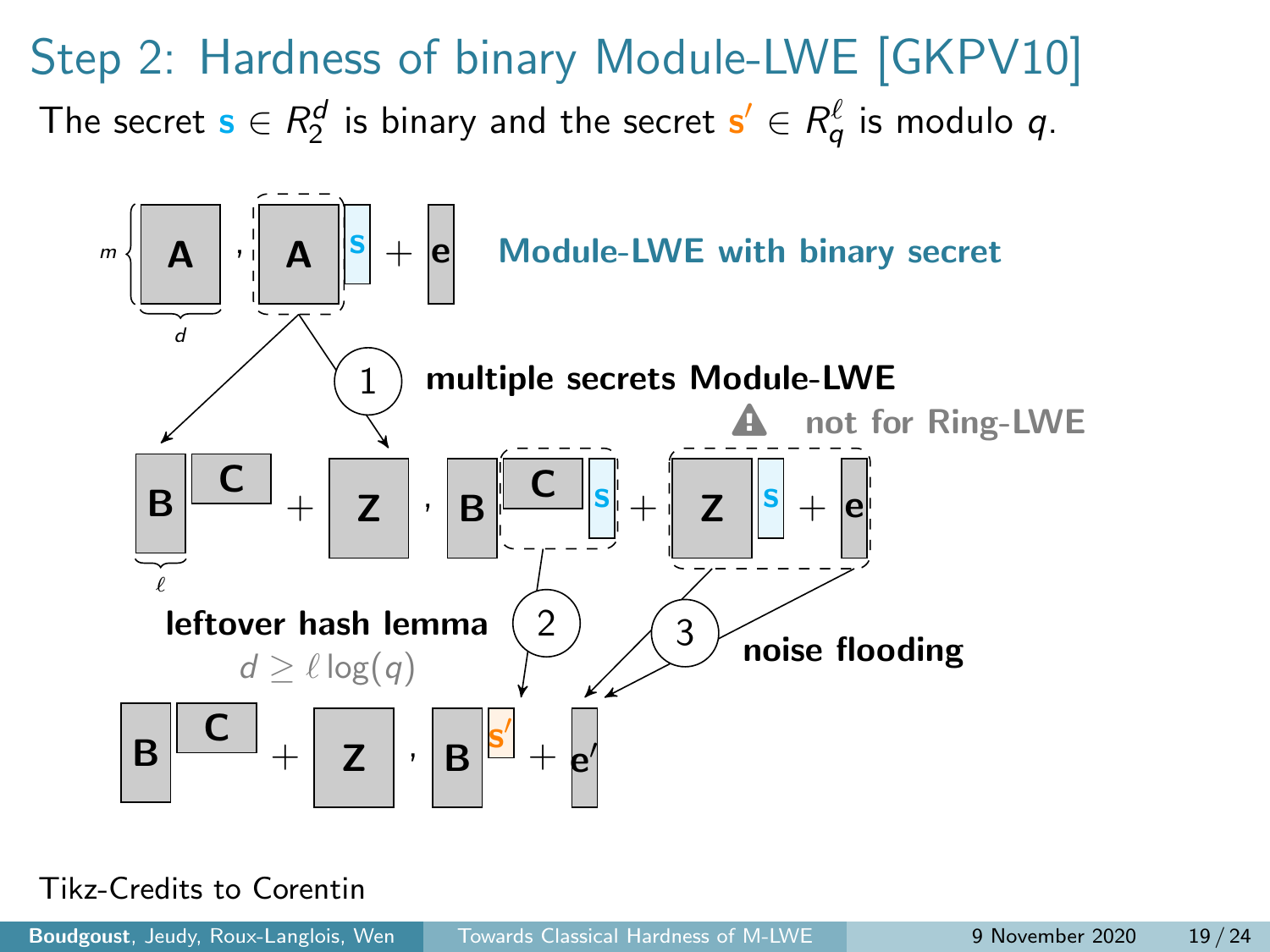

Tikz-Credits to Corentin

Boudgoust, Jeudy, Roux-Langlois, Wen [Towards Classical Hardness of M-LWE](#page-0-0) 9 November 2020 19/24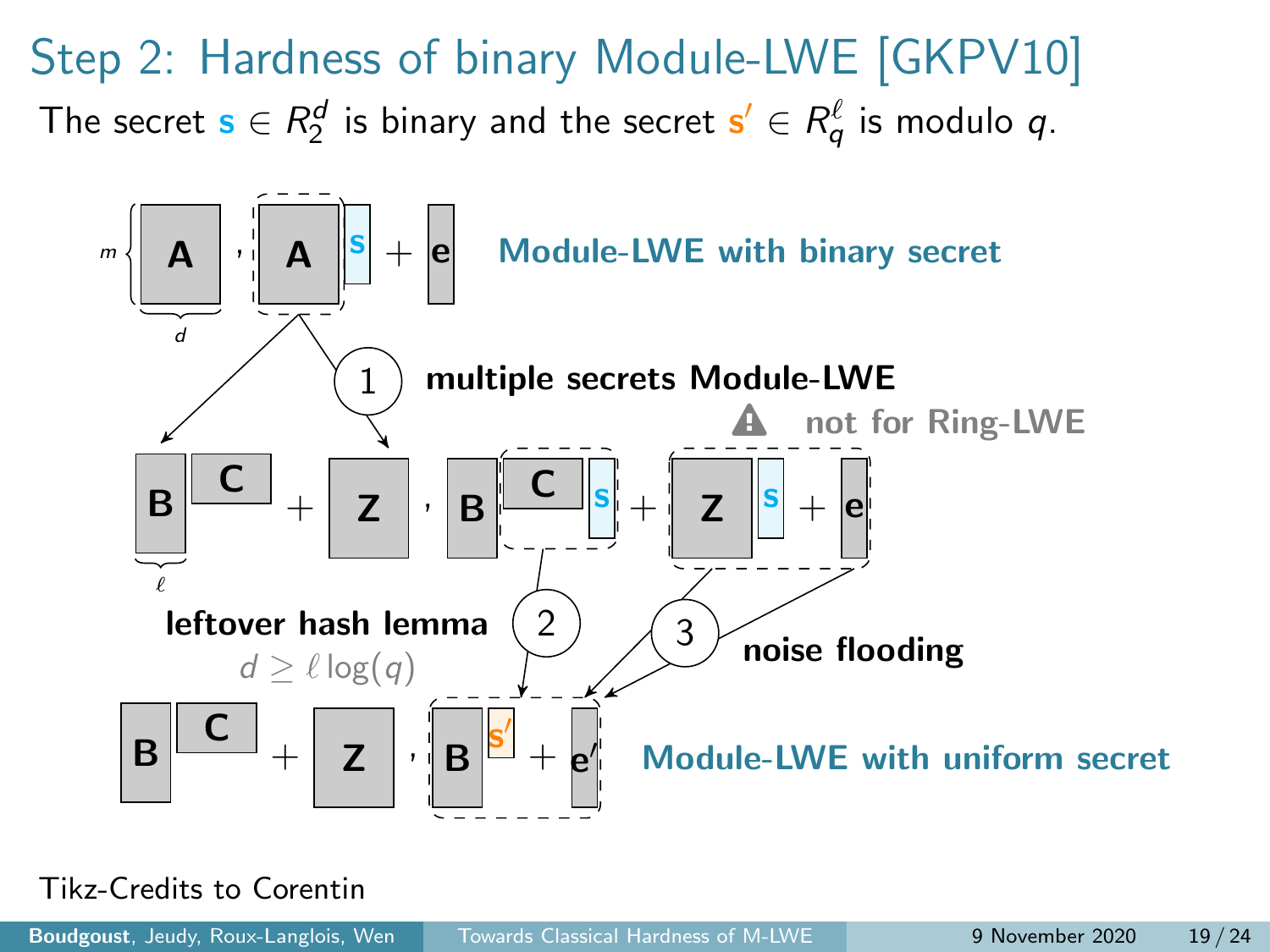#### Improved noise flooding using Rényi Divergence  $1/2$

Let P, Q be discrete probability distributions.

In [\[GKPV10\]](#page-56-4): Statistical Distance

$$
SD(P, Q) = \frac{1}{2} \sum_{x \in Supp(P)} |P(x) - Q(x)|
$$

In our work: Rényi Divergence

$$
RD(P,Q) = \sum_{x \in \text{Supp}(P)} \frac{P(x)^2}{Q(x)}
$$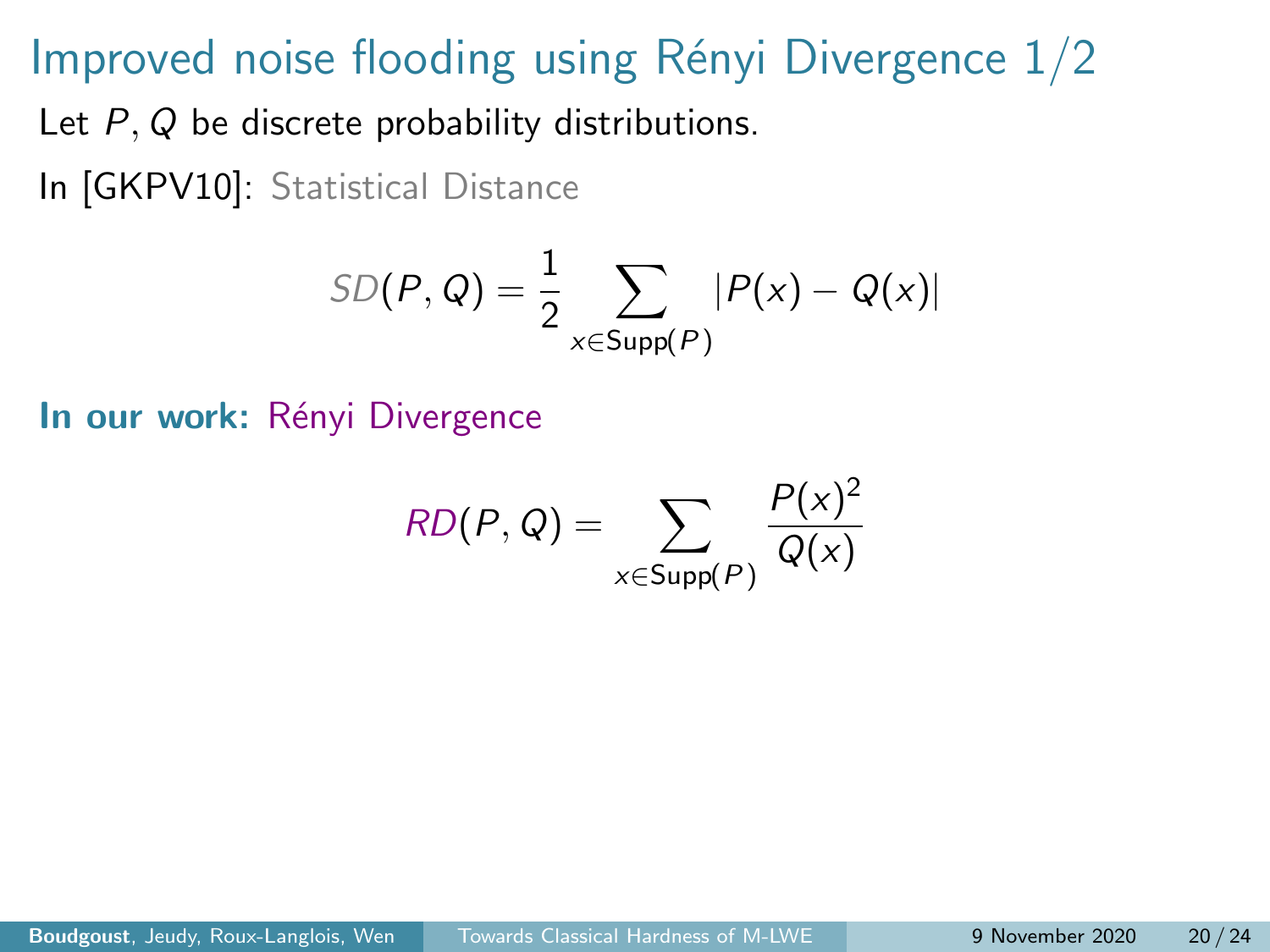#### Improved noise flooding using Rényi Divergence  $1/2$

Let P, Q be discrete probability distributions.

In [\[GKPV10\]](#page-56-4): Statistical Distance

$$
SD(P, Q) = \frac{1}{2} \sum_{x \in \text{Supp}(P)} |P(x) - Q(x)|
$$

In our work: Rényi Divergence

$$
RD(P,Q) = \sum_{x \in \text{Supp}(P)} \frac{P(x)^2}{Q(x)}
$$



Example: two Gaussians  $D_{\beta}$  and  $D_{\beta,s}$ ,

$$
RD(D_{\beta}, D_{\beta,s}) = \exp\left(\frac{2\pi ||s||^2}{\beta^2}\right)
$$

$$
SD(D_{\beta}, D_{\beta,s}) = \frac{\sqrt{2\pi} \|s\|}{\beta}
$$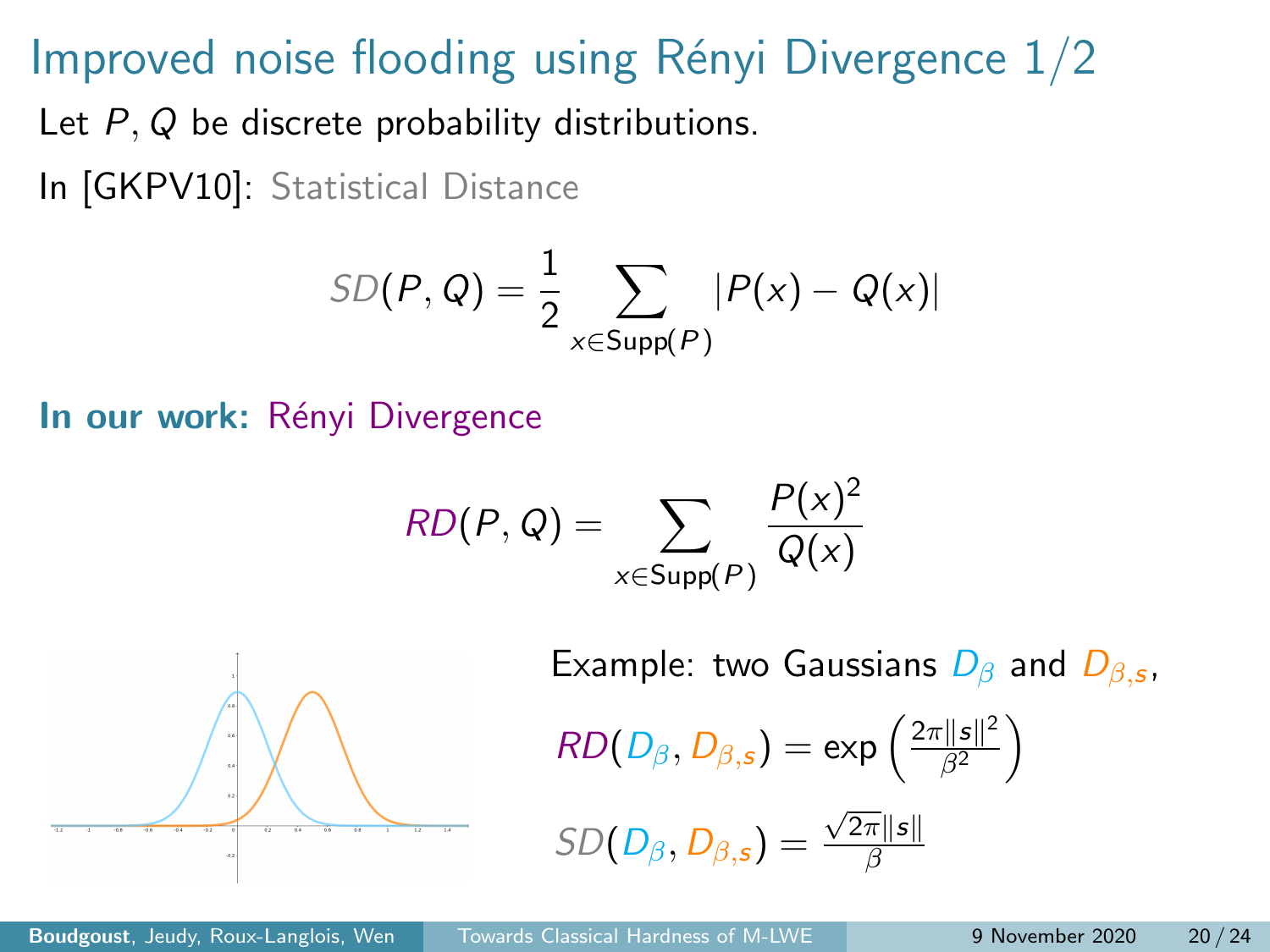Improved noise flooding using Rényi Divergence  $2/2$ 

Both fulfill the probability preservation property for an event  $E$ :

[\[GKPV10\]](#page-56-4):  $P(E) \leq SD(P,Q) + Q(E)$  (additive) Our work:  $P(E)^2 \leq R D(P,Q) \cdot Q(E)$  (multiplicative)

We need:  $Q(E)$  negligible  $\Rightarrow P(E)$  negligible Thus:  $SD(P, Q) =$ <sup>'</sup> negligible and  $RD(P, Q) =$ <sup>'</sup> constant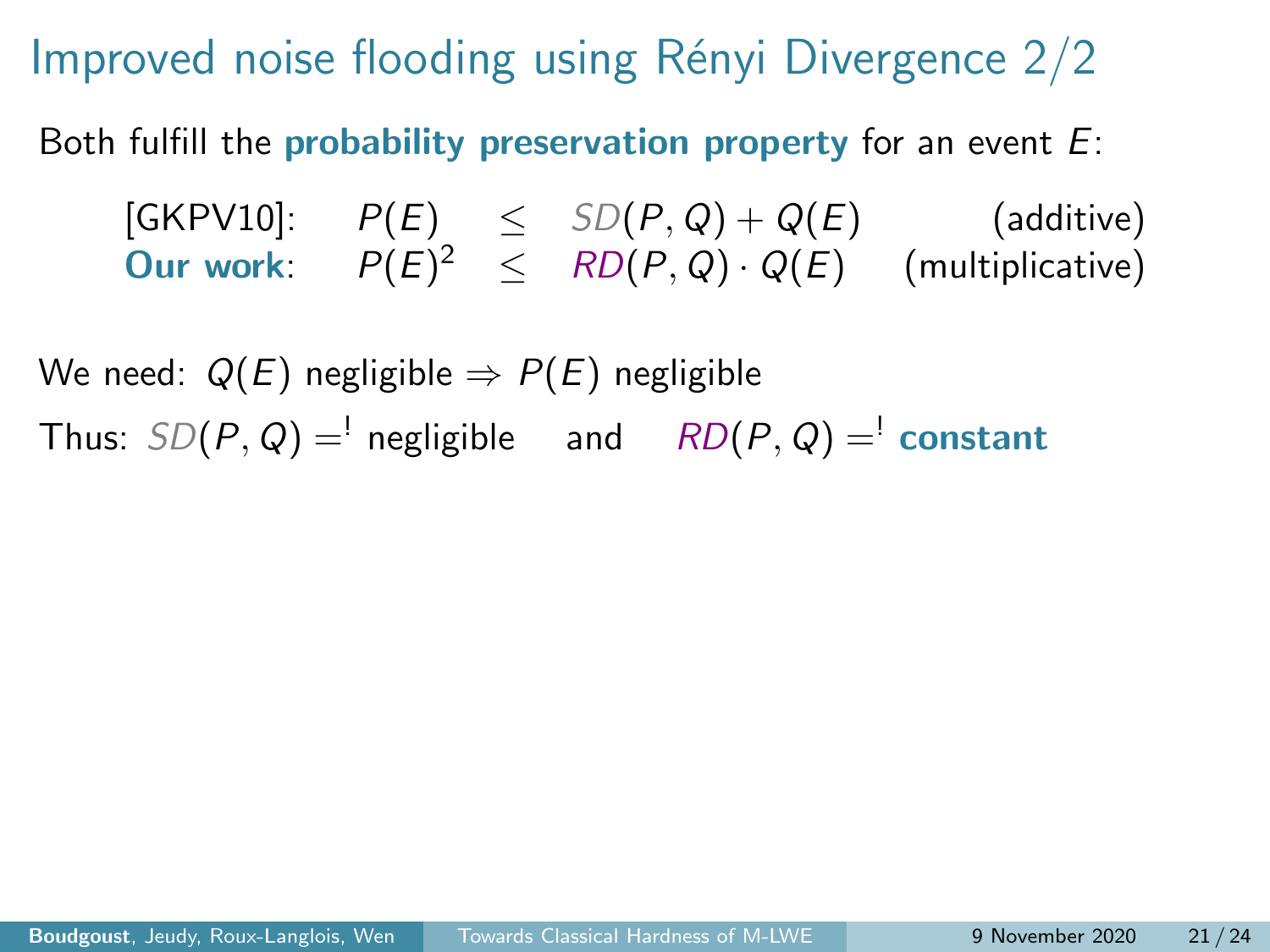Improved noise flooding using Rényi Divergence  $2/2$ 

Both fulfill the probability preservation property for an event  $E$ :

[\[GKPV10\]](#page-56-4):  $P(E) \leq SD(P,Q) + Q(E)$  (additive) Our work:  $P(E)^2 \leq R D(P,Q) \cdot Q(E)$  (multiplicative)

We need:  $Q(E)$  negligible  $\Rightarrow P(E)$  negligible Thus:  $SD(P, Q) =$ <sup>'</sup> negligible and  $RD(P, Q) =$ <sup>'</sup> constant

Back to example: two Gaussians  $D_\beta$  and  $D_\beta$ , with  $\|s\| \leq \alpha$ 

$$
SD(D_{\beta}, D_{\beta,s}) = \frac{\sqrt{2\pi} \|s\|}{\beta} \implies \alpha/\beta \le \text{negligible}
$$
  
\n
$$
RD(D_{\beta}, D_{\beta,s}) = \exp\left(\frac{2\pi \|s\|^2}{\beta^2}\right) \approx 1 + \frac{2\pi \|s\|^2}{\beta^2} \implies \alpha/\beta \le \text{constant}
$$
  
\n(Taylor expansion at 0)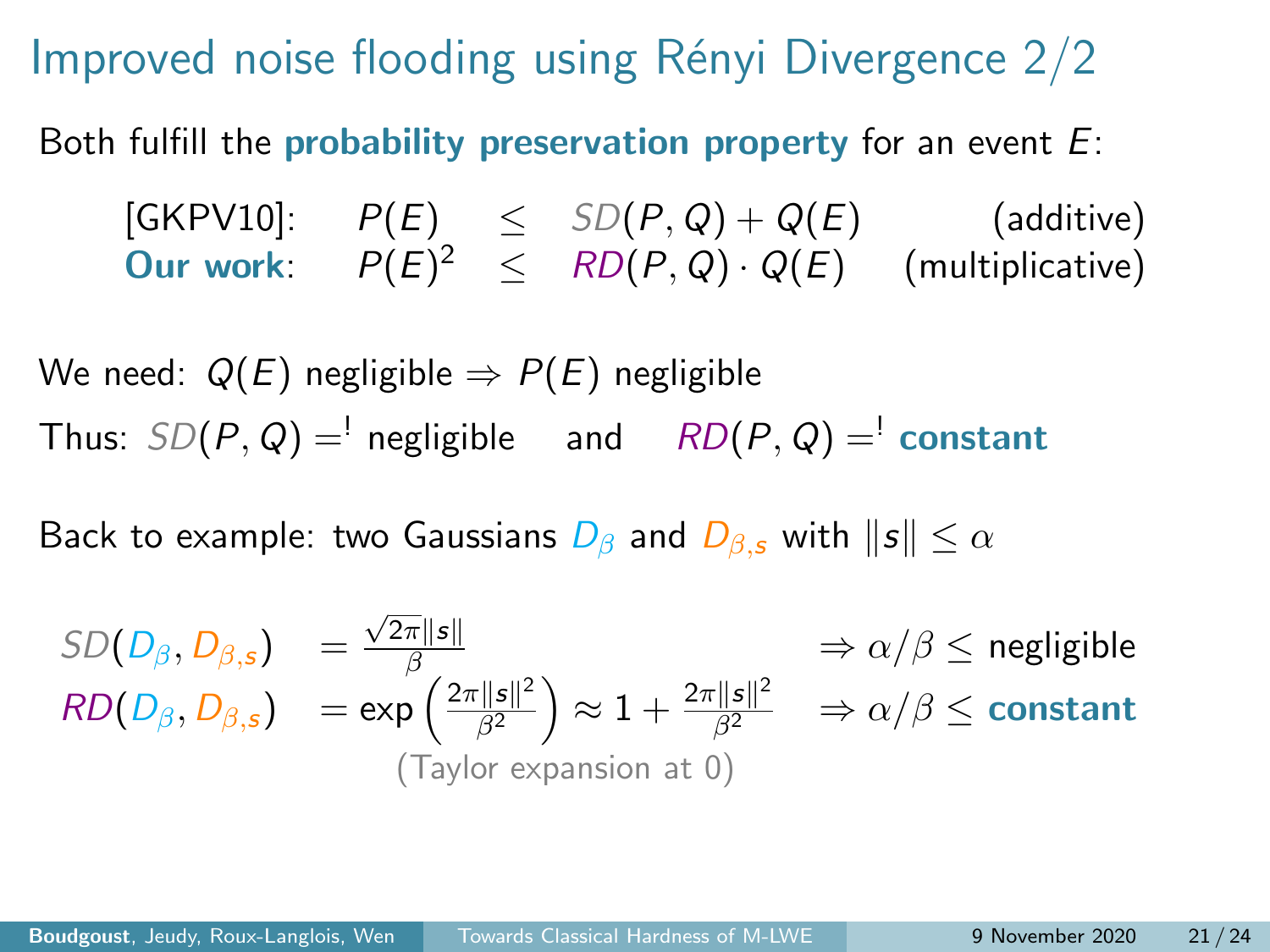Improved noise flooding using Rényi Divergence  $2/2$ 

Both fulfill the probability preservation property for an event  $E$ :

 $[\mathsf{GKPV10}]: \quad P(E) \quad\leq\quad SD(P,Q) + Q(E) \qquad\qquad\text{(additive)}$ Our work:  $P(E)^2 \leq R D(P,Q) \cdot Q(E)$  (multiplicative)

We need:  $Q(E)$  negligible  $\Rightarrow P(E)$  negligible Thus:  $SD(P, Q) =$ <sup>'</sup> negligible and  $RD(P, Q) =$ <sup>'</sup> constant

Back to example: two Gaussians  $D_\beta$  and  $D_\beta$ , with  $\|s\| \leq \alpha$ 

$$
SD(D_{\beta}, D_{\beta,s}) = \frac{\sqrt{2\pi} \|s\|}{\beta} \implies \alpha/\beta \le \text{negligible}
$$
  
\n
$$
RD(D_{\beta}, D_{\beta,s}) = \exp\left(\frac{2\pi \|s\|^2}{\beta^2}\right) \approx 1 + \frac{2\pi \|s\|^2}{\beta^2} \implies \alpha/\beta \le \text{constant}
$$
  
\n(Taylor expansion at 0)

Rényi Divergence only for search problems.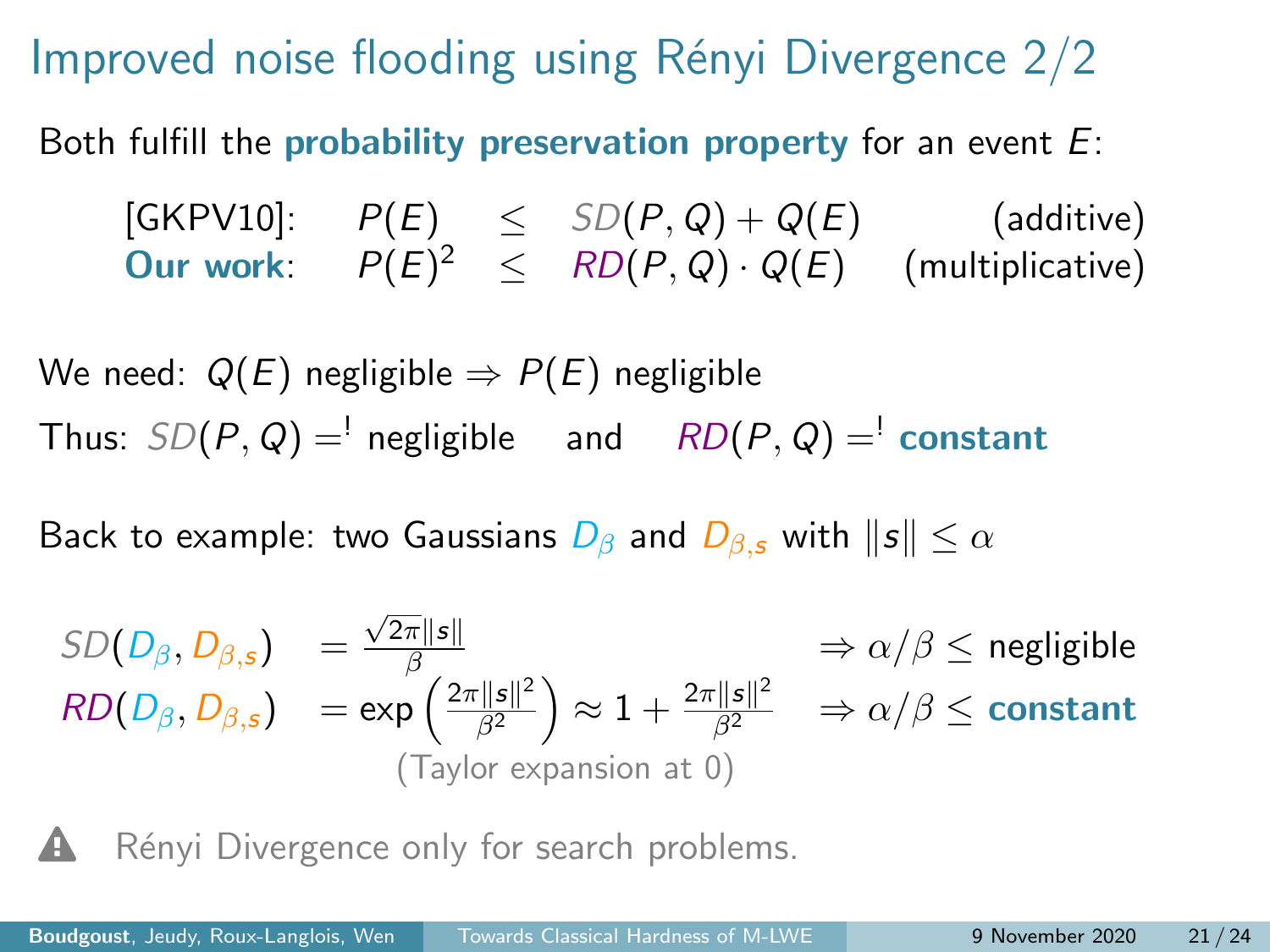- Step 1: Classical reduction from Mod-GapSVP<sub> $\gamma$ </sub> to decisional Module-LWE with exp-large modulus
	- **8** Adapting and merging module variants of [\[Pei09\]](#page-56-1) (classical) and [\[PRS17\]](#page-57-1) (decisional), using the Oracle Hidden Center Problem.
- Step 2: Reduction from decisional Module-LWE and search Module-LWE to search Module-LWE with binary secret Trivial decision-to-search reduction, intelligent noise flooding applied to LWE-analogue  $[GKPV10]$ , much simpler than  $[BLP<sup>+</sup>13]$  $[BLP<sup>+</sup>13]$ .
- Step 3: Modulus reduction from exp-large to poly-large modulus for Module-LWE with binary secret
	- Using [\[AD17\]](#page-56-5), computing bounds on singular values of rotation matrix, loss in the reduction depends on the norm of the secret.

Today: We only saw Step 2.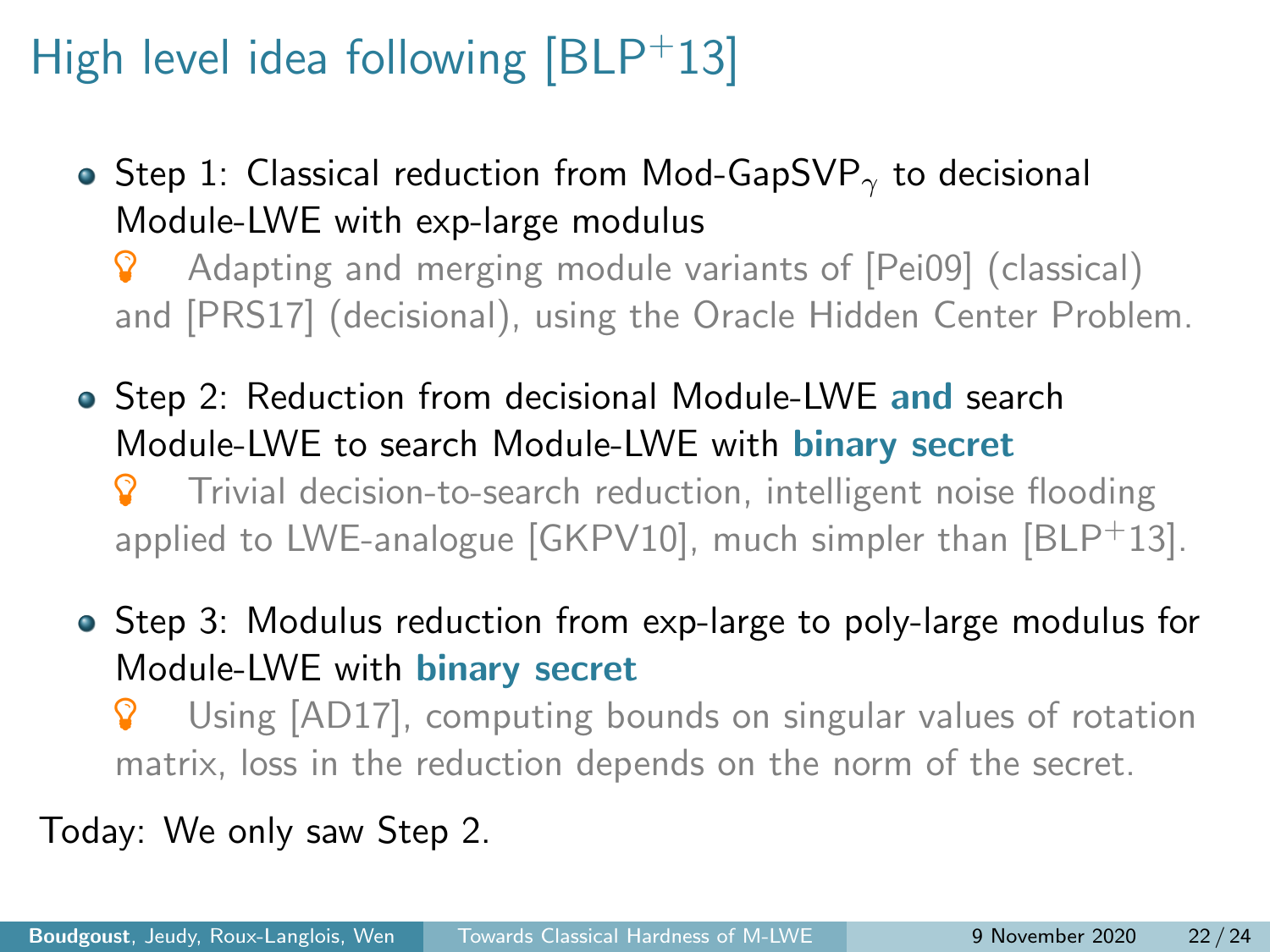#### <span id="page-53-0"></span>**Overview**

[Module Lattice Problems](#page-9-0)



**[Technical Details](#page-35-0)** 

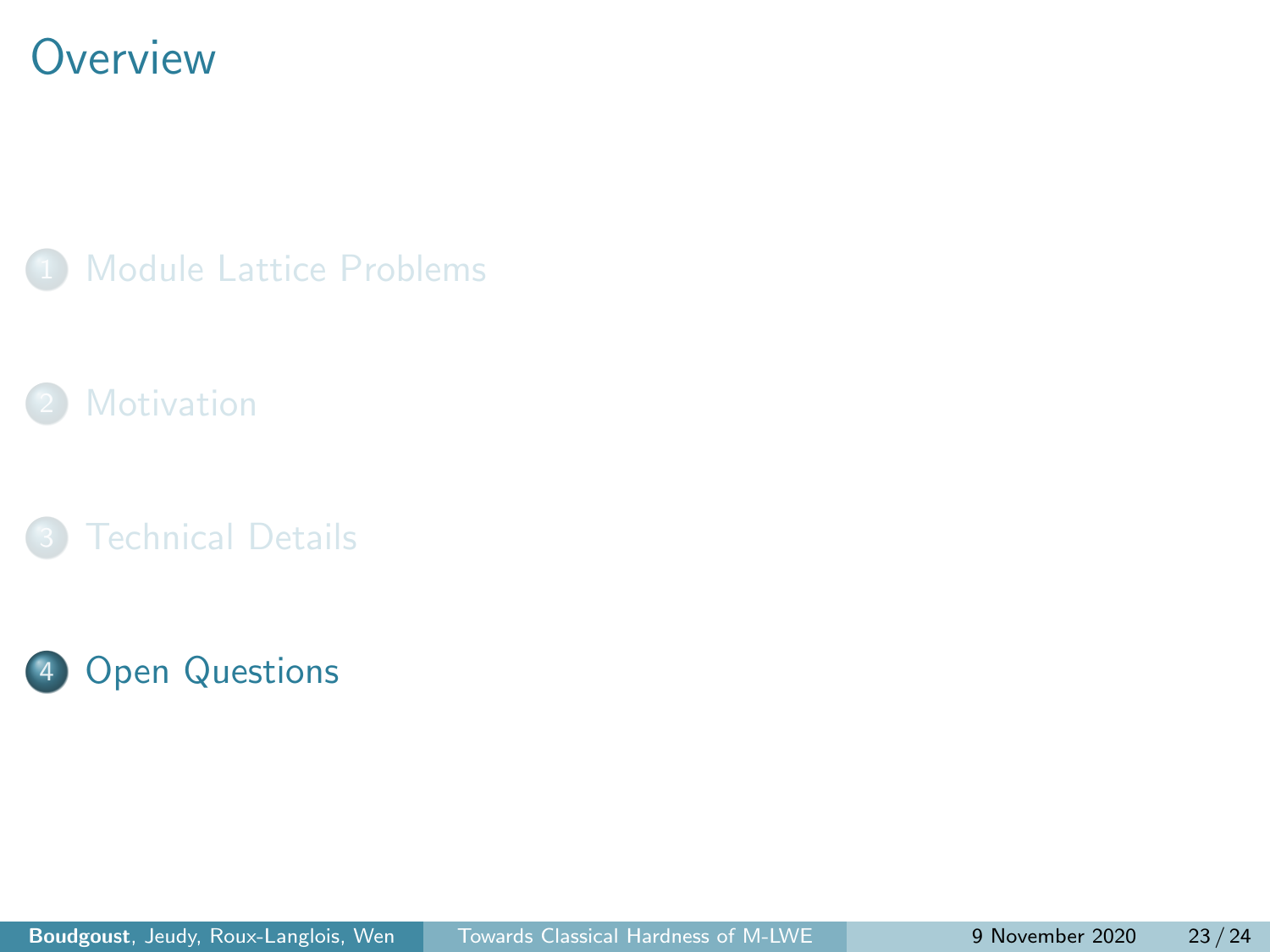#### Further work and open questions

Related work  $\Box$ 

Other small secret distributions (HNF, Entropic LWE)

Work in progress  $\mathbf{\ddot{Q}_8}^2$ 

Refined proof for hardness of binary Module-LWE Independent of number of samples

Open questions ?

- Smaller rank, in particular rank equals 1 (Ring-LWE)
- Other number fields than power-of-two cyclotomics (bounds on singular values on the rotation matrix)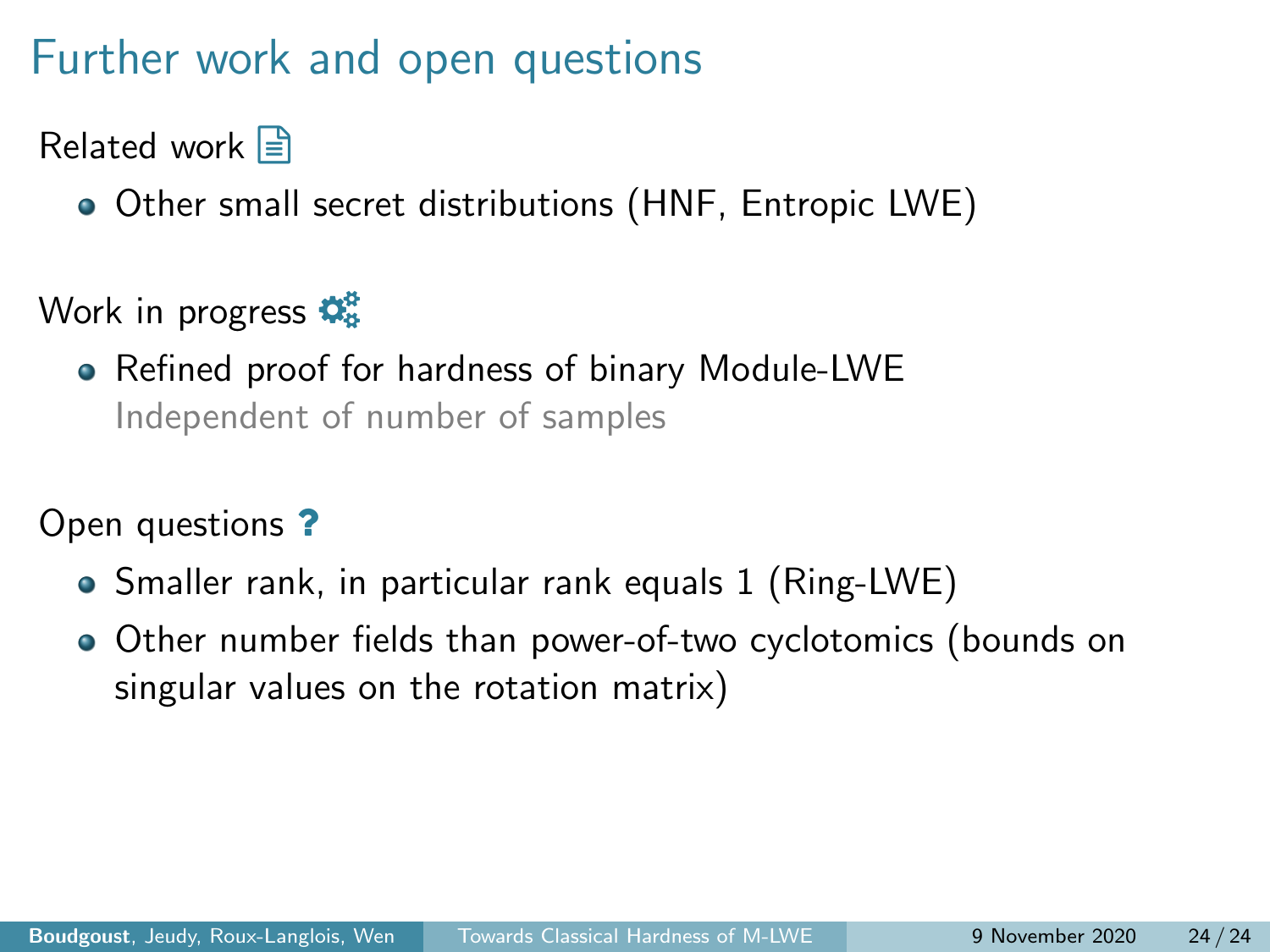### Further work and open questions

Related work  $\Box$ 

Other small secret distributions (HNF, Entropic LWE)

Work in progress  $\mathbf{\ddot{Q}_8}^2$ 

Refined proof for hardness of binary Module-LWE Independent of number of samples

Open questions ?

- Smaller rank, in particular rank equals 1 (Ring-LWE)
- Other number fields than power-of-two cyclotomics (bounds on singular values on the rotation matrix)

# Thank you.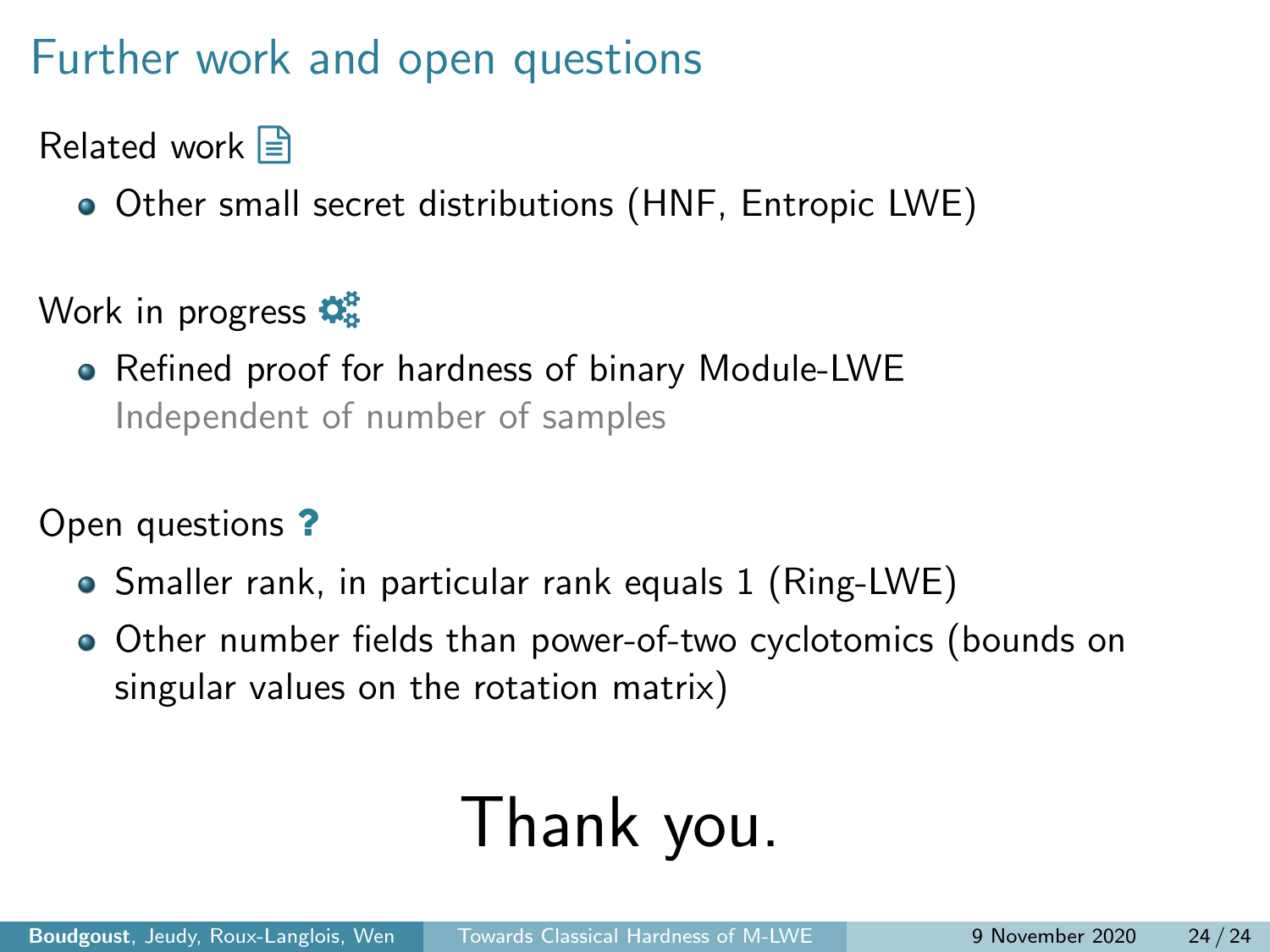#### <span id="page-56-5"></span><span id="page-56-0"></span>M. R. Albrecht and A. Deo.

Large modulus ring-lwe  $>$  module-lwe.

In Advances in Cryptology - ASIACRYPT 2017, Hong Kong, China, December 3-7, 2017, Proceedings, Part I, pages 267–296, 2017.

- <span id="page-56-2"></span>Z. Brakerski, A. Langlois, C. Peikert, O. Regev, and D. Stehlé. Classical hardness of learning with errors. In Symposium on Theory of Computing Conference, STOC'13, Palo Alto, CA, USA, June 1-4, 2013, pages 575–584, 2013.
- <span id="page-56-4"></span>S. Goldwasser, Y. T. Kalai, C. Peikert, and V. Vaikuntanathan. Robustness of the learning with errors assumption. In Innovations in Computer Science - ICS 2010, Tsinghua University, Beijing, China, January 5-7, 2010. Proceedings, pages 230–240.

Tsinghua University Press, 2010.

<span id="page-56-3"></span>A. Langlois and D. Stehlé.

Worst-case to average-case reductions for module lattices. Des. Codes Cryptogr., 75(3):565–599, 2015.

<span id="page-56-1"></span>C. Peikert.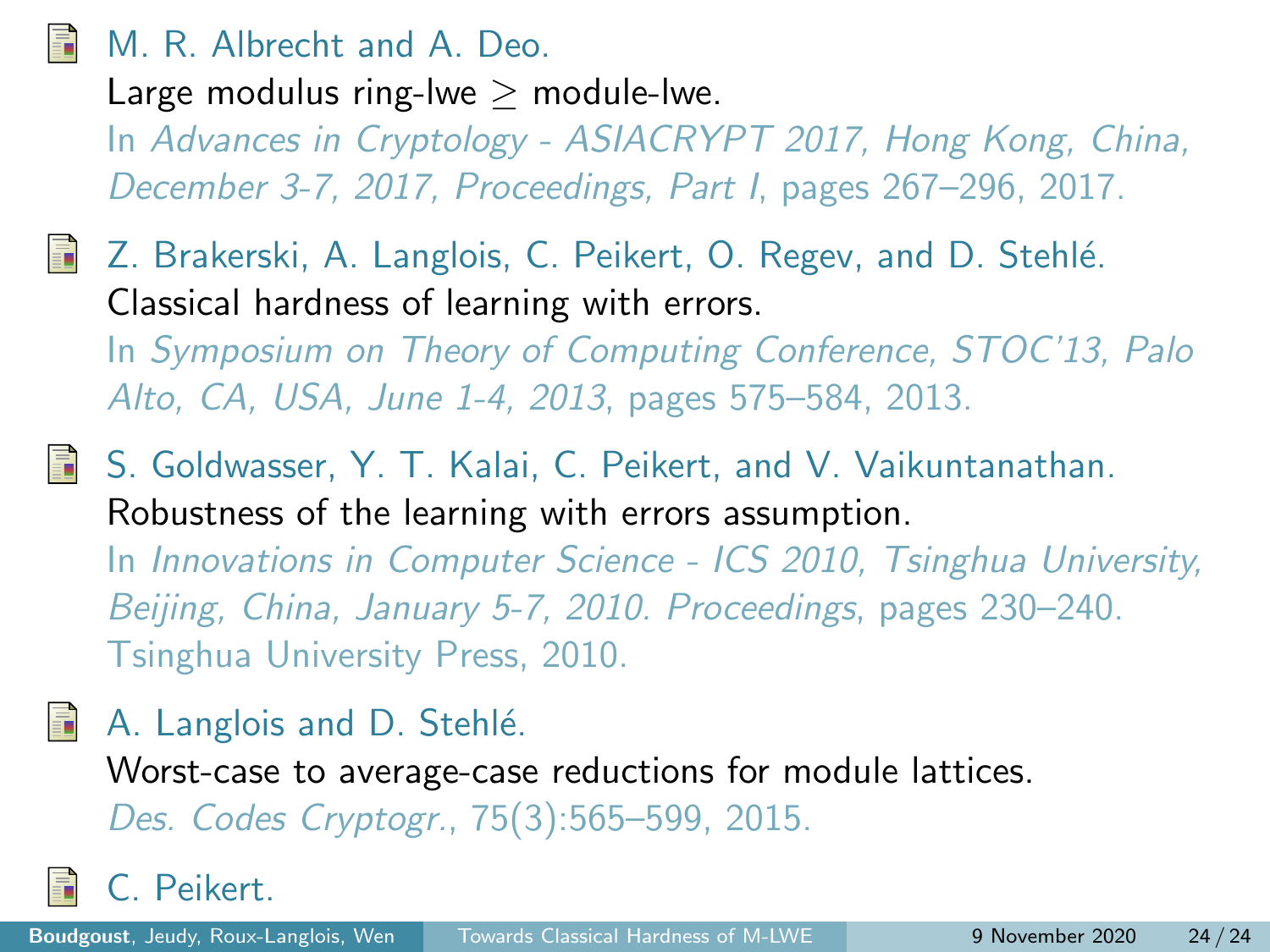Public-key cryptosystems from the worst-case shortest vector problem: extended abstract.

In Proceedings of the 41st Annual ACM Symposium on Theory of Computing, STOC 2009, Bethesda, MD, USA, May 31 - June 2, 2009, pages 333–342, 2009.

<span id="page-57-1"></span>量 C. Peikert, O. Regev, and N. Stephens-Davidowitz. Pseudorandomness of ring-lwe for any ring and modulus. In Proceedings of the 49th Annual ACM SIGACT Symposium on Theory of Computing, STOC 2017, Montreal, QC, Canada, June 19-23, 2017, pages 461–473, 2017.

<span id="page-57-0"></span>

O. Regev.

On lattices, learning with errors, random linear codes, and cryptography.

In Proceedings of the 37th Annual ACM Symposium on Theory of Computing, Baltimore, MD, USA, May 22-24, 2005, pages 84–93, 2005.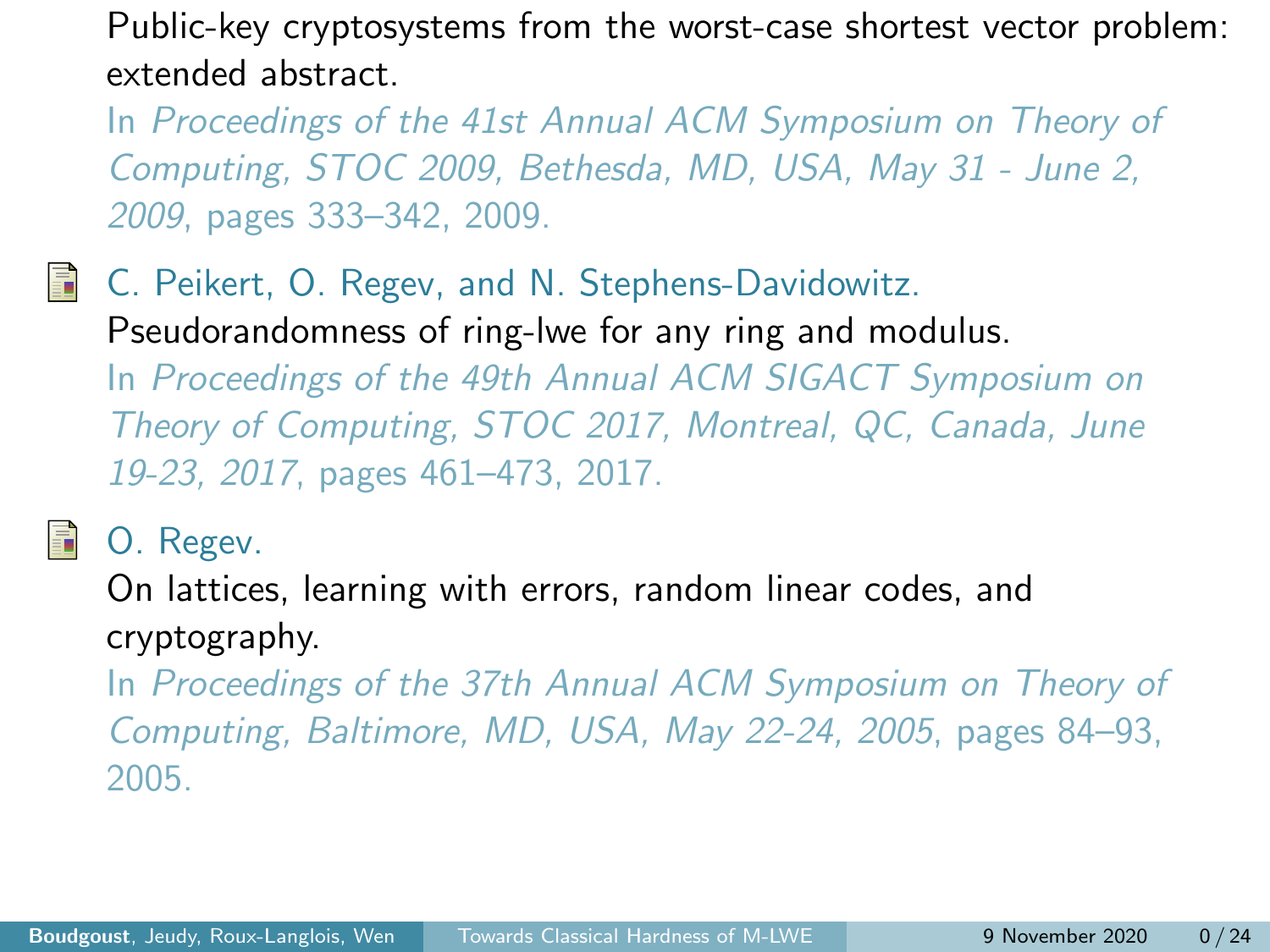# Backup